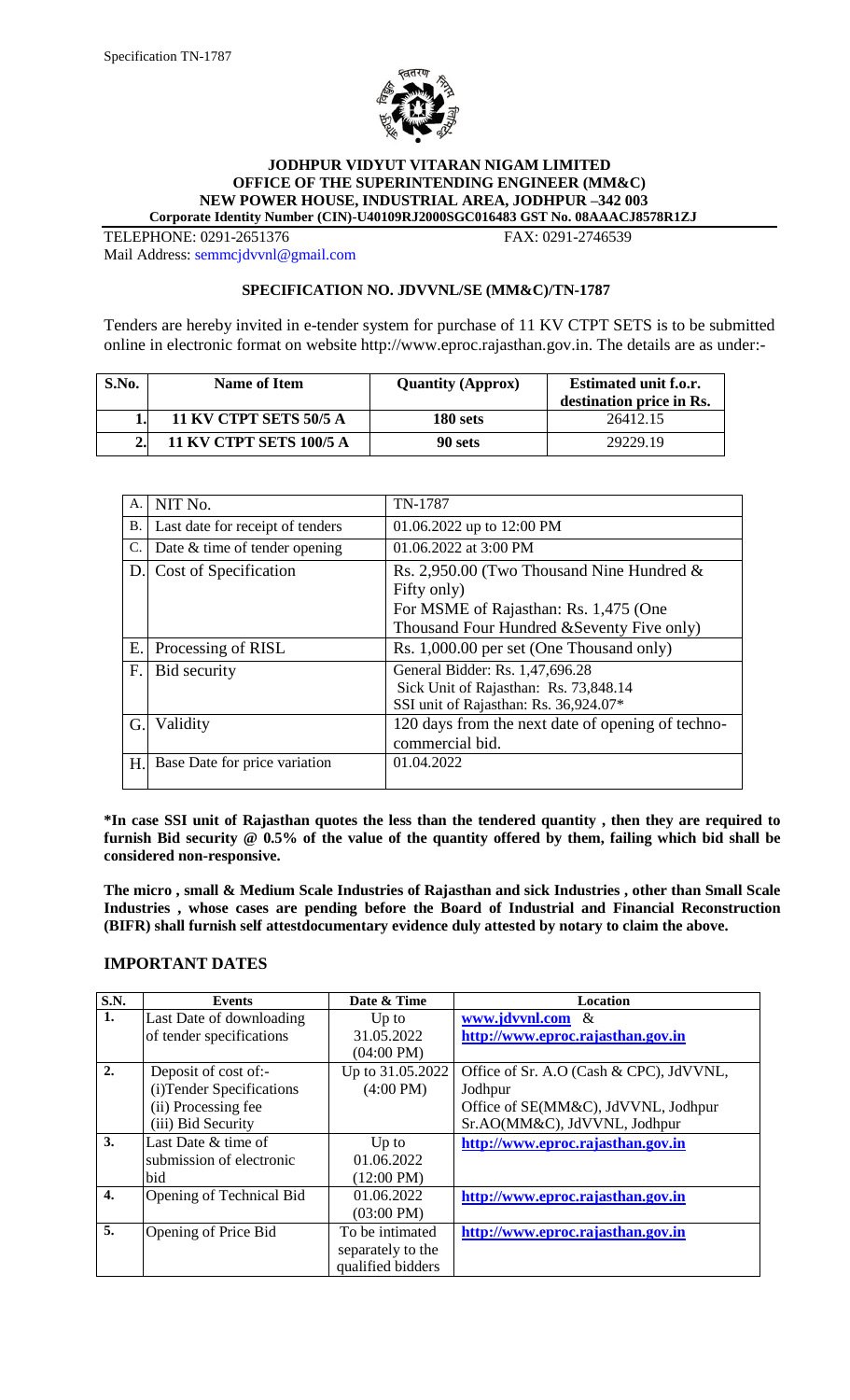#### **INDEX**

| Section-I      | Instructions to bidders                                          |                                         |
|----------------|------------------------------------------------------------------|-----------------------------------------|
| Section-II     | <b>General Conditions of Contract</b>                            |                                         |
| Section-III    | <b>Technical Specification</b>                                   |                                         |
| Schedule-I     | Schedule of Requirement                                          |                                         |
| Schedule-II    | Prices (PV formula)                                              |                                         |
| Schedule-III   | <b>Details of Standards</b>                                      |                                         |
| Schedule-III-A | Pre Qualification Requirement(PQR)                               |                                         |
| Schedule-III-B | Performa of Bank Guarantee in lieu of type test                  |                                         |
|                | certificates                                                     |                                         |
| Schedule-IV    | <b>BOQ</b> (Price Schedule)                                      | To be submitted online                  |
| Schedule-IV-A  | Details of tendered quantity, quantity offered                   | The bidder is required to justify       |
|                | along with justification with reference to                       | offered<br>quantity<br><b>as</b><br>per |
|                | Qualifying Requirement.                                          | Qualifying Requirement.                 |
| Schedule V     | Departure<br>Guaranteed<br>Technical<br>from                     |                                         |
| Schedule V A   | Particulars<br><b>Guaranteed Technical Particulars</b>           |                                         |
|                |                                                                  |                                         |
| Schedule VI A  | (11 KV CTPT sets)<br>Departure from the requirement of Technical |                                         |
|                | Specification.                                                   |                                         |
| Schedule VI B  | Departure from commercial terms $\&$ conditions                  |                                         |
|                | of specification                                                 |                                         |
| Schedule VII   | List of Past supplies.                                           |                                         |
| Schedule VII A | C.A. Certificate for Quantity Justification                      |                                         |
| Schedule VII B | Undertaking for CA certificate                                   |                                         |
| Schedule VIII  | Delivery schedule.                                               |                                         |
| Schedule IX    | List of equipment $&$ technical hands available                  |                                         |
|                | with the tendering firm.                                         |                                         |
| Schedule X     | General Particulars about the bid in brief                       |                                         |
| Schedule XI    | Format of Affidavit for MSME unit                                |                                         |
| General        | Amendments in ITB & GCC and addendum in                          |                                         |
|                | <b>ITB</b>                                                       |                                         |
| Appendix-A     | Performa for Bank Guarantee in lieu of Bid                       |                                         |
|                | Security                                                         |                                         |
| Appendix-B     | Declaration by the bidder                                        |                                         |
| Appendix-C     | <b>IEEMA</b>                                                     |                                         |
| Annexure-A     | Compliance with the Code of Integrity and no                     |                                         |
|                | <b>Conflict of Interest</b>                                      |                                         |

# **NOTE:**

- Tender documents will be made available on e-Tendering portal [www.eproc.rajasthan.gov.in](http://www.eproc.rajasthan.gov.in/) The bidders, in their own interest are requested to read very carefully the tender document before submitting the bid only through online on website [www.eproc.rajasthan.gov.in](http://www.eproc.rajasthan.gov.in/). The bidders can download bid up to 04:00 p.m. one day prior to schedule date of opening of respective bid mentioned above documents and submit their bids online up to 12:00 p.m. on schedule of respective bid mentioned above.
- 2. Eligible bidders should submit their bid well in advance instead of waiting till last date, JdVVNL will not be responsible for non-submission of bids due to any website related problems.
- 3. The cost of Tender specification **Rs. 2950/-**(Non-Refundable) (50% for MSME of Rajasthan) to be paid by Demand Draft in Favour of the Sr. Accounts officer(Cash & CPC), JdVVNL, Jodhpur and tender processing fees Rs. **1000/** shall be payable by demand draft in favour of The Managing Director RISL, Jaipur (Non-Refundable). The bidders are required to deposit all these payments in the office of the SE(MM&C), JdVVNL, Jodhpur up to 4.00 PM one day prior to date of tendering otherwise their bids are liable to be rejected.
- 4. The Bid Security amount (as applicable) to be paid by demand draft/banker's cheque in favous of SR.AO(CASH & CPC), JDVVNL, Jodhpur (Payable at jodhpur) 342003 **up to 4.00 p.m upto one WORKING day prior to schedule date of opening** of respective bid or Bank guarantee, in specified format, of a scheduled bank in favour of superintending Engineer (MM&C), JDVVNL, Jodhpur be deposited to the Sr. Accounts Officer (MM&C), JdVVNL, New Power House, Industrial Area,Jodhpur-342003 **up to 4.00 p.m. up to one WORKING day prior to schedule date of opening**of respective bid and obtain a receipt/acknowledgement thereof. No other mode of deposit shall be accepted. At the time of depositing the Bid Security amount or Bank Guarantee, the bidder shall also furnish self attested and duly attested by Notary, the documentary evidence of SSI/MSME unit of Rajasthan or of sick unit (as applicable) along with affidavit as per schedule XI on Non-Judicial Stamp of Rs. 100/-.

The Bank Guarantee against Bid Security be issued by Nationalized / Scheduled Bank. The same may be accepted after confirmation by issuing Bank. If any Bid Security Bank Guarantee not is proper format / not confirmed by the issuing Bank the same would not be accepted and the bidder would be immediately shorted out from bid process.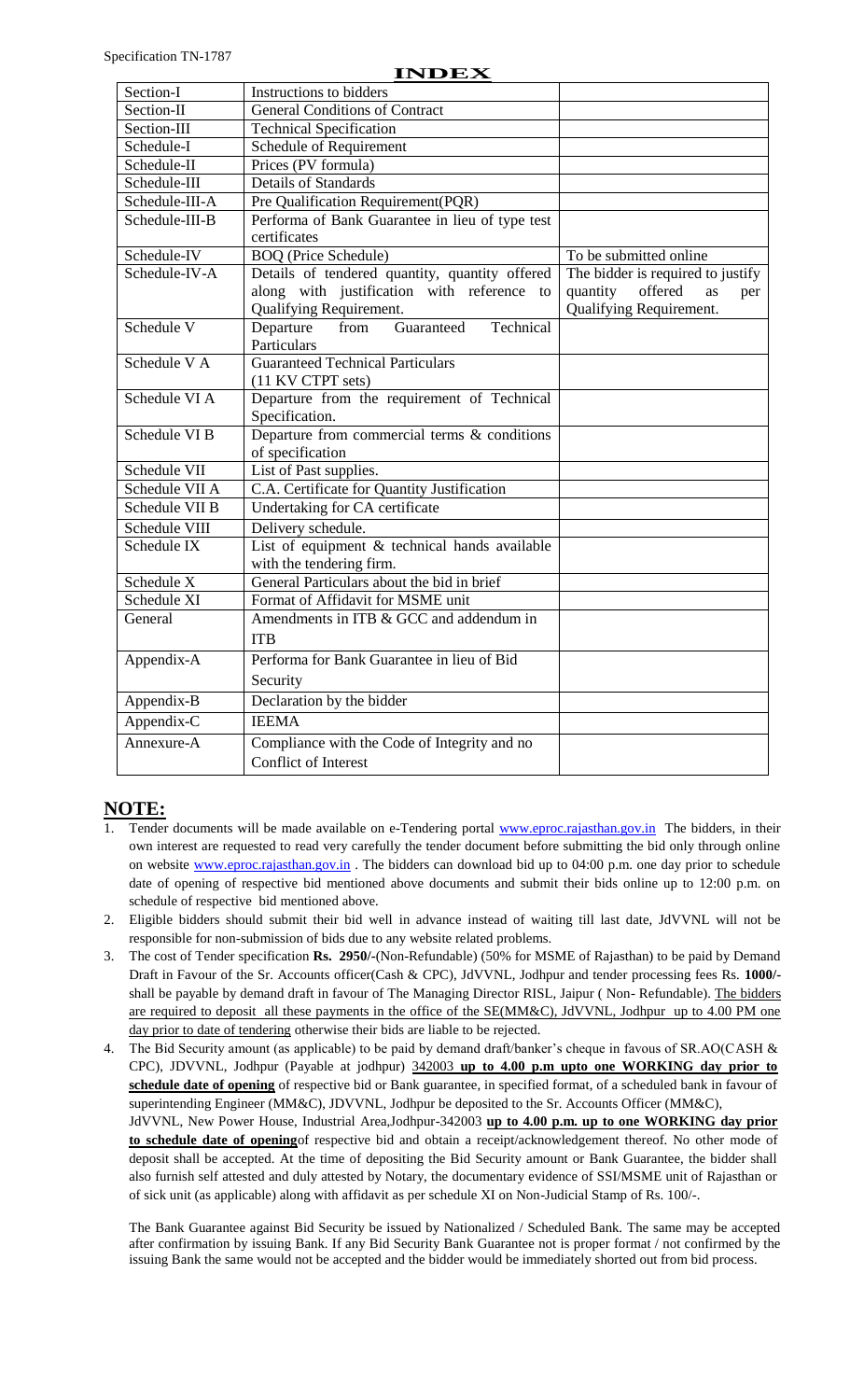# **TECHNICAL SPECIFICATION OF 11 KV CT-PT SETS OF RATIO 100/5 Amp. & 50/5 Amp. AGAINST TN-1787**

#### **3.01 SCOPE**:

This specification covers the design, manufacture, assembly, testing and delivery of three phase four wire 11 KV/ 110 V oil cooled outdoor type combined CTPT units for feeder metering & Indoor type combined CT-PT unit for consumer metering purpose having 1 No. Three phase potential transformer and 3 Nos. single phase paper impregnated oil emersed current transformers for different phases in common tank equipped with weather proof bushing for outdoor use as per technical data incorporated in this specification.

#### **3.02 APPLICABLE STANDARDS**:

Unless otherwise modified in this specification, 11 KV CTPT sets of ratio 100/5 Amp and 50/5 Amp shall comply with the following Indian Standard Specification (latest version):

| IS:2705-1992 | Specification for current transformers. |
|--------------|-----------------------------------------|
| IS:3156-1992 | Specification for voltage transformers. |
| IS:5621-1980 | Specification for Insulators/Bushing    |
| IS:2099-1986 | Specification for insulators/ bushing   |
| IS:3347-1986 | Specification for Insulators/bushing    |
| IS:335-1983  | Specification for new insulating oil    |
| IS: 5561     | Specification for terminal connectors.  |

Equipments conforming to any other international standard(s) which ensure(s) equal or better quality than the standard(s) mentioned above will also be acceptable and in such case(s) the copy of standards (English version) adopted should be provided.

# **3.03 CLIMATIC CONDITIONS**:

The equipment shall be suitable for operation under climatic conditions as mentioned in Clause No. 16 of General Conditions of Contract Section 2 of this specification.

# **3.04 11 KV CTPT SETS OF RATIO 100/5 Amp and 50/5 Amp.** :

A) 11 KV Single Phase Current Transformer (3 Nos. for R Y & B phases).

The 11 KV current Transformer shall be paper impregnate oil immersed type, single phase 50 HZ confirming to IS:2705/1992 with latest amendment in all respect except where ever modified in this specification.

The 11 KV current Transformer shall have the following technical characteristics/ parameters.

| Sr.          | Particulars                                                                                                                                                                                                                            | Parameters                 |
|--------------|----------------------------------------------------------------------------------------------------------------------------------------------------------------------------------------------------------------------------------------|----------------------------|
| No.          |                                                                                                                                                                                                                                        |                            |
| $\mathbf{i}$ | Normal system voltage (KV rms)                                                                                                                                                                                                         | 11                         |
| ii)          | Highest system voltage (KV rms)                                                                                                                                                                                                        | 12                         |
| iii)         | Frequency                                                                                                                                                                                                                              | 50 Hz                      |
| iv)          | Impulse withstand voltage                                                                                                                                                                                                              | 95 KV (Peak)               |
| V)           | i) One minute power frequency dry<br>withstand voltage (on assembled CT-PT<br>set)<br>a) primary $(KV \, r.m.s.)$<br>b) secondary $(KV r.m.s.)$<br>ii) One minute frequency wet withstand<br>voltage (KV Peak)<br>(On assembled CT-PT) | 28<br>3<br>Root 2x28 Rms   |
| $\rm vi)$    | Transformation ratio (CT Ratio)<br>For Consumer Metering<br>a)                                                                                                                                                                         | $100/5$ Amp and $50/5$ Amp |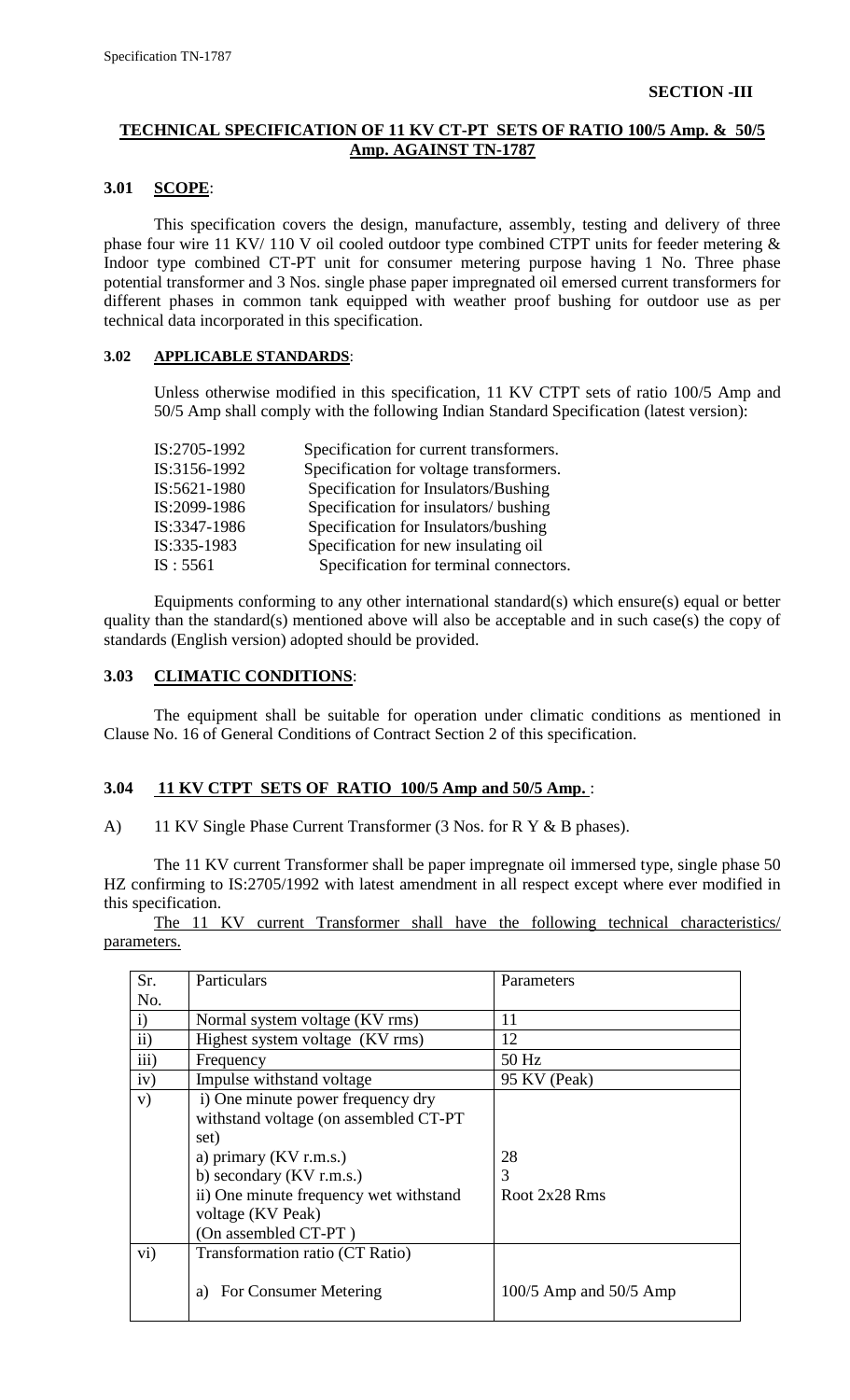Specification TN-1787

| CHICAUOII IN-I787 |                                           |                                    |
|-------------------|-------------------------------------------|------------------------------------|
| vii)              | Rated output (VA burden)                  | 10 VA                              |
| viii)             | Class of accuracy                         | 0.5S                               |
| ix)               | Rated continuous thermal current          | 1.2 times of rated primary current |
| $\mathbf{x})$     | Short time thermal current rating         | 18 KA for 3 seconds for CT ratio   |
|                   |                                           | 150/5 A & 200/5 A                  |
|                   |                                           | 18 KA for 1 seconds for CT ratio   |
|                   |                                           | 50/5 A & 100/5 A                   |
|                   |                                           | 6.4 KA for 1 seconds for CT ratio  |
|                   |                                           | $15/5$ A                           |
| xi)               | Rated dynamic current                     | 2.5 times of short time thermal    |
|                   |                                           | current rating.                    |
| xii)              | Number of cores                           | One                                |
| xii)              | Instrument security factor                | Not exceeding 5                    |
| xiii)             | Max. ratio error                          | As per IS:2705/1992                |
| xiv)              | Max. phase angle error                    | As per IS:2705/1992                |
| XV)               | Max. temp. rise over max. ambient temp.   | As per IS:2705/1992                |
|                   | of 50 deg. C at rated continuous thermal  |                                    |
|                   | current at rated frequency and with rated |                                    |
|                   | burden.                                   |                                    |

B) 11 KV Voltage Transformer:

11 KV voltage Transformer will be used along with CTs of description stated above. This shall be paper impregnate oil immersed type conforming in all respect to the Indian Standards specification IS: 3156/1992 with latest amendment except where modified in this specification.

The 11 KV voltage transformer shall have the following ratings/ technical parameters:

| Sr.            | Particulars                         | Parameters                             |
|----------------|-------------------------------------|----------------------------------------|
| No.            |                                     |                                        |
| i)             | Nominal system voltage (KV rms)     | 11                                     |
| $\overline{h}$ | Highest system voltage (KV rms)     | 12                                     |
| Iii)           | Nos. of phases                      | Three                                  |
| iv)            | Impulse withstand voltage (KVP)     | 95                                     |
|                | (on assembled CTPT set)             |                                        |
| V)             | a) One minute power frequency dry   |                                        |
|                | withstand voltage (on assembled CT- |                                        |
|                | PT set)                             |                                        |
|                | i) primary (KV r.m.s.)              | 28                                     |
|                | ii) secondary (KV r.m.s.)           | 3                                      |
|                |                                     |                                        |
|                | b) One minute frequency wet         | Root $2x28$                            |
|                | withstand voltage (KV Peak)         | rms                                    |
|                | (On assembled CT-PT set)            |                                        |
| vi)            | Frequency                           | 50 Hz                                  |
| vii)           | <b>Transformation ratio</b>         | 11 KV/110V                             |
|                | (PT Ratio)                          |                                        |
| viii)          | Rated output (VA burden)            | 30 VA per phase                        |
| ix)            | Class of accuracy                   | 0.5 (As per IS:3156/1992)              |
| $\mathbf{x})$  | Winding connection                  | Star/Star with HT neutral earthed.     |
| xi)            | Rated voltage factor and time       | 1.2 continuous and 1.9 for 30 seconds. |
| xii)           | Temp. rise over max. ambient temp.  | Within limits of IS:3156/1992          |
| xiii)          | Max. Phase angle error              | Within limits of IS:3156/1992          |
| xiv)           | Ratio error (Max.)                  | Within limits of IS:3156/1992          |

# **3.05 GENERAL TECHNICAL DESCRIPTION OF 11 KV CT-PT METERING SETS**:

- i) The CT PT Metering set shall comply to the latest standards mentioned in the specification and guaranteed technical particulars.
- ii) High voltage winding of 11 KV instrument transformers shall have paper insulation impregnated with oil under vacuum. The paper used for insulation shall be of high insulation grade. The process of impregnation shall be detailed out in the tender.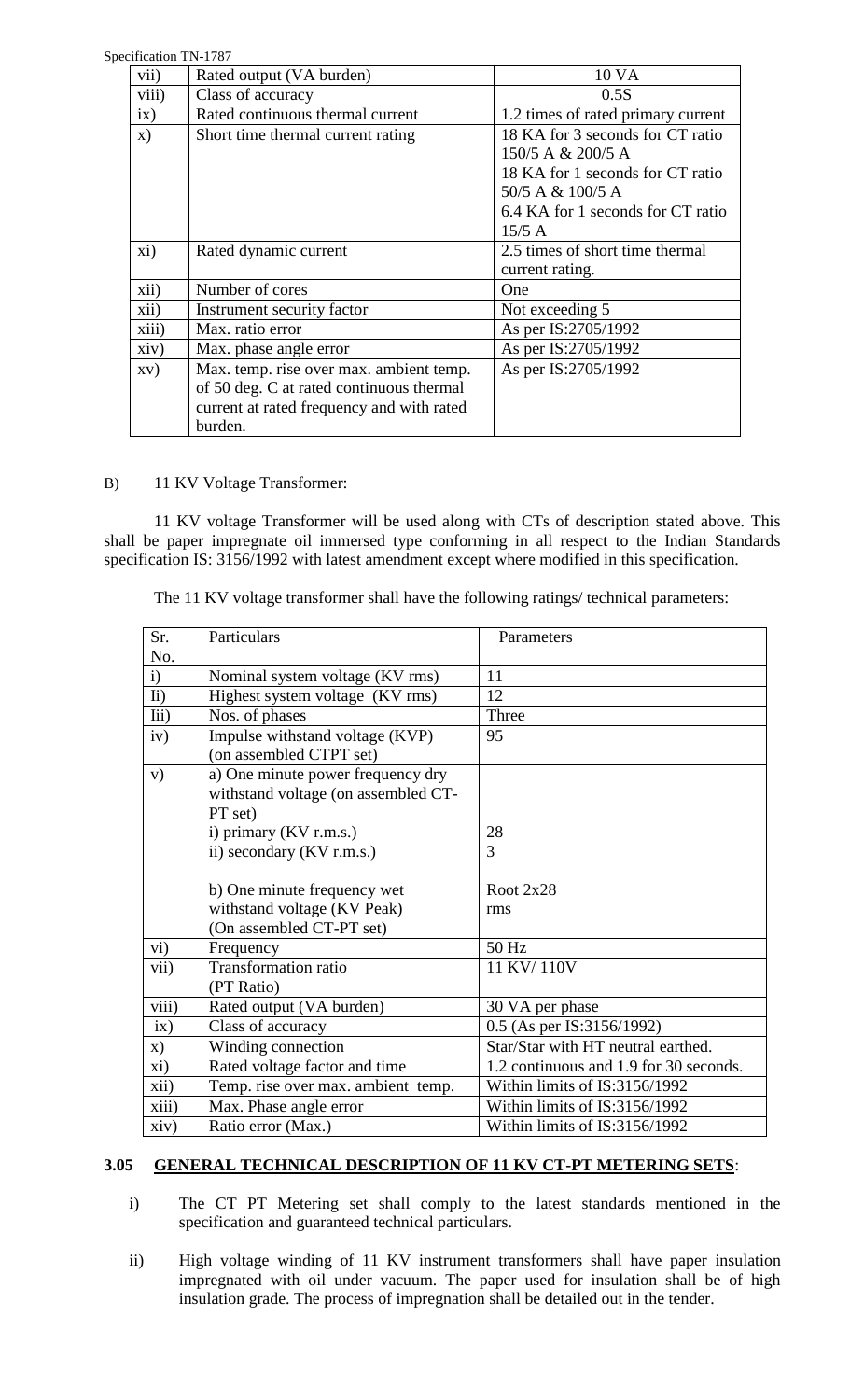Specification TN-1787

- iii) The core material of CT-PT sets shall be of high grade, non-ageing, electrical silicon steel having low hysteresis loss and high permeability to ensure accuracy at both normal and over current/ voltage.
- iv) The instrument transformers shall be contained in a fully weather proof, outdoor type, platform mounting and also suitable for pole mounting type tank with 6 Nos. of 12 KV class weather proof bushing for incoming and outgoing connections.
- v) The thickness of MS sheet used for fabrication of tank shall be minimum 3.15 mm for sides and bottom and 5 mm for top cover.
- vi) The 11 KV CT-PT set should have compact construction and the general arrangement Dimensional drawing, mounting arrangement shall be got approved before commencement of supplies.
- vii) The external surfaces of tanks of CT-PT sets shall be painted with one coat of primer and two coats of synthetic enamel paint of shade No. 631 of IS:5. The internal surfaces of the tank shall be painted with two coats of a suitable heat resistant oil insoluble paint.
- viii) The metering sets shall be supplied with first filling of insulating oil conforming to IS:335 (with latest amendment).
- ix) The bushings used in the CT-PT sets shall confirm to IS:2099, IS:5621 and IS:3347 (latest amendments). These shall be suitable for operation in heavily polluted atmosphere with creepage distance of 25 MM/KV.
- x) The minimum clearance between phases and phase to earth as specified in the relevant ISS should be maintained.
- xi) The paper impregnated oil immersed type instrument transformers shall be complete with all fittings and accessories mentioned at Clause No. 3.06 of this specification.
- xii) The 11 KV CT-PT sets shall be hermetically sealed type (should not communicate with atmospheric air) in construction without any oil conservator. The quality and work-manship shall be of high standard.
- xiii) For load shedding single phasing is adopted in the 11 KV system. The offered 11 KV CT-PT set shall be suitable for working under such abnormal operation condition.
- xiv) CT-PT sets shall be used for 3 phase 4 wire KWH metering. As such 11 KV CT PT sets shall have 3 Nos. CTs.
- xv) The 11 KV CT PT sets shall have one No. of Three Phase Potential Transformer. The primary winding of single phase PT shall be connected in star formation in the tank with common external neutral.

#### **xvi) The neutral of primary PT winding shall be floating. The neutral of PT Secondary winding shall be earthed.**

- xvii) The secondary winding neutral of PT and secondary terminals of CTs and PTs shall be brought out in one single secondary terminal box through 3 KV bushings. The terminals shall be marked as per ISS and supporting marking plate with earth terminal shall be provided. The secondary terminal box compartment shall be divided in two portions - One portion containing secondary of all CTs and the other portion shall contain all secondary PT connections with neutral and one body earthed. The whole compartment shall be covered by one bolted cover with sealing arrangement. At least two bolts at diagonally opposite corners of secondary terminal box shall be suitable for sealing arrangement. All other bolted covers and inspection windows covers, where provided shall also have sealing bolts for sealing purpose. Suitably shorting links shall be provided for individual CT shorting and PT secondary neutral.
- xviii) The secondary terminal box shall have cable gland/ flange suitable to receive two Nos. control cable of size 6 core X 4 sq.mm. and 4 core x 2.5 sq. mm at the bottom of the secondary box for metering connections to secondary winding of 11 KV CT-PT circuits respectively.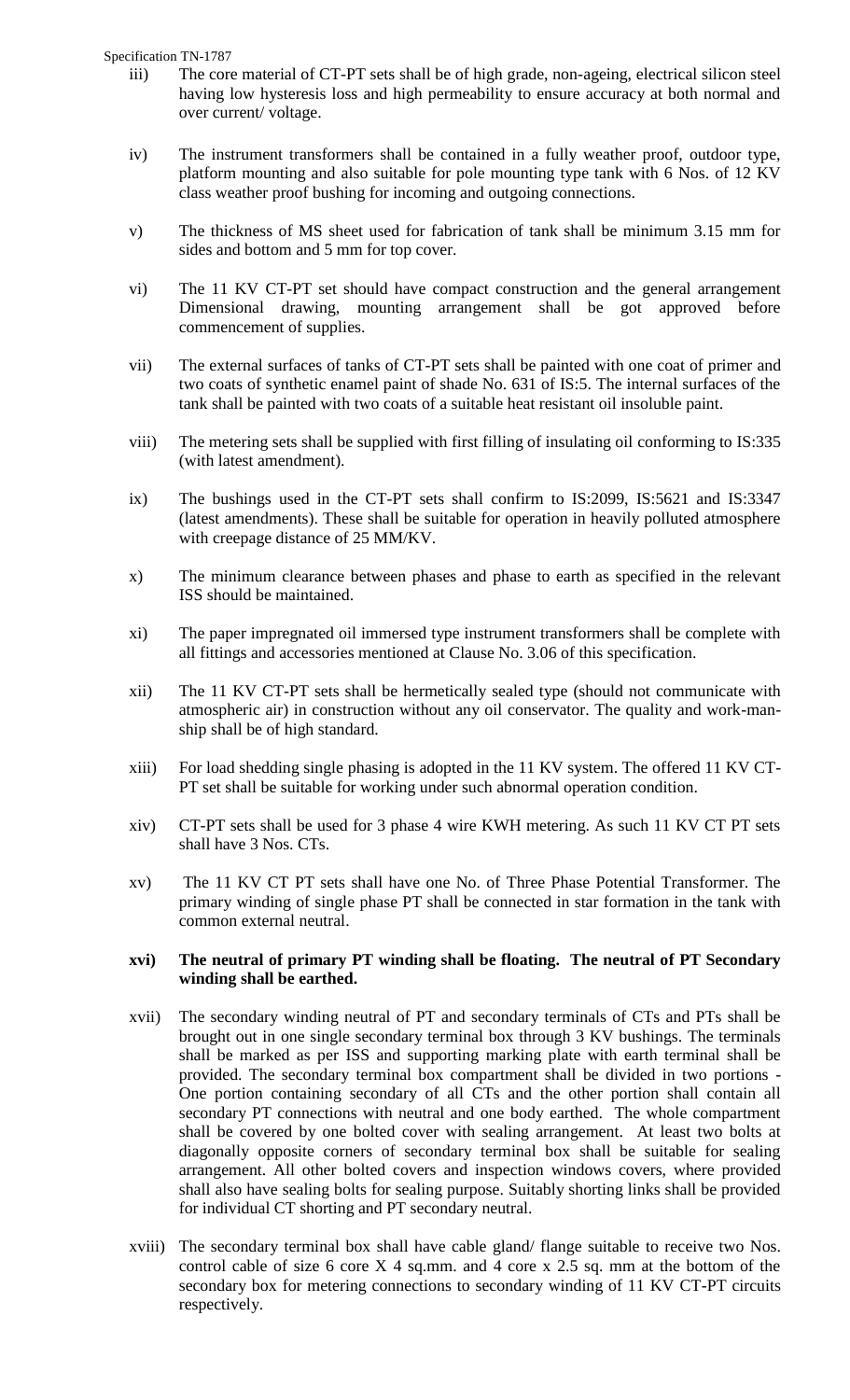- xix) The 11 KV CT PT Set shall have 3 Nos. incoming and 3 Nos. outgoing outdoor type bushing. The 11 KV CT-PT Sets shall have 6 Nos. bimetallic terminal connectors suitable for Dog Conductor for ratio 200/5 Amp. These should be type tested from CPRI/ NABL accredited Labs. These test reports should not be older than 7 years for Short Circuit Test. The dimension & drawing shall be furnished along with tender duly signed and sealed by testing authority. Inspecting officer shall verify the original type test reports at the time of inspection for terminal connectors & bushings.
- xx) No oil drain plug at the bottom of the CT-PT Sets be provided.
- xxi) Embossing/ punching with minimum height of 10mm of Sr. No., ratio & TN No. be done on the tank of the CT-PT Sets.
- xxii) Manufacturer"s name in short should be embossed/ punched.
- xxiii) CT Ratio should be painted on tank body so that it should be visible clearly.
- xxiv) The under base of CT-PT Sets of 11 KV shall be provided with 2 Nos. 75x40x6mm channels as shown in the figures detailed in Annexure–I to make them suitable for fixing to a plate form or plinth. These channels shall be provided through continuous welding with tank of the CT-PT Sets.
- xxv) For feeder metering CT-PT sets i.e. rating of 200/5 A Amp. HV Metal parts (Primary terminal) shall be of 20 mm dia and made of copper. The primary terminal shall be along the entire length of bushing.
- xxvi) The equipment shall be suitable to withstand for loading conditions when supply for one phase is disconnected from primary side.
- xxvii) Bushing rod of 20 mm dia made of copper shall be used for 11KV CT-PT Sets for feeder metering.
- xxviii) 2 Nos., 5/8" dia, 3" length earthing bolts with 2 nuts, 2 flat & 2 Nos. Spring washers shall be provided with each CT-PT Set.
- xxix) Spring loaded pressure release device shall be provided on each 11 KV CT-PT Set for releasing of accumulated gases.
- xxx) The CT-PT Set (for outdoor installation) top shall be taper / slanting with minimum slant of 10 mm.
- xxxi) The following sealing arrangement for providing seals on each 11 KV CT-PT set shall be made by the manufacturer.
	- i) 4 Nos. holes of 2.5 mm dia on each bushing clamp bolts of 6 nos. HT bushings for providing two polycarbonate seals at diagonally opposite bolts of each bushing clamp in M&P lab after successful testing as required.
	- ii) 4 Nos. holes of 2.5 mm dia on the bolts provided at four corners of top cover for providing two polycarbonate seals at diagonally opposite corner of CT-PT set by the inspecting officer after successful testing and providing polycarbonate seals in M&P lab after successful testing as required.
	- iii) 4 nos. sealing holes on the name plate (R&D plate so that our inspecting officer may provide numbered seal on one side of the plate covering top  $\&$  bottom holes whereas on the remaining two holes of other side, the one numbered seal will be provided by MT Lab after successful testing.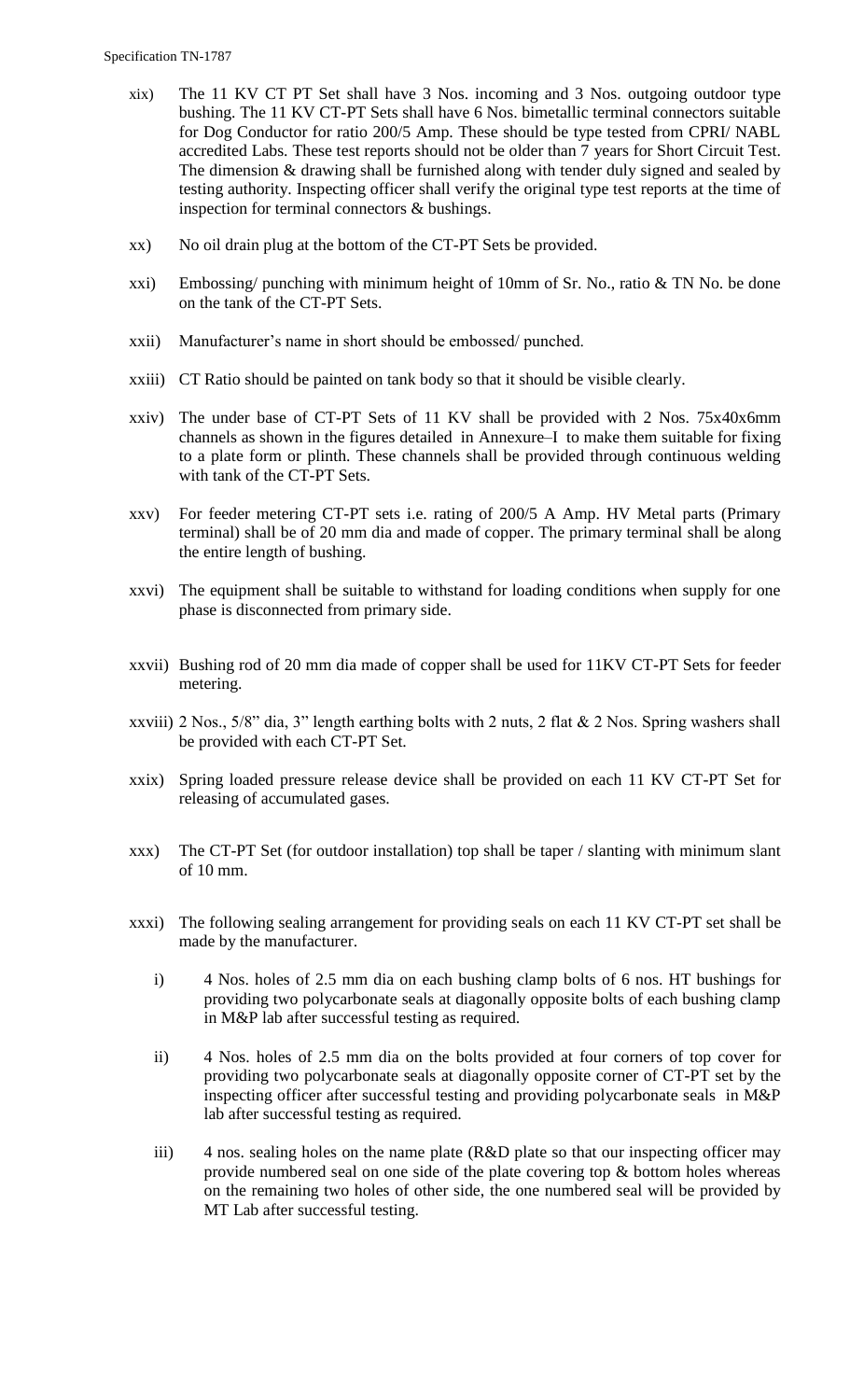# **3.06 FITTING AND ACCESSORIES**:

The outdoor platform/ pole mounting type metering equipments shall be complete with tank, fittings and accessories as detailed below:

- 1 No. Electrically welded sheet steel tank/ enclosure for accommodating above instrument transformers with suitable bolted cover.
- 6 Nos. Outdoor single terminal porcelain/ Cycloaliphatic bushing of reputed make without arcing horns. 3 Nos. for incoming and 3 Nos. for outgoing.
- 1 No. Secondary terminal box. The terminal box opening door/cover shall have suitable sealing arrangement. The necessary gland/ socket shall be in the scope of supply.
- 1 No. Oil filling hole with cap/plug.
- 1 No. Toughened prismatic oil level indicator with min. oil level marking.
- 2 No. Lifting lugs for lifting the complete CT-PT unit.
- 2 Nos. Earthing terminals.
- 1 Set Under base channels with suitable fixing holes for mounting on plat-form/poles.
- 1 Set Detachable coller assembly.
- 1 No. Rating and diagram plate.
- 6 Nos. Bimetallic Terminal Connectors. [For each 11 KV CT-PT Set of ratio 200/5 Amp.]

# **3.07 BUSHING**:

The bushing shall confirm to IS:5621-1980 and IS:2099-1986 and its subsequent amendment, if any, the bushing shall be of standard make. The make and catalogue No. of bushing shall be clearly stated in the guaranteed technical particulars. The type tests certificates of bushings not older than seven years shall also be furnished along with tenders. The bushing rods and nuts shall be made of material as per cl.3.05 (xxv).The dimensions of 12 KV class bushings and their related parts shall conform to the relevant Indian Standards as detailed below:

| Voltage class |                              |                          |
|---------------|------------------------------|--------------------------|
|               | <b>Indian Standard</b>       |                          |
| 12 KV bushing | For porcelain parts IS:3347  | For metal parts IS:3347  |
|               | (Part-III) Sec.I-1972 or the | (Part-III) Sec.II-1967). |
|               | latest version thereof       |                          |

The minimum electrical clearance of 255 mm between phases shall be obtained with the bushings mounted and phase to earth clearance should be maintained as specified in relevant IS/ Indian Electricity rules.

On the bushings clamp bolt of CT-PT Sets two holes on two bolts of size 2.5mm (total 12 holes on 12 bolts) at diagonally opposite sides be provided to enable metering wing to seal these bolts after successful testing in Meter Labs.

#### **3.08 GUARANTEED TECHNICAL PARTICULARS, DRAWINGS AND QUALITY ASSURANCE PLAN**:

Guaranteed Technical Particulars in the proforma enclosed with this specification shall be furnished along with the detailed general arrangement dimensional drawings mounting arrangements, connection diagrams and quality assurance plan etc. with the tender. Particulars which are subject to guarantee shall be clearly marked in GTP appended at Schedule-V.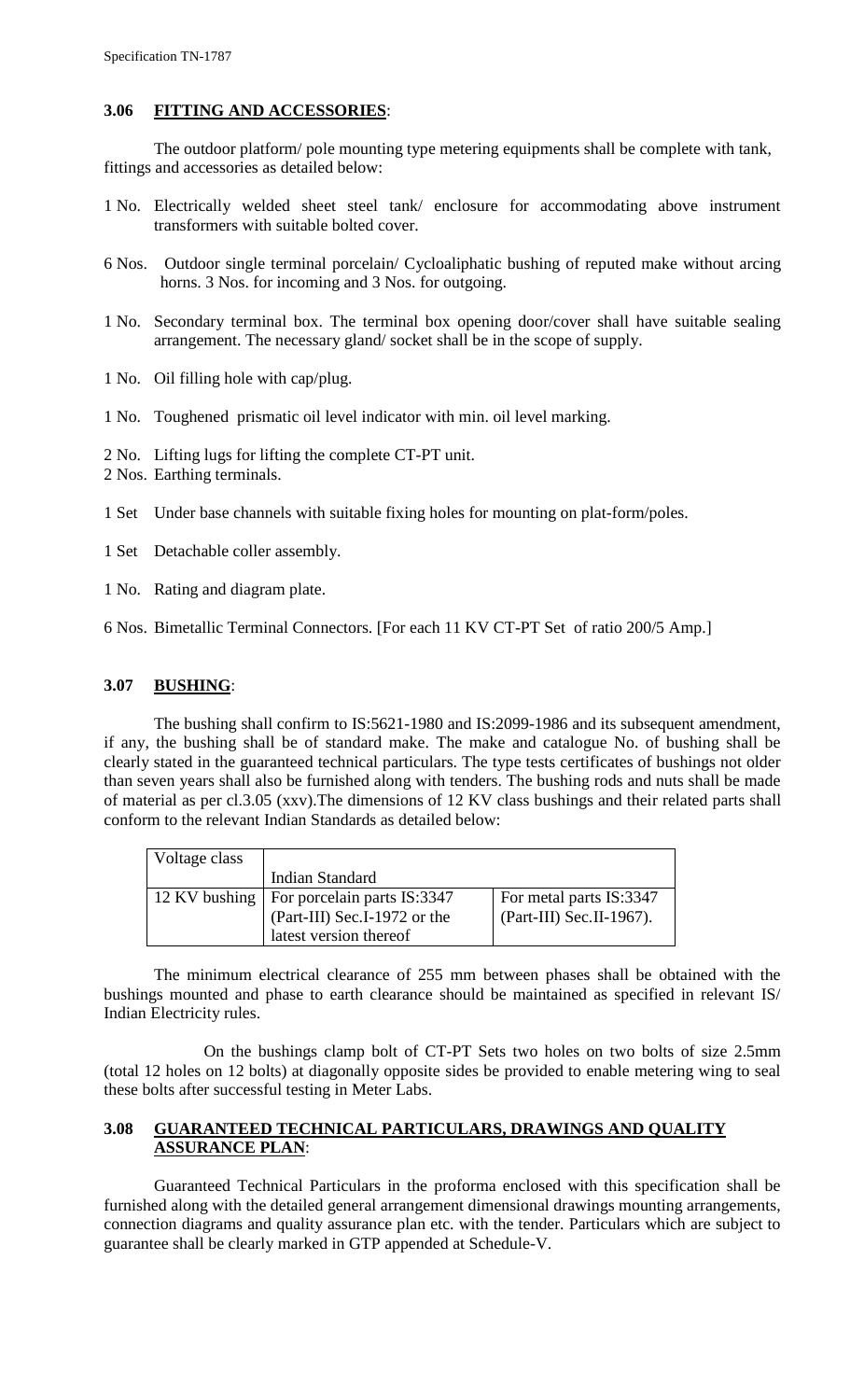#### **3.09 INSTRUCTION MANUALS**:

The successful tenders shall have to supply required number of operation and maintenance instruction manuals along with the requisite sets of approved drawings of the equipments covered under this specification. One set of above manuals and drawings shall also be sent along with the delivery of 11 KV CT PT unit to the consignee.

#### **3.10 STAGE INSPECTION**:

 Each equipment shall comply with and shall be subjected to all routine tests prescribed in the relevant Indian Standard Specification besides routine tests, stage inspection at firm"s works during manufacture shall also be carried out if desired by purchaser with out any extra charges. Production schedule in advance by 15 days shall have to be given to arrange stage inspection.

#### **3.11 INSPECTION, TESTING AND CHECKING**:

- **3.11.1** In the event of order, the supplier shall have to get type tests conducted as per requirement of relevant standards/ specification on one sample of lowest ratio out of first offered lot for inspection comprising of minimum 25% of ordered quantity of lowest ratio in presence of JdVVNL inspecting officer without any extra cost. **However the supplier who are already having valid type test of lowest ordered or better (lower ratio) conducted in the last 7 years (Reckoning From Technical Bid Opening Date) for similar CT-PT sets having similar specification shall be exempted from conducting type test from first lot.** The Impulse test shall be carried out on all the three phases and short circuit test on any one phase selected by the witnessing officer. For this supplier shall make arrangement for type testing to be got conducted from any NABL accredited laboratory and arrange transportation of sample selected from first offered lot for inspection to testing lab  $\&$  from testing lab to supplier's works. The supplier shall offer the type tested CT-PT set after its re-assembling in subsequent lot. The supplies shall only be accepted  $\&$  payment against supplies shall be released only after receipt of successful type testing for all type tests on sample.
- **3.11.2** Routine tests as per relevant standard along with accuracy test of CT as per IS:2705 (Pt-II)- 1992 and that of PT IS:3156 (Pt.II)-1992 shall be carried out on each equipment covered by this specification in the presence of purchaser"s representative. All test reports shall be submitted and got approved from the purchaser before despatch of the equipment.
- **3.11.3** The supplier shall simulate single phase condition in their laboratory for testing one 11 KV CT-PT set of any ratio from each lot offered for inspection under such condition for 24 hours. The errors of PT shall be measured before and after application of single phasing condition for at least 24 hours and results shall be within permissible limits of specified accuracy class. This test shall be done as acceptance test.
- **3.11.4** One CT-PT set of each ratio in each offered lot should be subjected to temperature rise test .The test shall be carried out simultaneously application of rated current (1.2 lb) and rated voltage (12 KV) and also ISF test, at firm"s works free of cost.
- **3.11.5** During routine/ acceptance test, errors for CTs shall be conducted at 1 %, 5%, 20%, 100% and 120% of rated current and in case of PT at 80%, 100% and 120% of rated voltage.
- **3.11.6** Algebraic summation of errors of standard CTs/PTs to the errors observed on CTs/PTs under test should be made to get final errors on specified percentage current/ voltage/ burden. If class of accuracy of standard CT-PT is less than 10 times of the accuracy of CT-PT set under test.
- **3.11.7** Leak test :- One CT-PT set of each rating in each offered lot should be subjected to 'Leak Test" through Nitrogen gas for a pressure of 10 PSI (Pound sq. inch) for half an hour and pressure shall not drop more than 2 PSI. There should be no leakage observed at any part of CT-PT set.
- **3.11.8** One CT-PT set of each rating in each offered lot shall be opened for verifying the diameter and cross sectional area of primary coil conductors including verification of GTP.

 The verification of diameter & cross sectional area of primary coil conductor of the CT-PT Set shall be verified for any ratio at stores also. If CT-PT set fails in above verification at stores, entire lot shall be rejected and the supplier shall lift the rejected lot. In case it founds within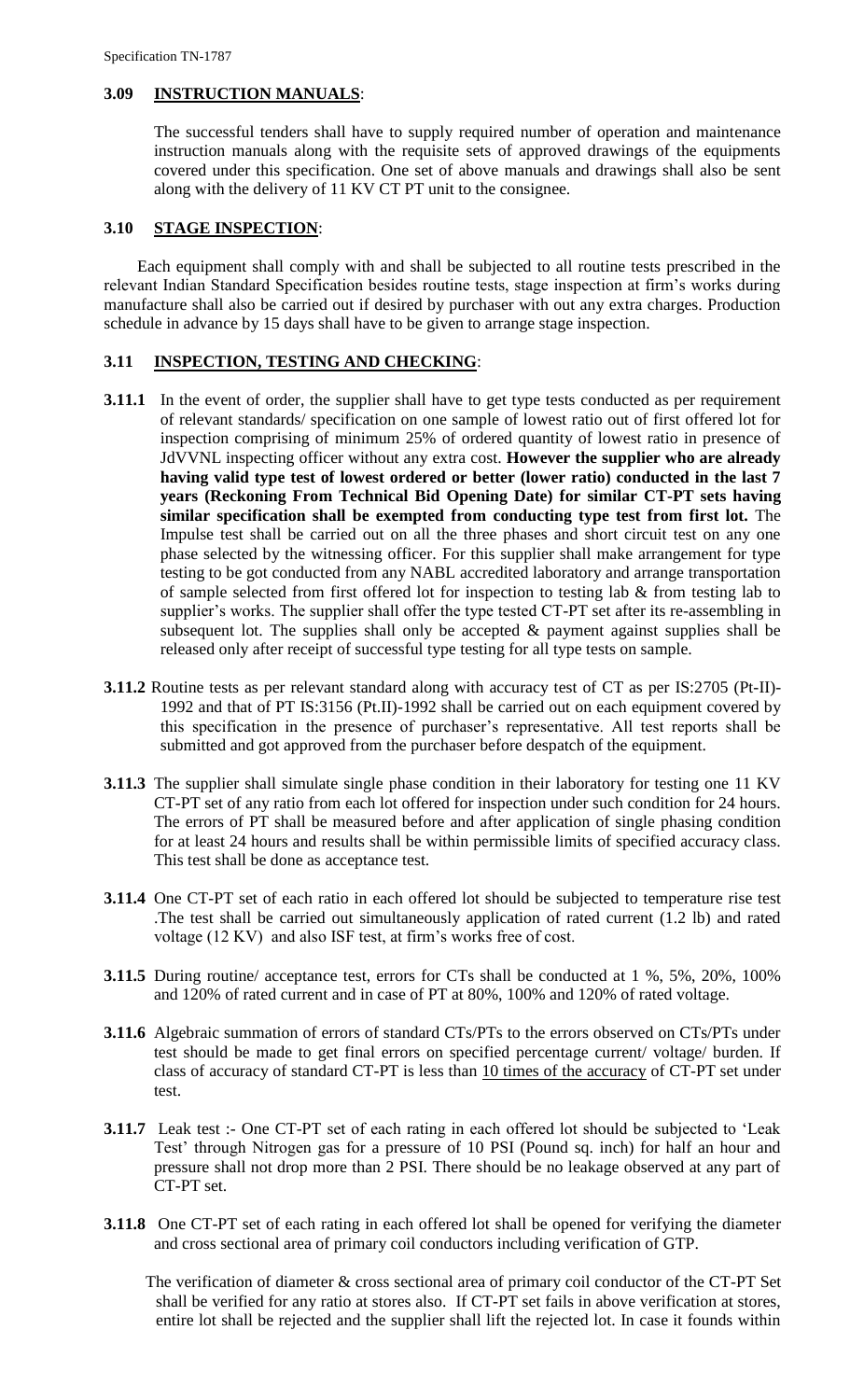Specification TN-1787

specific limits, the supplier at his own cost shall reassemble/replace the physically opened CT-PT set at works/stores.

**3.11.9** One sample of oil shall be selected for each ratio and shall be tested for a) Break down voltage b) Tan delta at 90 Deg.C.

The oil supplied with CT PT set shall be of EHV grade Transformer oil suitable for insulation and coding of the electric transformers of extra high voltage and shall conform to IS 335 (with latest amendments)

If CT-PT set fails in any of the above tests/verification at works, entire lot shall be rejected.

# **3.11.10 during the inspection at firm's works, inspecting officer / agency shall provide polycarbonate seals on each CT-PT set as under -**

- i) One polycarbonate seal on one side of the plate covering top & bottom holes.
- ii) Two polycarbonate seal at diagonally opposite corner of top cover of CT-PT set.

# **3.12 TYPE TEST:**

- 3.12.1 Certified copies of all type tests as per IS-2705-1992, IS:3156-1992 with latest amendments listed below obtained from any accredited CPRI/NABL accredited test laboratory on similar equipments of **lowest offered ratio or better (lower ratio)** included in this specification shall be furnished alongwith tenders
	- i) Short Time Current Test.
	- ii) Lightening Impulse voltage withstand Test.
	- iii) Temperature Rise Test.
	- iv) Wet Power Frequency Voltage Withstand Test.
	- v) Determination of Errors according to the requirement of the appropriate Accuracy Class.
	- vi) Instrument Security Factor Test.

Participating firms may furnish BG/DD/pay order of Rs. 5 lac (Rs.1.25 lac for Rajasthan based units) in absence of furnishing any type test report alongwith their bid.

- **3.12.2** The bidder shall submit all Type Test reports for lowest ratio of offered CTPT sets along with tender. The type test reports shall not be older than **seven** years from the date of opening of tender.
- **3.12.3** Bidder shall furnish the calculations of short time thermal current of all ratios of offered CT PT sets, on the basis of cross-sectional area of primary conductor of Type tested CT PT set.
- **3.12.4** The purchaser shall have right to get conducted type test during currency of the contract on the sets received in the Stores at purchaser's cost. In case of failure in type tests, following provisions shall be applicable: -

# **3.13 Failure in type tests**

In the event of failure/ unsatisfactory results of the CT-PT Set(s) in Impulse/Short Circuit test, the supplier shall have to replace the supplies already made and no further CT-PT Sets shall be accepted. The purchaser, however, at his option, may accept the CT-PT Sets already supplied with the following conditions:-

- i) Guarantee Period of the supplied CT-PT Sets issued to the failed shall be increased by double the normal guarantee period.
- ii) Bank Guarantee shall be extended to cover the additional guarantee period.
- iii) For failure in any of the type tests, i.e. Impulse Withstand test and Short Circuit Test, no further supplies shall be accepted. The type test charges in this case shall be borne by the supplier.
- iv) The CT-PT Sets lying in the stores shall be replaced as per Sub-para (v) below.
- v) The bidder shall, however, be allowed to check the reasons of failure and if need be, to improve/ modify the design. Further supplies, including replacement against supplies already made, shall be accepted only after successful type test(s) are arranged on the fresh CT-PT set selected by the purchaser. All the type tests shall be arranged in case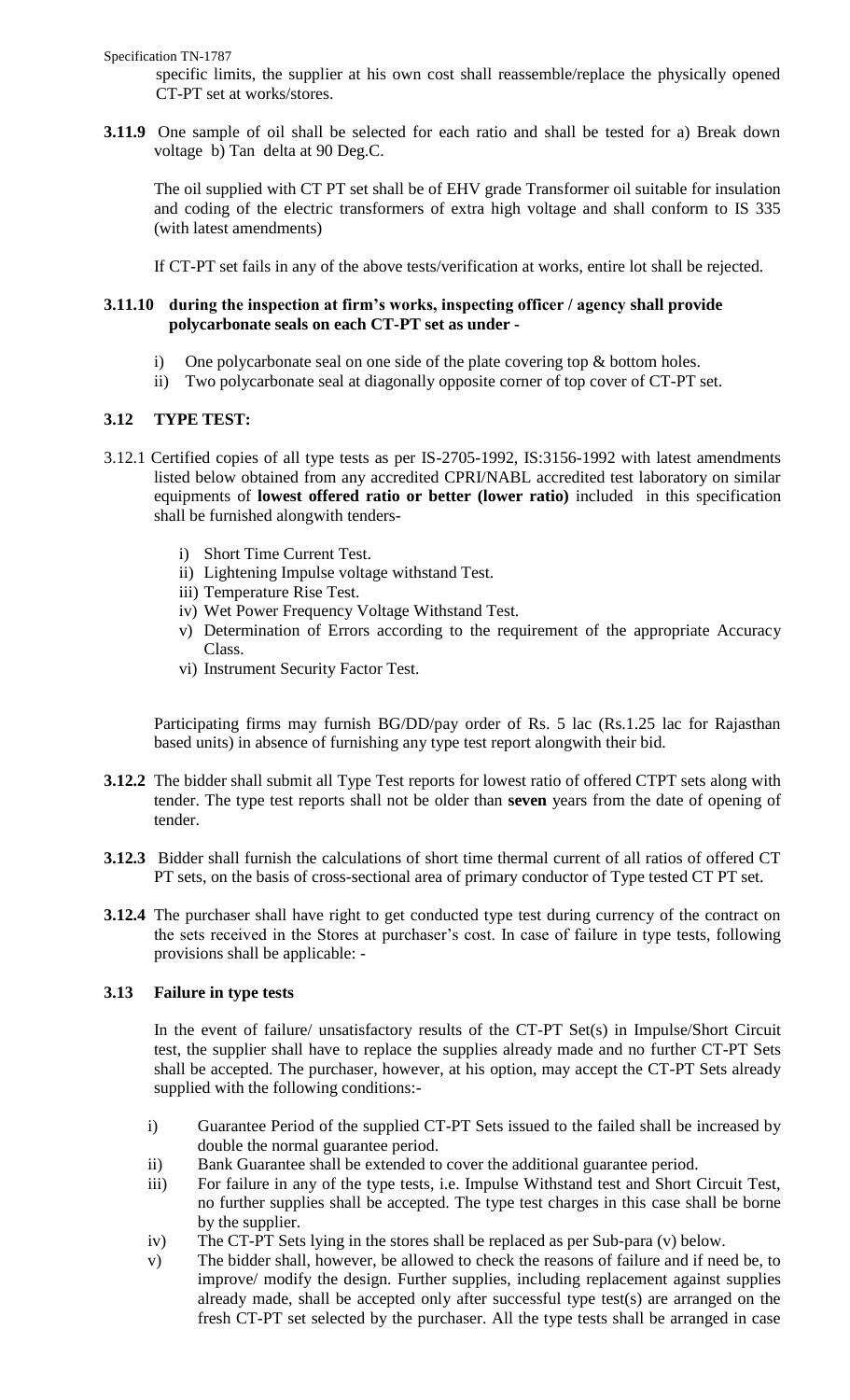there is change in design, otherwise, type test shall be repeated only for the tests in which failure has occurred. Charges for such test(s) shall be borne by the supplier. However, in the event of failure of CT-PT Sets, in the repeat type test, the Company (JdVVNL) may take following actions:-

- a) Cancel pending orders of the rating in which failure(s) has occurred, and
- b) Not place any order of CT-PT Sets on the firm for one year.

Further, it shall be ensured that all meters and instruments used during inspection/ testing are calibrated from NABL approved test house and date of calibration should not be older than one year at the date of presenting the same to the inspecting officer.

# **3.14 COMPLETENESS OF EQUIPMENT**:

Any fittings, accessories or apparatus which may not have been specifically mentioned in the specification for 11 KV CT-PT metering sets covered under the scope of this enquiry-, but which are usual or necessary in the equipment of similar type shall be deemed to be included in the contract and shall be supplied by the contractor without extra charges. All plants and equipment shall be complete in all respect whether such details are mentioned in the specification or not.

# **3.15 NAME PLATE AND MARKING**:

- a) The equipment shall have a non detachable type name plate which should be clearly visible and effectively secured against removal having markings as per requirement of IS. In addition, Sr. No., Ratio and date of despatch shall have to be engraved on bushing side of tank with letters of suitable depth & 25 mm height filled with red colour.
- b) The- main and load are to be stencilled on top cover on main and load side respectively.

# **3.16 MAINTENANCE AND GUARANTEE:**

Performance guarantee of the equipment shall be for the period of 36 months from the date of receipt in stores. The month & year of expiry of guarantee period shall be marked on the name plate. Equipment failed within such guarantee period shall have lifted from the respective circle stores and after replacement/ repairment to be deposited at the stores, free of cost within 90 days of intimation. Bidder shall furnish successful routine test reports of the equipment. If purchaser desires inspection prior to despatch an inspecting officer shall be nominated for verification for the test reports. Failed equipment (s) shall only be lifted after receipt of replacement for the same. Transportation for lifting of defective material & delivery of replaced material shall be borne by the supplier.

# **If defective CT-PT is not replaced within the specified period as above, the following clause shall be applicable-:**

- i. Firms shall lift the G.P. failed Instrument Transformer(s) within a period of 60 days from the date of intimation by the respective consignee and will replace Instrument Transformers against G.P. failed within 30 days from the date of lifting positively. In case firm fails to deliver replaced Instrument Transformer(s) within 90 days from date of intimation, the cost of the Instrument transformer(s) shall be withheld from firm"s financial hold and in case firm fails to deliver replaced Instrument transformer within 90 days from date of intimation, a penalty at the rate of ½% per week subject to maximum 10%, shall be levied for the late delivery of replaced Instrument Transformer(s).
- ii. In case firm fails to lift the G.P. failed Instrument Transformer(s) beyond 3 months (90 days period as mentioned in point no. (i)) from date of intimation by the consignee, ground rent shall be recovered @ 1% per week or part thereof (for actual delay in lifting the material beyond 3 months (90 days) from the date of intimation from the consignee, subject to a maximum of 15%. This amount of 15% will be in addition to (i). After this clause following clause will also come into effect.
- iii. In case firm fails to lift the G.P. failed Instrument Transformer(s) within 6 months from date of first intimation from consignee, then Nigam may proceed for auction of these GP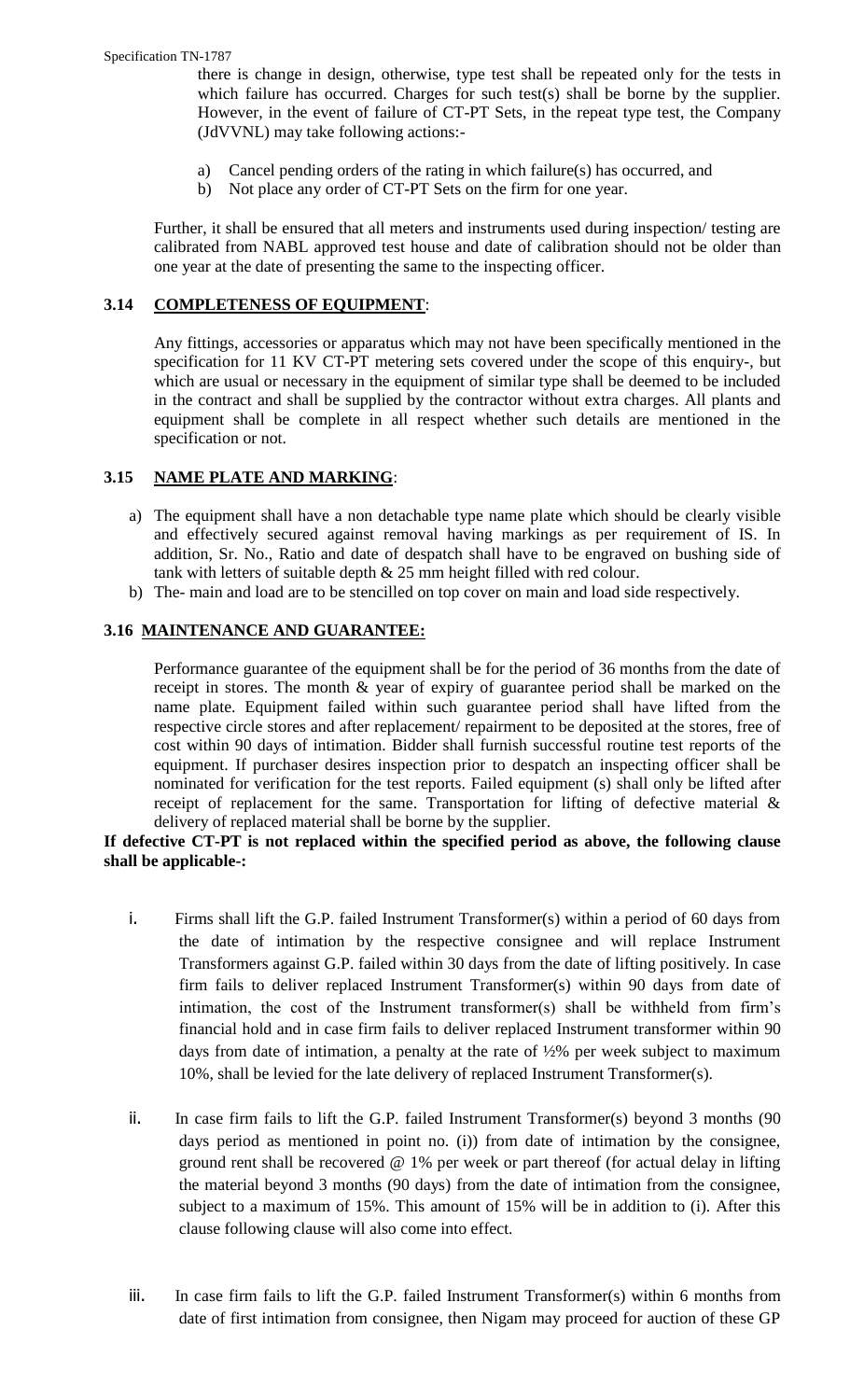#### Specification TN-1787

failed Instrument Transformer at the risk and cost of the supplier after giving 30 days final notice to the firm. The amount recovered through auction may be adjusted in any type of recoveries (if any). The recoveries of this point will be in addition to recoveries mentioned in point no. (i) and (ii).

iv. If such material / equipments and any part thereof is disposed off through sales, 5% of the sale value liable to be deducted on account of cost incurred in sales proceedings and after deduction, the balance value shall be "Net realized sale value".

# **3.17 PRICE VARIATION**

The prices of 11 KV CT-PT sets are on "VARIABLE" basis as per prevailing New IEEMA formula w.e.f. 1.1.2021 (Appendix-C) with base date 01.04.2022. Rates quoted with "FIRM" prices are likely to be ignored.

# **3.18 DELIVERY SCHEDULE**

The bidder is required to quote monthly delivery. The delivery of quoted quantity should be completed in 8 months period including commencement period of 30 days. In case ordered quantity is different than quoted quantity then monthly delivery shall be adjusted proportionately. Tenders in which monthly delivery schedule is not indicated shall be ignored.

# **3.19 SCHEDULE OF REQUIREMENT**

The following is the requirement for 11 KV CT PT metering sets of various ratios: -

| S. NO. | <b>RATIO</b> | REQUIREMENT IN NOS. |
|--------|--------------|---------------------|
|        | $100/5$ A    | 90                  |
| - -    | $50/5$ A     | 180                 |
|        | <b>TOTAL</b> | 270                 |

Note: The quantities mentioned above are tentative  $\&$  may be increased or decreased to any extent.

**3.20 Bidder** shall furnish relevant documents as per qualification requirement annexed at schedule –III-A

# **3.21 ADDITIONAL ORDER**

Repeat orders for additional quantities, up to a maximum of 50% of original ordered quantities, may be placed by the Nigam, on the same rates, terms and conditions given in the contract.

- **3.22.** As GST act has been effected from 01.07.2017, therefore, BOQ has been prepared accordingly with applicability of GST. Further, old tax structure wherever appearing in ITB/GCC/Specification may be replaced by GST as per notification. Further, GST registration number of Jodhpur Discom is 08AAACJ8578R1ZJ.
- **3.23.** Every Micro, Small & Medium enterprises of Rajasthan shall be required to submit an affidavit in schedule-XI, along with duly filled bid document.

--------------------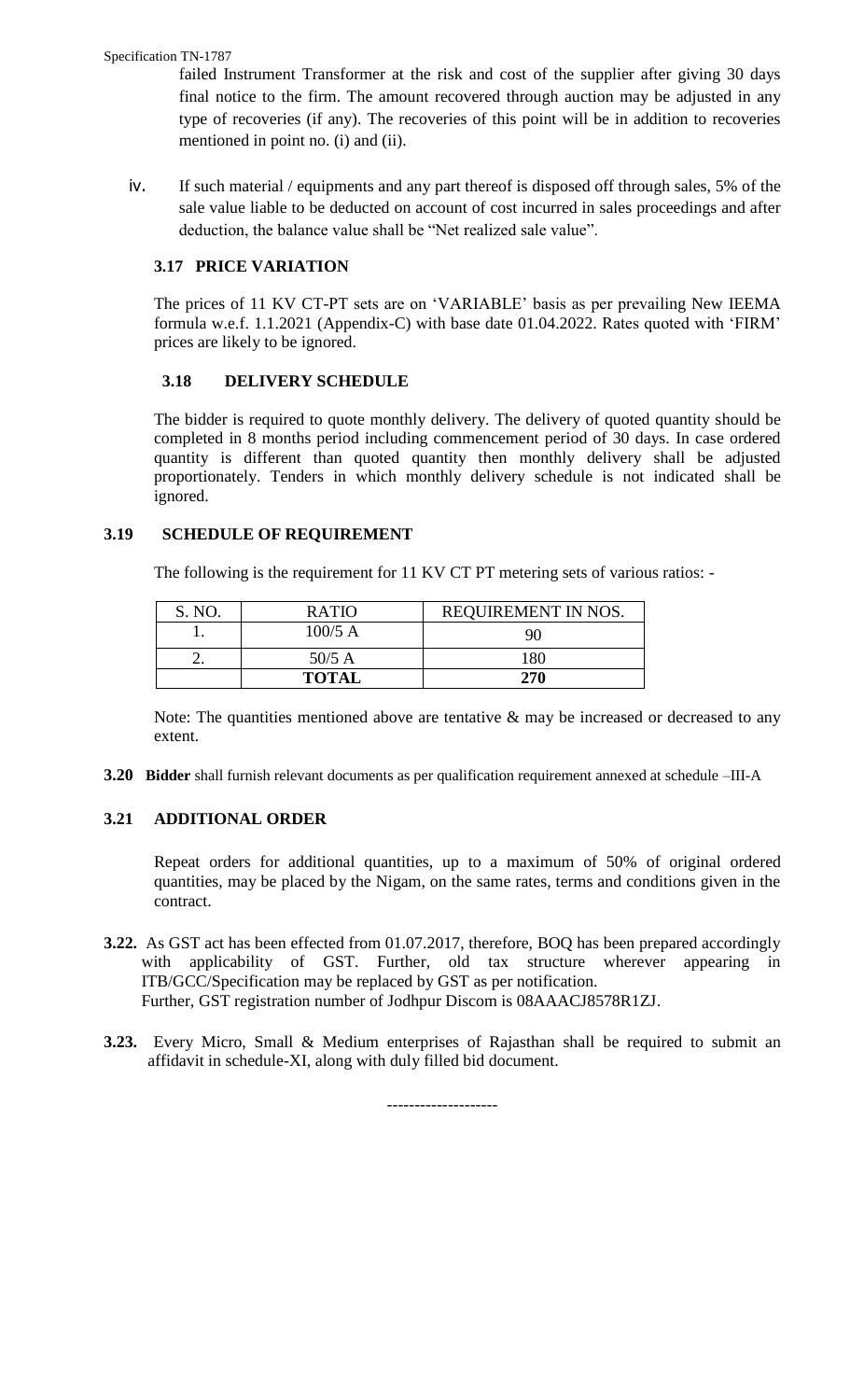### **Schedule – I**

| S.No. | <b>Ratio</b>                      | <b>Quantity</b> |
|-------|-----------------------------------|-----------------|
|       | 11 KV CT PT Metering Sets 100/5 A | 90 Nos.         |
| ۵.    | 11 KV CT PT Metering Sets 50/5 A  | 180 Nos.        |
|       | <b>Total</b>                      | 270 Nos.        |

# **SCHEDULE OF REQUIREMENT**

**NOTE:-The quantities as mentioned in the schedule of requirements are tentative and may increase/decrease as per the requirement of the Nigam.**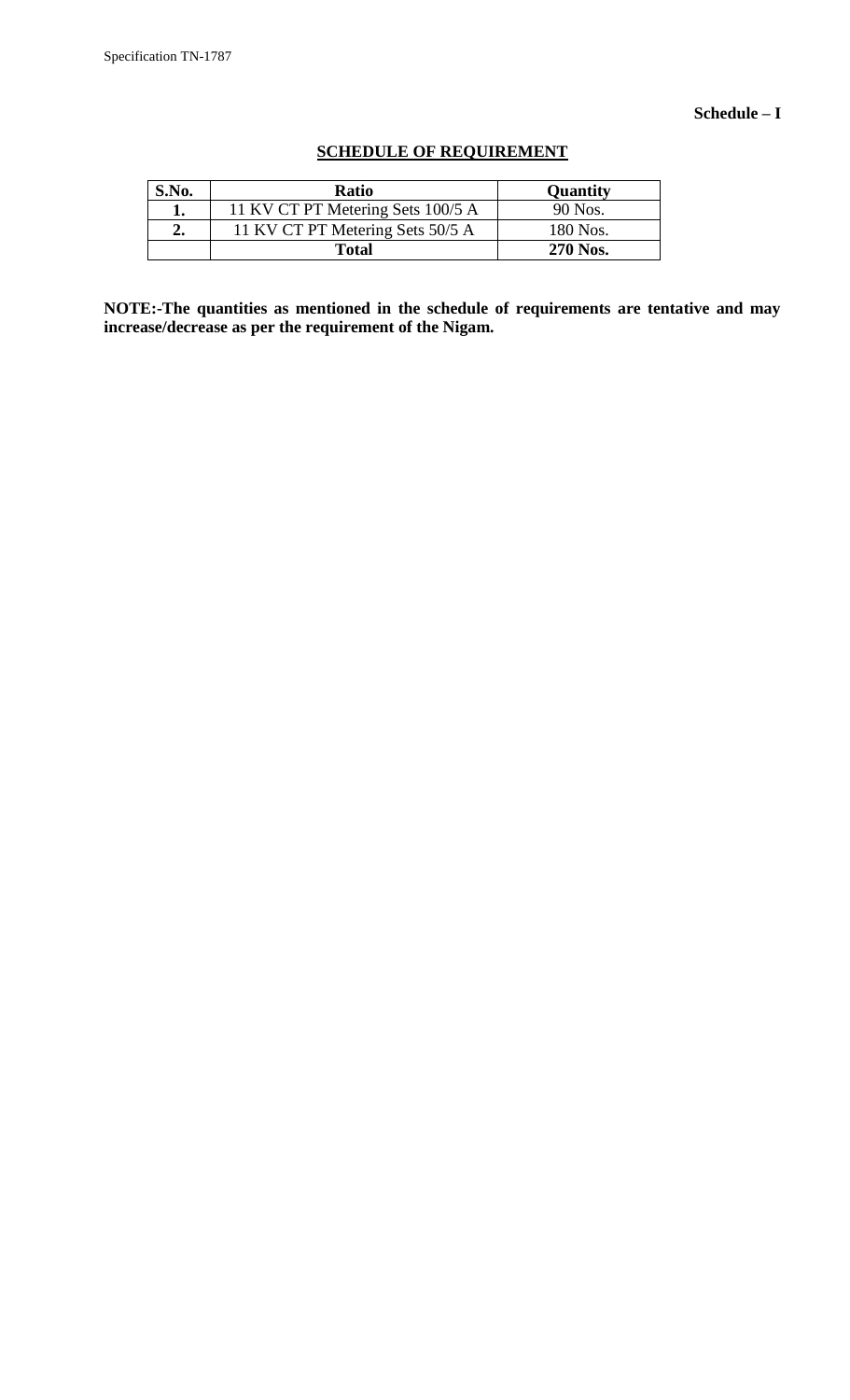# **PURCHASE OF 11 KV CTPT METERING SETS OF VARIOUS RATIOS AGAINST TN-1787**

The prices of 11 KV CT-PT sets are on "VARIABLE" basis as per prevailing New IEEMA formula w.e.f. 1.1.2021 (Appendix-C) with base date 01.04.2022.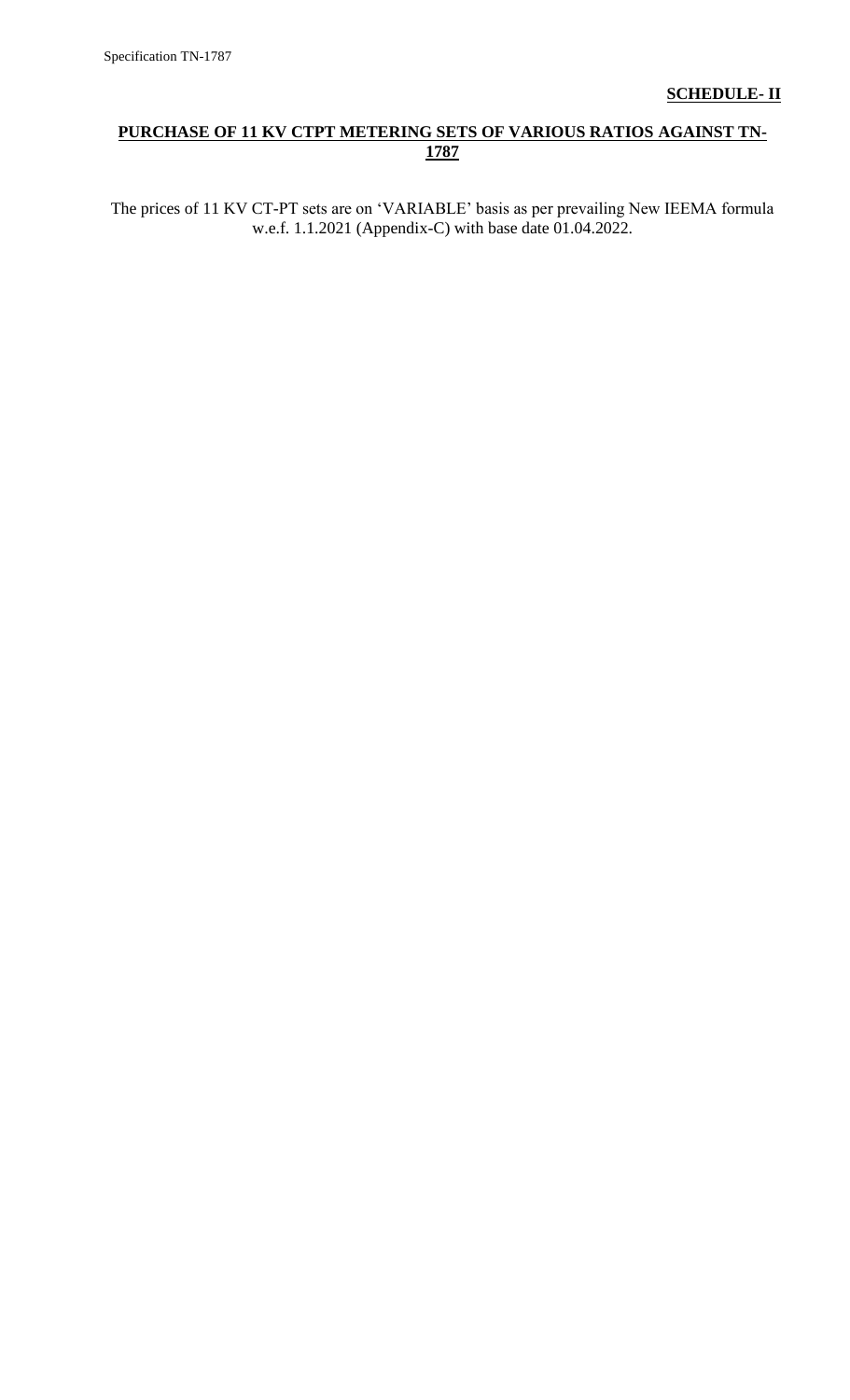# **A Govt. of Rajasthan Undertaking Prescribed technical specification for supply of**

**(Name of Material/Equipment/Machinery / T&P etc.)**

S.No. Technical specification Name of IS/other Other particularsto which material/equipment/ standard specification if any. standard specification if any. Machinery/T&P shall confirm to which material should confirm

Certified that we agree to all the aforesaid technical specification except at S.No……. for which our technical specification shall be as under:-

| S.No. Technical specification              | Name of IS/other         | Other particulars to which |
|--------------------------------------------|--------------------------|----------------------------|
| material/equipment/                        | standard specification   | if any.                    |
| Machinery/ $T\&P$ shall confirm<br>confirm | to which material should |                            |

 **(Signature) Name & Designation with seal of the bidder.**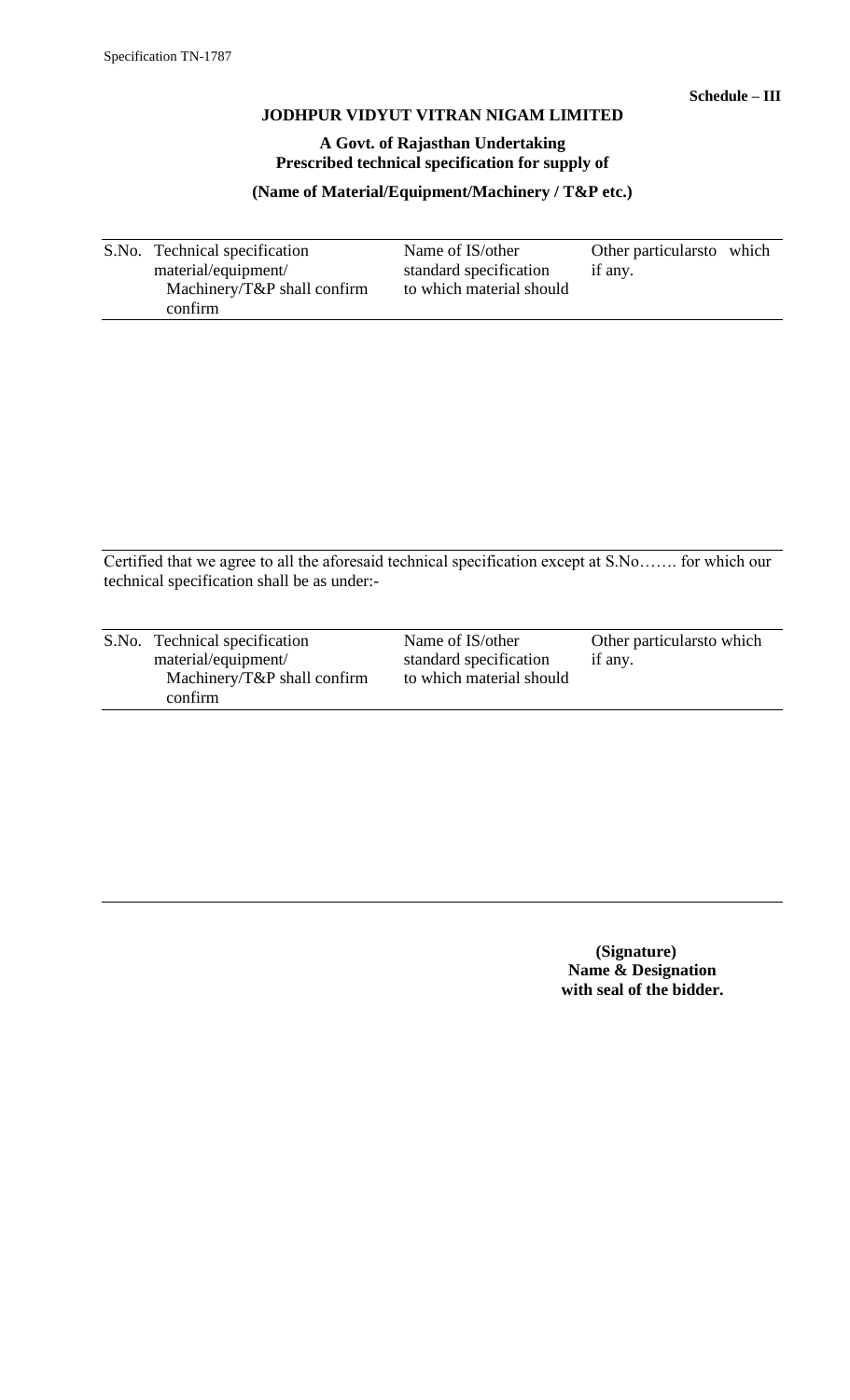# **QUALIFICATION REQUIREMENT**

# **ITEM-PURCHASE OF 11 KV CT PT SETS OF RATIO 50/5 Amp. & 100/5 Amp. AGAINST TN-1787**

The bidder should fulfill following qualifying requirements for successful participation in the tender along with relevant documentary evidence supporting each qualifying requirement without which the offer shall be considered non-responsive & rejected.

# 1.0 **STATUS OF BIDDER:-**

a) The bidder should be a Manufacturer.

b) The bidders should be qualified, not be insolvent, not be in receivership, not be bankrupt or being wound up, should not have affairs administered by a court or a judicial officers, should not have business activities suspended, should not be blacklisted or debarred by any utility/ government agency, should not have a conflict of interest. For this bidder is required to furnish a Declaration as per Appendix-B, on Rajasthan Non-judicial Stamp Paper of Rs. 100/ (excluding surcharge on Stamp Paper, as per rules).

c) Old/ New suppliers:- Any bidder located within or outside the state of Rajasthan has participated for the first time in a particular Discom & meeting minimum qualification requirement and has supplied the tendered material/or of higher rating in other utility shall be treated as an old supplier. Rajasthan's firms although supplied in past but not meeting minimum quantity supplied criterion including altogether new units which have not supplied any quantity but having adequate & required manufacturing and testing facility and technical know-how of the tendered material shall be considered as new firms and would be eligible for trial order only.

# 2.0 **PAST SUPPLY & PERFORMANCE CRITERIA** :-

The bidder shall meet both past supply and performance criteria as detailed below for opening of tenders:-

# **2.01 PAST SUPPLY:-**

**2.01.01** The bidder is required to quote for minimum 10% of tendered quantity, failing which the offer may be considered Non-Responsive

**2.01.02** The bidder should have designed, manufactured / fabricated, tested and supplied to utility / Discoms / Govt. Departments at least 2XQQ (QQ being the quoted quantity) of 11 KV CT-PT Sets of various ratios in last three financial years from the date of opening of technicalcommercial bid.

**Note:** Requirement of quantity manufactured, minimum quantity to be offered and amount of Bank Guarantee to be furnished shall be reduced to 25% for Rajasthan based units.

**2.01.03** In support of fulfillment of the past supply criteria, the bidder shall furnish documentary evidence in the form of certificate from Chartered Accountant in the following manner:-

- 1. The CA certificate should be furnished by the firm duly notarized by the notary public along with the signature of CA.
- 2. The CA certificate should be furnished on the letter head of CA and information should be in prescribed format of QR.
- 3. The CA certificate should have the membership no. with name & address of the CA.
- 4. The CA certificate clearly indicate the quantity supplied, type of material supplied, voltage, current and accuracy class etc. of the material year wise.
- 5. The CA certificate should be signed by concerning firm/supplier along with seal.

Any deviation to format or information diverted format, will not be considered and rejected.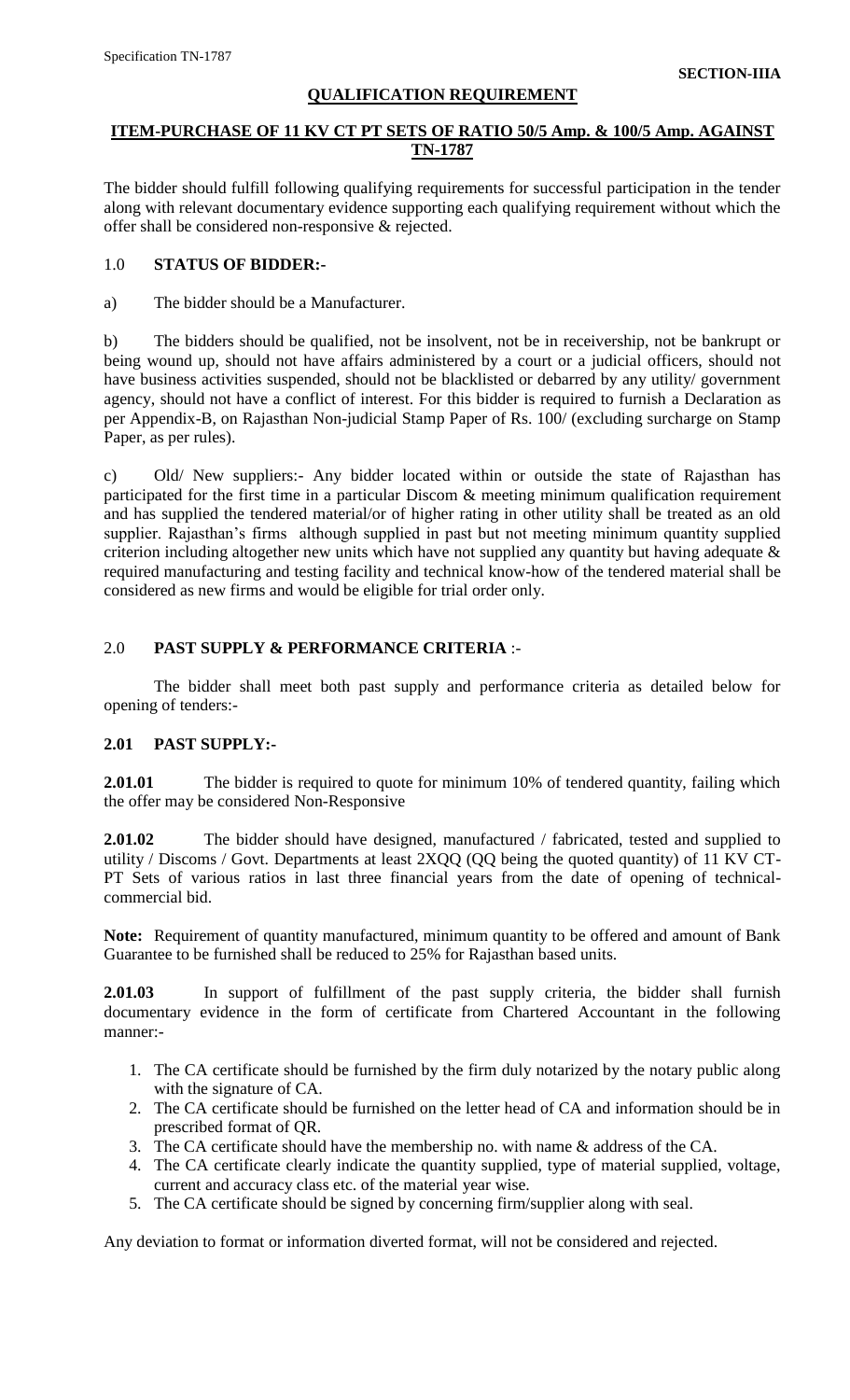Specification TN-1787

Note:- The material supplied and accepted for same or better rating for Turnkey projects to a licensed power utility/Govt. shall be considered for the purpose of evaluation criteria. The certificate given by C.A. shall indicate above quantity separately.

# 2.02 **PERFORMANCE CRITERIA:-**

2.02.1 i) If a bidder has supplied up to 50% of ordered quantity in previous tender up to date of opening of subsequent tender and scheduled delivery period expired, the bid of such bidder will not be opened in the Discom for that item.

ii) However, if the supplies have been completed for a quantity more than 50% but not completed up to date of opening of subsequent tender and scheduled delivery period expired, the quantity equal to the quantity pending in previous tender for that item shall be reduced from the subsequent tender quantity to be allocated to the bidder.

# 3.0 **TYPE TEST CRITERIA:-**

3.01 The bidder shall furnish valid and authenticated type test certificates from a Govt. approved / a Govt. recognized / NABL Accredited laboratory / ILAC i.e. International Laboratory Accreditation Cooperation (in case of foreign laboratory) **of lowest ratio or better (lower ratio)** and design of offered material / equipment. Such type test certificates should not be older than 7 years as on the date of bid opening. For this purpose date of conducting type test will be considered. **The type test reports which could not be revalidated due to COVID pandemic, since 23.03.2020 may be considered valid up to 30.09.2022 in accordance to guidelines issued by Central Electricity Authority vide letter no.CEA-PS-80/1/2019-PSETD Division-Part(2)/564-640 and CEA-PS-14- 80/1/2019-PSETD Division-Part(2) /517-96**

The type test certificate by in house laboratory of bidding firm even if it is a Govt. approved / Govt. recognized / NABL accredited laboratory / ILAC accredited, shall not be accepted, in case of their own tender. This will not apply if tendering firm is Govt. company / public Sector undertaking.

The bidder should furnish documentary evidence in support of the laboratory whose type test have been furnished, that the said laboratory is a Govt. / a Govt. approved / a Govt. recognized / NABL accredited laboratory / ILAC accredited (in case of foreign laboratory).

The type test certificates shall be furnished either in original or copy duly attested by notary.

3.02 A new Rajasthan based units who does not possess valid type test reports be considered responsive subject to furnishing of Bank Guarantee in lieu of type test reports and technically competent.

The Rajasthan & outside Rajasthan firm who does not possess valid type test reports may be considered responsive, if type test reports of higher ratings are furnished along with the Bank Guarantees as per existing provisions. The B.G. or D.D. / Pay Order shall be amounting to Rs.5 Lac. The initial validity of Bank Guarantee shall be 9 months with claim period of three months in addition.

3.03 The date of conducting type test shall be before the date of opening of Technical Bid. The date of issuing of type Test Bank Guarantee in lieu of non-furnishing of Type Test reports shall be before the date of opening of technical bid & the Type Test BG issued on or after opening of technical bid shall not be accepted.

# **4.0 Documents:-**

4.01) The bidder shall clearly indicate the deviations such as Technical Deviations & Commercial Deviations in the prescribed proforma only. The deviations indicated elsewhere in the bid shall not be accepted.

4.02) The bidder must clearly fill up each and every particular of Guaranteed Technical Particulars annexed with Technical Specification otherwise he will be responsible for Technical Non-Responsiveness.

4.03) The bidder should possess adequate testing facilities for carrying out routine & acceptance test of items as per relevant standard at their works. The bidder shall furnish documentary evidence in support for conducting routine & acceptance test.

# **5.0 POOR RECORD OF PERFORMANCE AND DELIVERY :**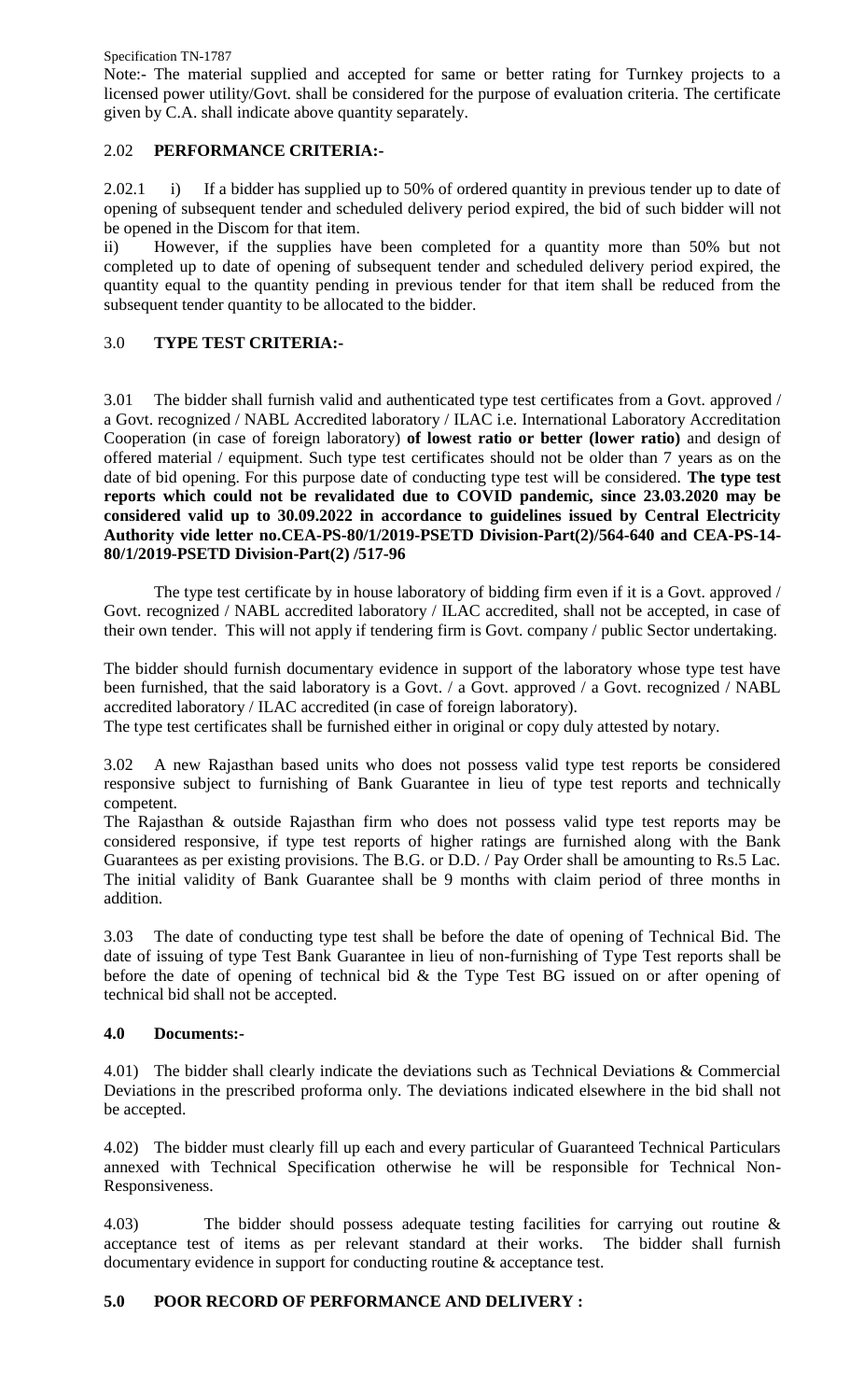Specification TN-1787 Severment of business relations will be done in case of following circumstances for the period and with the recovery mentioned against each-:

|                                      | i) When vendor does not accept Forfeiture of EMD/cancellation of vendor registration to |
|--------------------------------------|-----------------------------------------------------------------------------------------|
| order awarded on its accepted        | recover amount of EMD along with severment of business                                  |
| price and terms and conditions or    | relations for three years from the date of issue of order.                              |
| does not comply with contractual     |                                                                                         |
| formalities.                         |                                                                                         |
|                                      | ii) When vendor complies with Levy of maximum recovery on account of delay in delivery  |
| contractual formalities but does not | along with severment of relations for a period of 2 years                               |
| commence supplies.                   | from the date of issue of order or in next two bids                                     |
|                                      | whichever is later along with forfeiture of EMD /                                       |
|                                      | cancellation of vendor registration.                                                    |

# **6.0 (A) Black listing of a firm:**

After having given Show Cause Notice of 30 days, and having established & cogent reasons for blacklisting of the firm as given below, the firm should immediately be blacklisted for a period of 5 years indicating reasons of doing so, in the letter itself, and a copy of such blacklisting should be given to the firm, with the approval of CLPC:-

(i) There are sufficient and strong reasons to believe that the supplier or his employee has been guilty of malpractices such as manhandling/misbehavior with Government official by supplier or his partner/employee, bribery, corruption or abatement of such a offence in a position where he could corrupt Nigam"s official, fraud, vitiating fair tender process including substitution of or interpolation in tender, mis-representation, pilfer-aging or unauthorized use or disposal of Nigam"s material issued for specific work etc.

(ii) Where a supplier or his partner or his representative has been convicted by a court of Law for offences involving moral turpitude in relation to the business dealing or where security considerations including suspected disloyalty to the Nigam/state so warrant the blacklisting.

(iii) If the State Bureau of Investigation or any other authorized investigating agency recommends for blacklisting after completing the investigation.

Note: - 1 If a supplier after having tendered for a supply or after negotiations gives application voluntarily vitiating the fair tendering process, it shall also tantamount to malpractice.

Note:-2 A register containing the reasons for blacklisting the supplier as also the names of all the partner of the suppliers and the allied concerns coming within the effective influence of the blacklisted supplier will be maintained.

Note: - 3 A register of black listed supplier will be maintained which will not only include suppliers enlisted with the Enlisting Authority but also black listed suppliers in Nigam.

Note :-4 A Black listed supplier (i) shall not be entitled for registration in any of the Discom (ii) shall not be awarded any supply order in future in any Discom during the notified period.(iii) his registration if any shall stand cancelled immediately and his registration security /EMD/S.D. shall stand forfeited. (iv) In case of blacklisting of the firm by any one of Discom for the cogent prescribed reason(s) as stipulated above, the same shall be applicable to all the three Discoms and as a consequence of blacklisting, all the pending orders to that firm, will be cancelled in all three (3) Discoms with immediate effect. However in respect of completed/executed contract G.P. obligations as well as other liabilities shall be fulfilled by the supplier.

# **(B) Severment of Business relation:**

(a) After having given Show Cause Notice of 30 days, and having established & cogent reasons for Severment of business relation as given below, the firm should immediately be severed the business relations for a period of 2 to 3 years indicating reasons of doing so, in the letter itself, and a copy of such severment should be given to the firm, with the approval of CLPC:-

(i) The supplier continuously refuses to pay Nigam dues without showing adequate reasons and where the purchasing authority is satisfied that no reasonable dispute attracting reference to Settlement Committee or Court of Law exists for the supplier's action of non-supply.

(ii) When vendor does not accept LOI/detailed purchase order awarded on its accepted prices and terms & conditions or does not comply with the contractual formalities.

(iii) When vendor/supplier who otherwise completed contractual formalities but does not commence supplies on the date of opening of technical bid of the fresh tender/completion of schedule delivery period whichever is later.

**Note-1**-In case supplier does not deposit outstanding dues towards Nigam, even after completion of severment period, the period of severment will continue.

**2.** Severment done purely/ mainly on account of non-deposition of dues against the supplier/vendor/contractor could be lifted by CLPC, if the dues are deposited prior to the expiry of such severment period.

3. On severment of business, the EMD/SD/vendor registration security will be forfeited.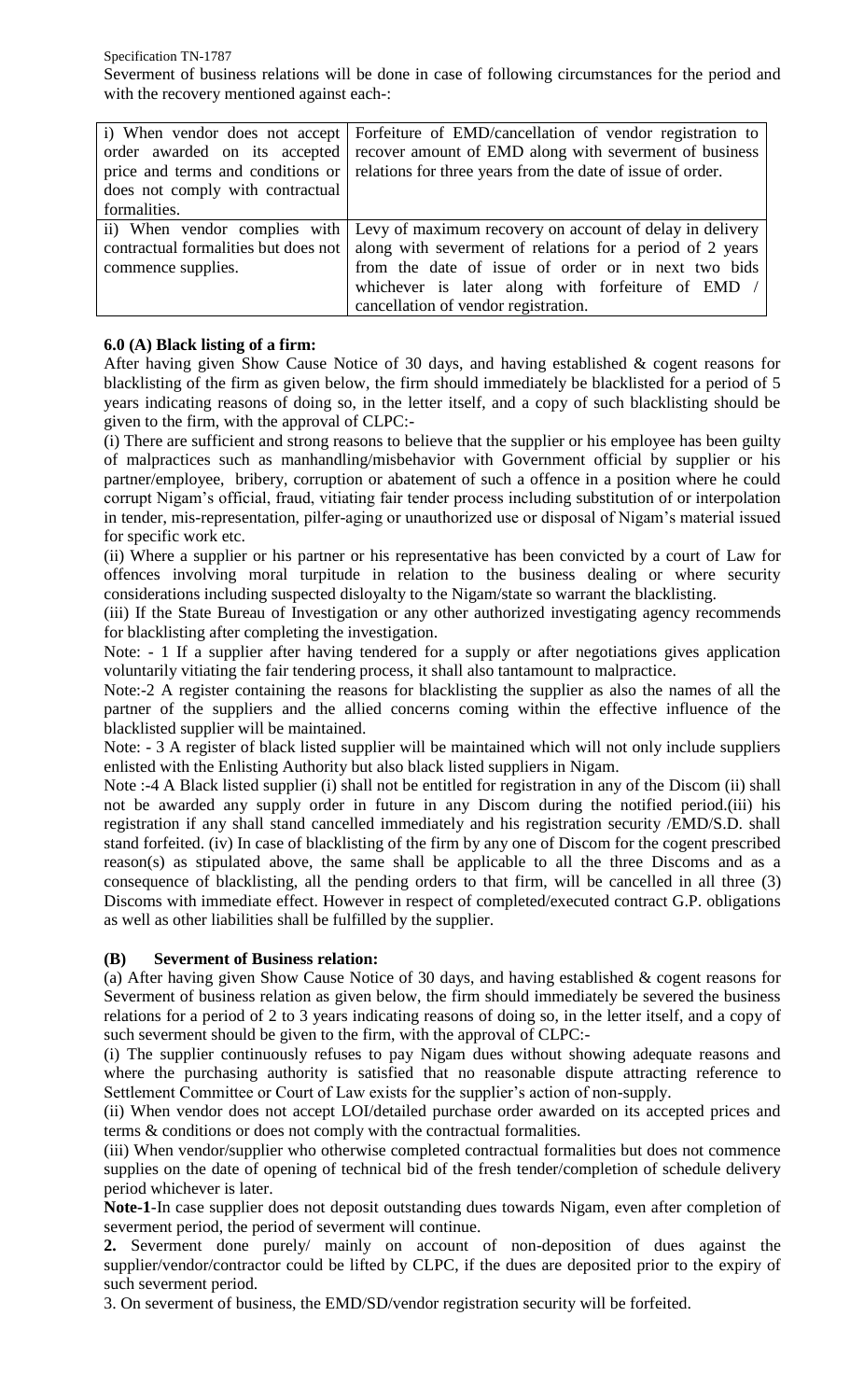4. The orders in execution satisfactorily will not be cancelled other than the order on which severment have been done.

# **(C) DEBARMENT**

Reasons on which Debarment can be made:-

(i) The competent authority may debar the supplier on account of his performance or other disabilities, if it is no longer considered fit to remain under vendor registration as per his obligation under vendor registration.

(ii) If at any subsequent stage of inspection of firms after award of contract, it is found that firm does not have sufficient tech. staff or required/necessary technical equipments, the purchasing authority can debar the firm for one year or next tenders whichever is later. The debarment will be lifted only on re-inspection of firm"s works; the defects noticed earlier are fully rectified to the satisfaction of Nigam**.** 

(iii) When contract agreement executed and supplies commenced but could supply only up to 50% of ordered quantity and scheduled delivery period expired, then the firm can be debarred for one year or next tender whichever is later in that Discom only for that particular item/rating/ capacity/size etc.

(iv) The suppliers who have been awarded contract for supply of material is not adhering to the periodic delivery schedule, the contract awarding authority reserve the right to terminate the contract and may debar the firm in participating in tender for a period of 2 to 3 years. Note:-1. On debarment, the EMD/ SD/Vendor Registration security shall be forfeited.

**(D)** A Bidder debarred under section 46 of the RTPP Act 2012 shall not be eligible to participate in any procurement process undertaken by‐

 (a) any Procuring Entity, if debarred by the State Government; and (b) a Procuring Entity if debarred by such procuring Entity

# **7.0 APPEALS AND APPLICATIONS:-**

Appeal against the order of blacklisting, severment and debarment can be filed before BOD within a period of 3 months from the date of intimation. The letter of appeal will be addressed to the order placing authority. Who will process the case for placing the matter in B.O.D. with in a period 60 days. The BOD may reduce or waive the penalty, if sufficient reasons/supporting documents are furnished by the supplier.

**8.0** "The bidders should be qualified, not be insolvent, not be in receivership, not be bankrupt or being wound up, should not have affairs administered by a court or a judicial officers, should not have business activities suspended, should not be blacklisted or debarred by any utility/ government agency, should not have a conflict of interest.

For this bidder is required to furnish a Declaration as per **Appendix-B,** on Rajasthan Non-judicial Stamp Paper of Rs. 100/ (excluding surcharge on Stamp Paper, as per rules)."

# **GENERAL CONDITIONS : - (ALL CONDITIONS BE DULY SIGNED & SEALED)**

- I) The bidder shall clearly indicate the deviations such as `Technical Deviation & Commercial Deviations' in the prescribed proforma only. The deviations indicated elsewhere in the bid shall not be accepted.
- II) The bidder must clearly fill up each and every particular of guaranteed technical particulars annexed with Technical Specifications otherwise he will be responsible for Technical Non-responsiveness.
- III) All documents required in the prescribed format are to be furnished along with the bid itself only except an attested copy of BIS license (wherever it is required), failing which the bid will be summarily rejected.
- IV) However, a copy of BIS License may be submitted by the bidder up to the official working hours of one working day prior to the schedule / notified date of opening of price bid.
- **V) The date of conducting type test shall be before the date of opening of Technical Bid. The date of issuing of type Test Bank Guarantee in lieu of non-furnishing of Type Test reports shall be before the date of opening of technical bid & the Type Test BG issued on or after opening of technical bid shall not be accepted.**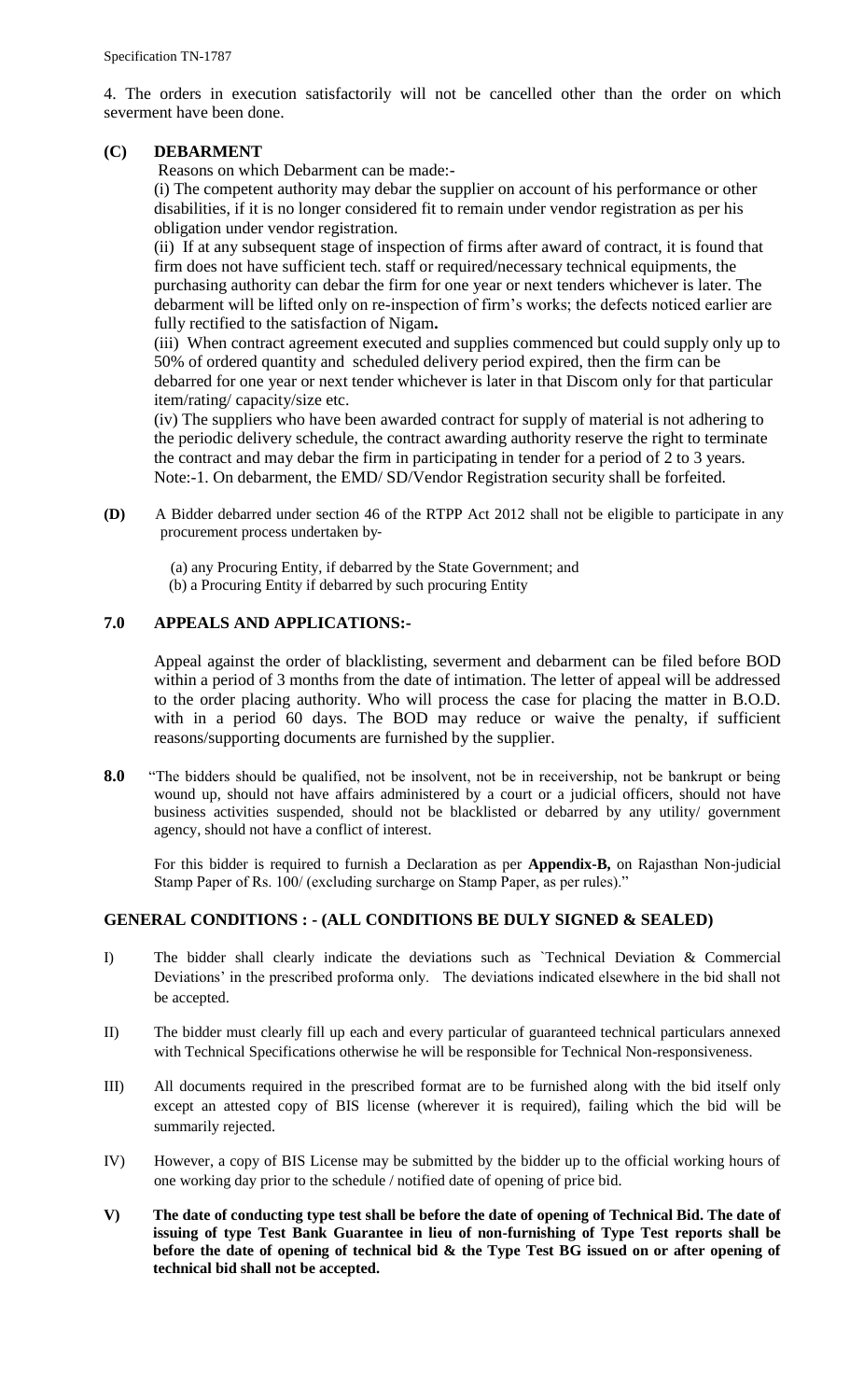#### **Schedule-III-B BANK GUARANTEE IN LIEU OF FURNISHING OF TYPE TEST CERTIFICATE**

(On Rajasthan Non-Judicial Stamp Paper worth 0.25% of BG value or maximum upto Rs. 25,000/-)

To,

The Superintending Engineer (MM&C), Jodhpur Vidyut Vitran Nigam Limited, Jodhpur.

Dear Sir,

Whereas Jodhpur Vidyut Vitran Nigam Limited, Jodhpur (hereinafter called the Purchaser) has issued a tender enquiry under TN\_\_\_\_\_\_\_\_\_\_\_\_for procurement of \_\_\_\_\_\_\_\_\_\_\_\_\_\_\_\_\_\_\_\_\_\_(name of material).

Whereas M/s \_\_\_\_\_\_\_\_\_\_\_\_\_\_\_\_\_\_\_\_\_\_(hereinafter called the bidder) has furnished a bid for supply of \_\_\_\_\_\_\_\_\_\_\_\_\_\_\_\_\_to the Superintending Engineer(MM&C), Jodhpur Vidyut Vitran Nigam Limited, Jodhpur.

Whereas in accordance with the provision of the specification of the aforesaid TN\_\_\_\_\_\_, the bidder can deposit a bank guarantee in lieu of the requirement of furnishing the type test certificates.

Whereas M/s\_\_\_\_\_\_\_\_\_\_\_\_\_\_\_\_\_\_\_\_\_\_\_\_\_\_\_\_\_\_(the bidder) have requested us (Name of the Bank) to furnish the bank guarantee, in lieu of the type test certificate, for an amount equivalent to Rs.  $(in words also) only.$ 

Under this Bank Guarantee, we (Name of the Bank) hereby undertake unconditionally and irrevocably to guarantee as primary obligator and not as Surety merely, the payment to the purchaser on his first demand without whatsoever right of objection on our part and without his first claim to the bidder, in the amount not exceeding (amount of guarantee in figures and words).

Payment pursuant to this undertaking will be demanded by the purchaser from the Bank and will be met by the Bank without question in the case in which the bidder, on receipt of the order and/or after the acceptance of this tender, makes default in furnishing the required type test certificates as to whether the occasion or ground has arisen for such demand the decision of the Superintending Engineer (MM&C), Jodhpur Vidyut Vitran Nigam Limited, Jodhpur shall be final.

The liability of the Bank shall not at any time exceed Rs. (Rupees \_\_\_\_\_\_\_\_).

The undertaking will be determined on but will not withstanding such determination, continue to be in force till the expiry of 3 months from that date.

No indulgence or grant of time by the purchaser to the bidder without the acknowledgement of the Bank will discharge the liabilities of the Bank under this guarantee.

The guarantee herein contained shall not be affected by any change in the constitution of the bidder.

All disputes arising under the said guarantee between the Bank and the bidder or between the bidder and the purchaser pertaining to the guarantee shall be subject to the jurisdiction of Courts only at Jodhpur in Rajasthan.

The Bank further undertake not to revoke this guarantee during its currency except with the previous consent of the Superintending Engineer (MM&C), Jodhpur Vidyut Vitran Nigam Limited, Jodhpur.

Notwithstanding anything contained herein before, the Bank"s liability under this guarantee i.e. restricted to Rs. \_\_\_\_\_\_\_\_\_(Rupees\_\_\_\_\_\_\_\_\_\_\_\_\_\_\_\_) and the guarantee shall remain in force within three months from that date, the Bank shall be released and discharged from all liabilities there under. However, the validity of the bank guarantee shall be extended as and when required by the purchaser.

IN WITNESS WHEREOF THE Bank has executed these presents the day\_\_\_\_\_month\_\_\_ and year\_\_\_\_\_\_\_\_\_.

Yours faithfully,

(Bankers) EXECUTANT

Witnesses: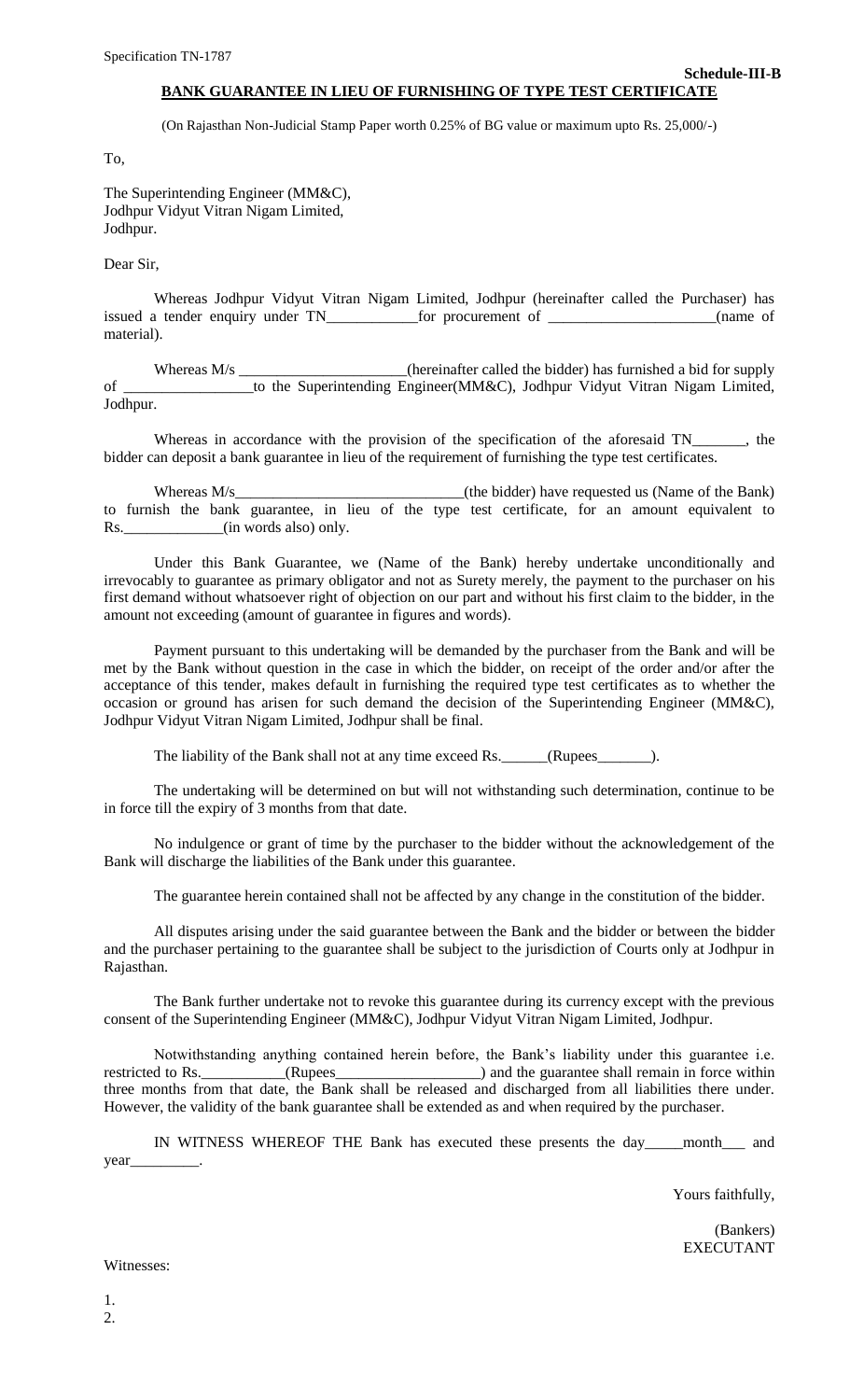#### **Must be filled-in by the tenderer and attach with technical bid (Part-I)**

**To,**

**The Superintending Engineer (MM&C), Jodhpur Vidyut Vitran Nigam Limited, Jodhpur.**

Dear Sir,

With reference to your invitation to tender against specification No. JDVVNL/SE (MM&C)/TN-1787 we agree to supply the following quantity:-

| S.       | Particulars of item        | Tendered | Qty.    | Justification of quantity | Status of        |
|----------|----------------------------|----------|---------|---------------------------|------------------|
| N        |                            | Quantity | Offered | offered as per            | <b>Type Test</b> |
| $\Omega$ |                            | (Nos.)   |         | Qualifying                | Certificates.    |
|          |                            |          |         | Requirement.              |                  |
|          |                            |          |         |                           | 6                |
|          | 11KV CT-PT Sets of ratio:  |          |         |                           |                  |
|          | 100/5 Amp.<br>$\mathbf{i}$ | 90       |         |                           |                  |
|          | 50/5 Amp<br>ii)            | 180      |         |                           |                  |
|          |                            |          |         |                           |                  |
|          |                            |          |         |                           |                  |

- 1. The offer is valid for a period of 120 days from the date of opening of this tender.
- 2. It is noted that the quantities as mentioned in the specification are approximate and we agree to supply any quantity as per your requirement.
- 3. The delivery shall strictly be in accordance with our delivery clause as given in **Schedule-VIII** of this specification. In case we fail to deliver the material as indicated in the clause No. 1.23 of G.C.C. (Schedule-II), we are liable to pay recovery for delay in delivery as per clause No. 1.24 of this Schedule-II of this specification. The material shall conform to your specification No. JdVVNL /SE/ MM&C/ TN-1787and as per relevant ISS in all respect.
- 4. We confirm that we agree to all the terms & conditions as well as the technical stipulations of your specification No. JdVVNL /SE/ MM&C/ TN-1787and there are no deviations other than as specified in the **Schedule VI (A&B).**

**Yours faithfully,**

 **Signature of tenderer with stamp Dated**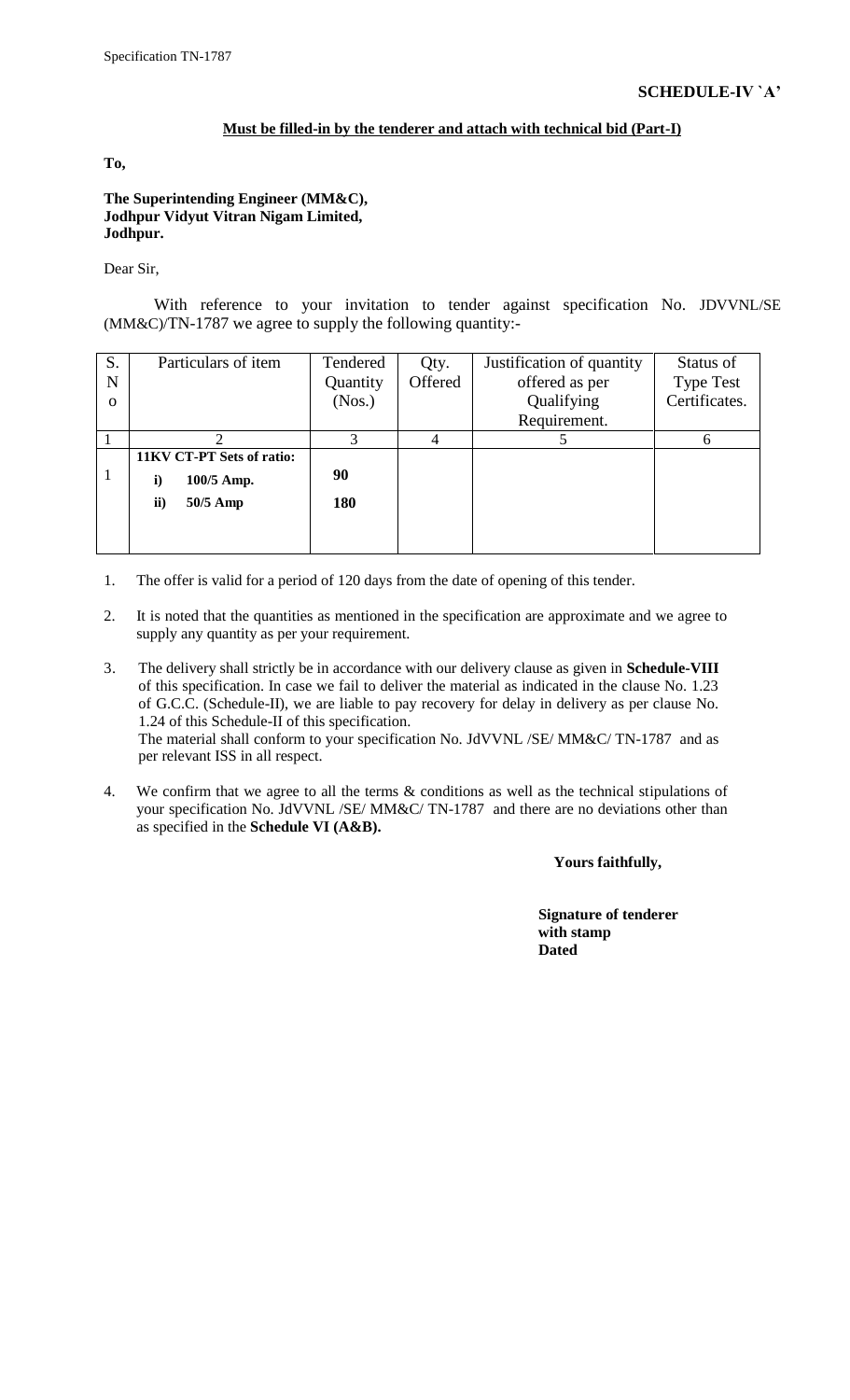# **A Govt. of Rajasthan Undertaking**

Statement of guaranteed technical particulars and other performance data for supply of ……………………………………….. (Name of material) against specification no..………………………..

**S.No. Particulars of technical & other performance data guaranteed.**

Certified that we agree to all the aforesaid technical particulars and other performance data except following:-

| S.No. | Particulars of technical & other | <b>Reasons for</b>     |
|-------|----------------------------------|------------------------|
|       | Performance data                 | deviations/ departure. |

 **(Signature) Name & Designation with seal of the bidder**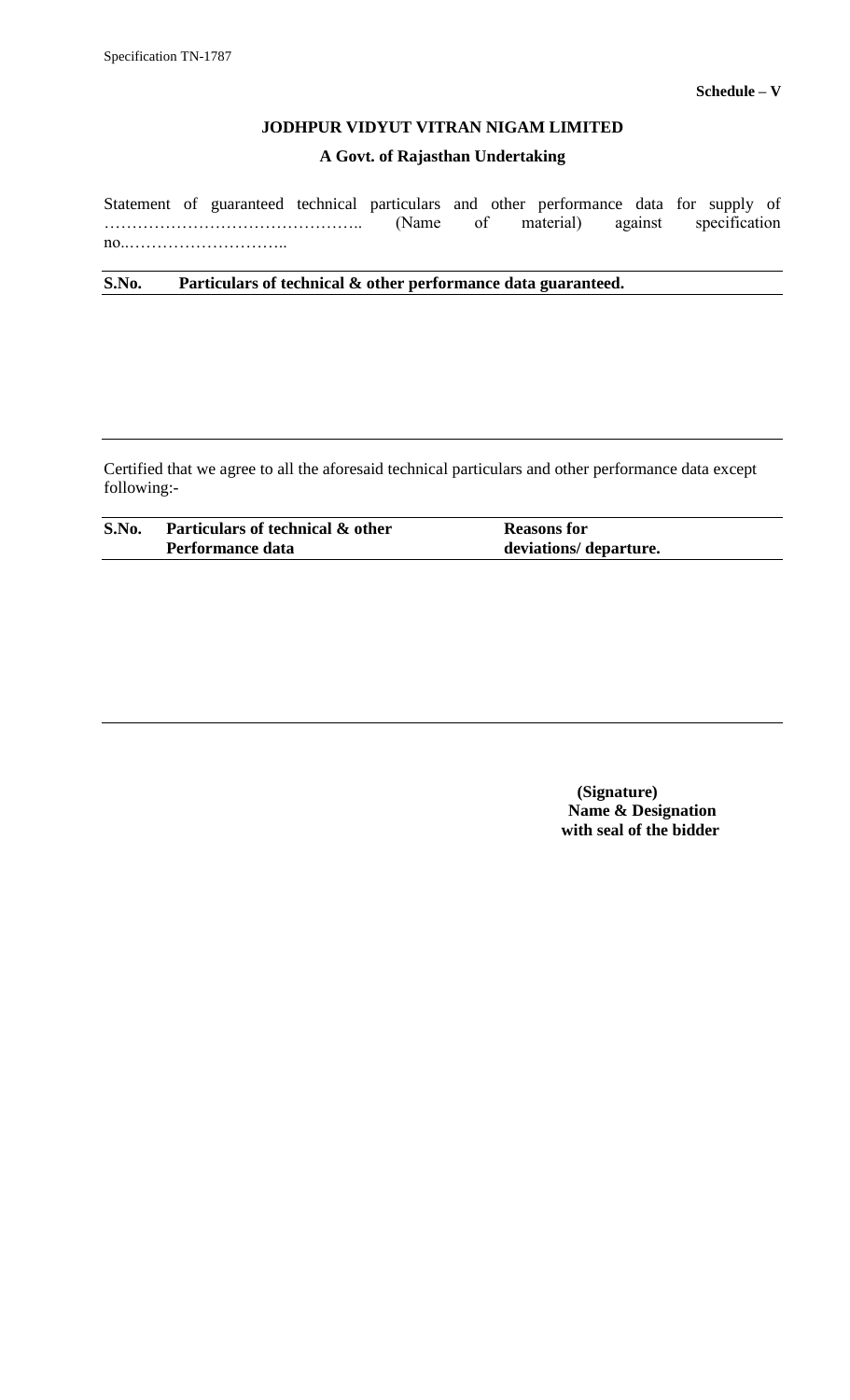$\overline{\mathsf{I}}$ 

# **GUARANTEED AND OTHER TECHNICAL PARTICULARS FOR 11KV CT-PT SETS OF RATIO 50/5 A & 100/5 A (TN-1787)**

# **(I) FOR 11 KV SINGLE PHASE CURRENT TRANSFORMERS**

| <b>PARTICULARS</b>                                      |                                           |              |                                                           |                                               |
|---------------------------------------------------------|-------------------------------------------|--------------|-----------------------------------------------------------|-----------------------------------------------|
| NAME & ADDRESS OF MANUFACTURER.                         |                                           |              |                                                           |                                               |
|                                                         | MANUFACTURER'S TYPE & DESIGNATION.        |              |                                                           |                                               |
| NOMINAL SYSTEM VOLTAGE (KV rms)                         |                                           |              |                                                           |                                               |
| HIGHEST SYSTEM VOLTAGE (KV rms)                         |                                           |              |                                                           |                                               |
| <b>INSULATION LEVEL:</b>                                |                                           |              |                                                           |                                               |
| a) IMPULSE WITHSTAND VOLTAGE(KV<br>PEAK)                |                                           |              |                                                           |                                               |
| WITHSTAND VOLTAGE (KV r.m.s)                            | b) ONE MINUITE POWER FREQUENCY DRY        |              |                                                           |                                               |
| (i) PRIMARY(KV rms)                                     |                                           |              |                                                           |                                               |
| (ii) SECONDARY (KV rms)                                 |                                           |              |                                                           |                                               |
| WITHSTAND VOLTAGE (KV Peak)                             | c) ONE MINUITE POWER FREQUENCY WET        |              |                                                           |                                               |
| <b>RATED FREQUENCY (Hz)</b>                             |                                           |              |                                                           |                                               |
| <b>TRANSFORMATION RATIO.</b>                            |                                           |              |                                                           |                                               |
| RATED OUTPUT (VA BUDEN)                                 |                                           |              |                                                           |                                               |
| <b>CLASS OF ACCURACY.</b>                               |                                           |              |                                                           |                                               |
| SHORT TIME THERMAL CURRENT FOR<br>THREE SECOND.(KA rms) |                                           |              |                                                           |                                               |
| RATED DYNAMIC CURRENT (KA PEAK)                         |                                           |              |                                                           |                                               |
| rms)                                                    | RATED CONT. THERMAL CURRENT (KA           |              |                                                           |                                               |
|                                                         | MAX. INSTRUMENT SECURITY FACTOR.          |              |                                                           |                                               |
| DETAIL OF WINDINGS.                                     |                                           |              |                                                           |                                               |
| <b>PARTICULARS</b>                                      | <b>CT RATIO</b>                           | No. of Turns | Cross sectional Area<br>of each Turn in<br>Sq.mm (Aprox.) | Total weight of<br>winding in Kg.<br>per Unit |
| i) PRIMARY                                              | $100/5$ A<br>$50/5$ A                     |              |                                                           |                                               |
| $100/5$ A<br>$50/5$ A<br>ii) SECONDARY                  |                                           |              |                                                           |                                               |
| <b>GURANTEED RATIO ERROR (MAX.)</b>                     |                                           |              |                                                           |                                               |
|                                                         | <b>GURANTEED PHASE ANGLE ERROR (MAX.)</b> |              |                                                           |                                               |
|                                                         | MAX. TEMP. RISE OF THE WINDING OVER       |              |                                                           |                                               |
| AN AMBIENT TEMP. OF 50 DEG. CAT                         |                                           |              |                                                           |                                               |
| RATED CONTINOUS THERMAL                                 |                                           |              |                                                           |                                               |
| CURRENT, AT RATED FREQUENCY & WITH<br>RATED BURDEN.     |                                           |              |                                                           |                                               |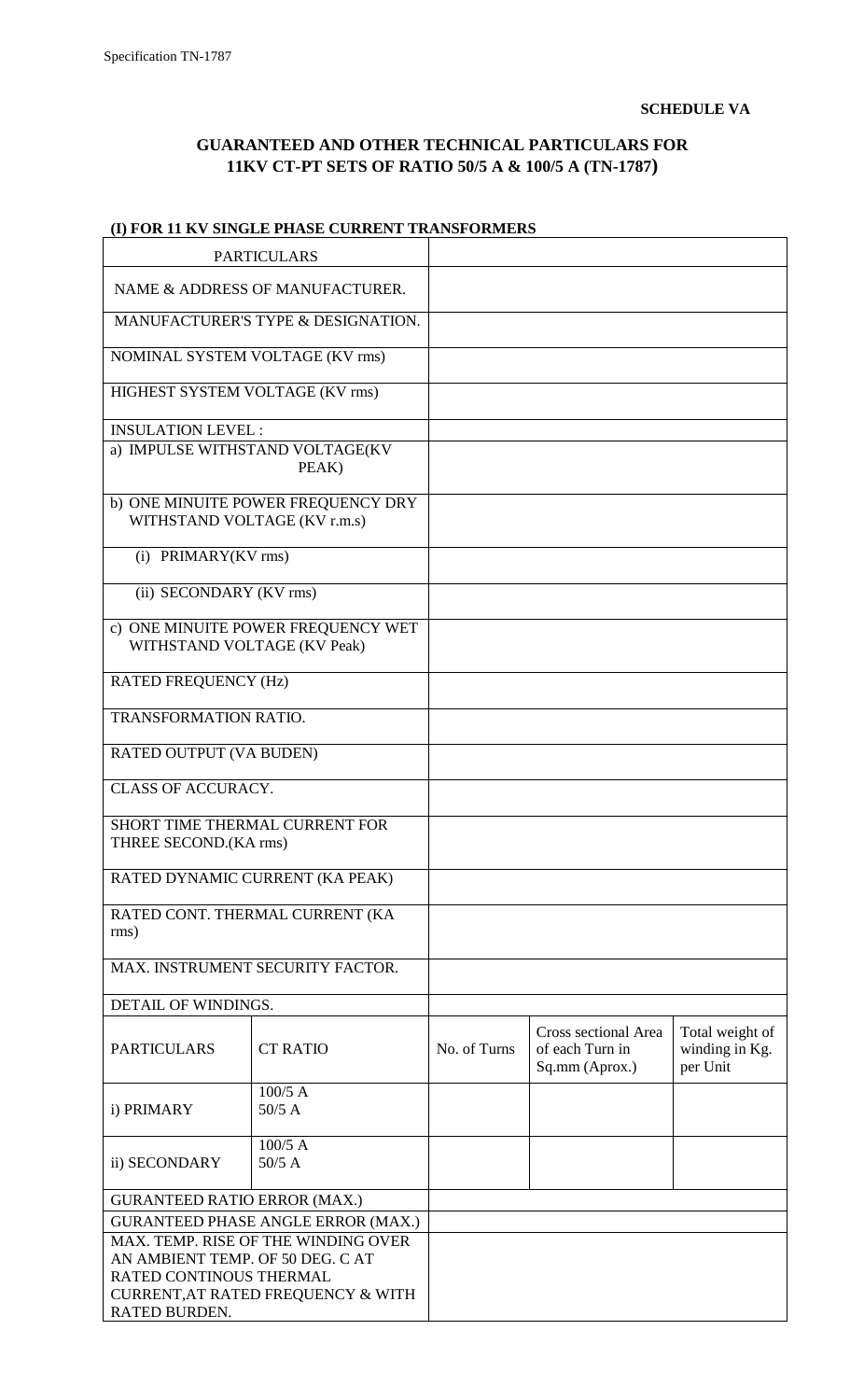| i) INSULATION CLASS                                                                      |  |
|------------------------------------------------------------------------------------------|--|
| ii) INSULATION MATERIAL USED.                                                            |  |
| <b>CORE DETAILS:</b>                                                                     |  |
| i) MATERIAL                                                                              |  |
| ii) WEIGHT OF CORE                                                                       |  |
| TYPE OF INSULTING OIL WHETHER AS PER<br>IS-335 AND LATEST AMENDMENT.                     |  |
| WHETHER SHORT CIRCULATING<br>ARRANGMENT FOR CTs.                                         |  |
| <b>BUSHING DETAIL</b>                                                                    |  |
| a) MAKE                                                                                  |  |
| b) CATALOGUE NO.                                                                         |  |
| c) TOTAL CREEPAGE DISTANCE (mm)                                                          |  |
| d) IS TO WHICH BUSHING CONFORMS.                                                         |  |
| e) ARCING DISTANCE (mm)                                                                  |  |
| f) MAX. CREEPAGE FACTOR.                                                                 |  |
| g) Type : Porcelain / Cycloaliphatic                                                     |  |
| WHETHER CURRENT TRANSFORMER USED<br>ARE OF RESIN CAST OIL IMMERSED TYPE<br>OR OTHERWISE. |  |
| IS TO WHICH CT CONFORMS.                                                                 |  |
| MAKE OF TERMINAL CONNECTOR                                                               |  |

| (II) FOR SINGLE PHASE POTENTIAL TRANSFORMERS                  |                                                                                                                                                     |
|---------------------------------------------------------------|-----------------------------------------------------------------------------------------------------------------------------------------------------|
| NAME & ADDRESS OF MANUFACTURER.                               |                                                                                                                                                     |
| <b>MANUFACTURER'S TYPE &amp;</b><br>DESIGNATION.              |                                                                                                                                                     |
| NOMINAL SYSTEM VOLTAGE (KV rms)                               |                                                                                                                                                     |
| HIGHEST SYSTEM VOLTAGE (KV rms)                               |                                                                                                                                                     |
| <b>INSULATION LEVEL:</b>                                      |                                                                                                                                                     |
| a) IMPULSE WITHSTAND VOLTAGE(KV<br>PEAK)                      |                                                                                                                                                     |
| b) ONE MINUITE POWER FREQUENCY<br>WITHSTAND VOLTAGE (KV PEAK) |                                                                                                                                                     |
| <b>RATED FREQUENCY (Hz)</b>                                   |                                                                                                                                                     |
| RATED TRANSFORMATION RATIO.                                   |                                                                                                                                                     |
| RATED OUTPUT (VA BUDEN PER PHASE)                             |                                                                                                                                                     |
| <b>CLASS OF ACCURACY.</b>                                     |                                                                                                                                                     |
| RATED VOLTAGE FACTOR AND TIME.                                |                                                                                                                                                     |
| <b>WINDING CONNECTIONS</b>                                    |                                                                                                                                                     |
| a) PRIMARY                                                    |                                                                                                                                                     |
| b) SECONDARY                                                  |                                                                                                                                                     |
| DETAIL OF WINDINGS.                                           |                                                                                                                                                     |
| <b>PARTICULARS</b><br>PT RATIO                                | <b>CROSS SECTIONAL</b><br><b>TOTAL</b><br>NO.OF<br>AREA OF EACH TURN WEIGHT<br><b>TURNS</b><br>OF WDG.<br>IN SQ.MM.<br>$\langle$ approx.)<br>In Kg. |
| i) PRIMARY WINDING (COPPER) 11 KV                             |                                                                                                                                                     |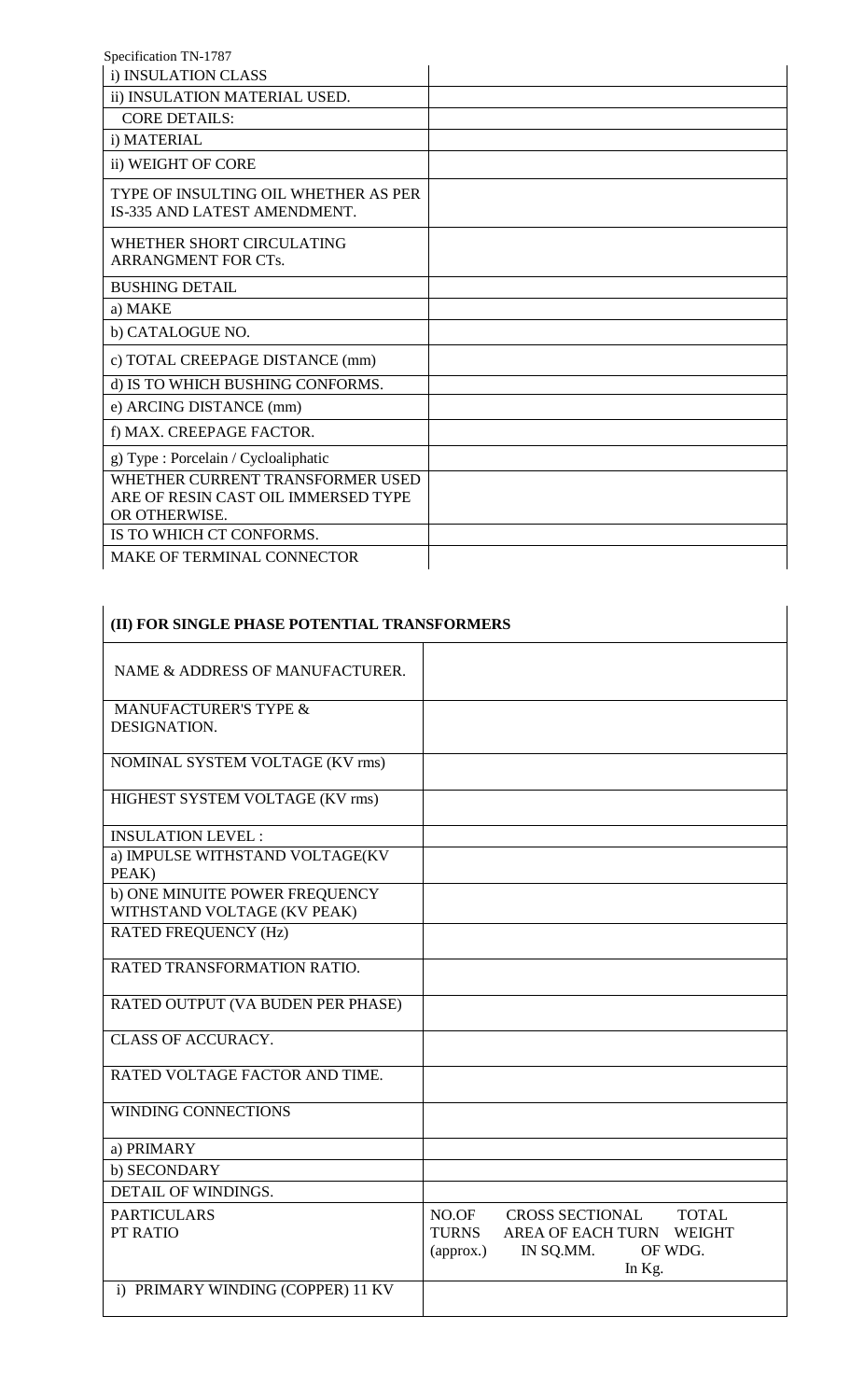| Specification TN-1787<br>ii) SECONDARY WINDING (COPPER) 110 V       |  |
|---------------------------------------------------------------------|--|
|                                                                     |  |
| <b>GURANTEED RATIO ERROR (MAX.)</b>                                 |  |
| <b>GURANTEED PHASE ANGLE ERROR</b>                                  |  |
| (MAX.)                                                              |  |
| <b>GURANTEED MAX. TEMP. RISE OF THE</b>                             |  |
| WINDING OVER AN AMBIENT TEMP. OF 50                                 |  |
| DEG. C AT RATED CONTINOUS THERMAL<br>CURRENT, AT RATED FREQUENCY &  |  |
| WITH RATED BURDEN.                                                  |  |
| <b>BUSHING DETAIL</b>                                               |  |
| a) MAKE                                                             |  |
| b) CATALOGUE NO.                                                    |  |
| c) TOTAL CREEPAGE DISTANCE (mm)                                     |  |
| d) IS TO WHICH BUSHING CONFORMS.                                    |  |
| e) ARCING DISTANCE (mm)                                             |  |
| f) MAX. CREEPAGE FACTOR.                                            |  |
| g) Type : Porcelain / Cycloaliphatic                                |  |
| i) INSULATION CLASS                                                 |  |
| ii) INSULATION MATERIAL USED.                                       |  |
| <b>CORE DETAILS:</b>                                                |  |
| i) MATERIAL                                                         |  |
| ii) WEIGHT OF CORE                                                  |  |
| WHETHER ANY FUSE HAVE BEEN<br>PROVIDED IN SECONDARY SIDE OF PT?     |  |
| WHETHER NEUTRAL OF PT FOR HT SIDE<br>IS ISOLATED/FLOATED?           |  |
| III OTHER PARTICULARS FOR 11 KV COMPLETELY ASSEMBLED CT-PT SETS.    |  |
| <b>PARTICULARS</b>                                                  |  |
| OVERALL DIMENSIONS OF CT-PT SET.                                    |  |
| MOUNTING DETAILS.                                                   |  |
| i) TOTAL MASS OF COMPLETELY                                         |  |
| ASSEMBLED CT-PT SET WITH OIL.                                       |  |
| ii) MASS OF IST FILLING INSULATION OIL.                             |  |
| iii) VOLUME OF OIL (LITRES)<br>i) MATERIAL OF TANK/ENCLUSURE        |  |
| SHEET.                                                              |  |
| ii) THICKNESS OF THE TANK SHEET.(mm)                                |  |
| a) BOTTOM.                                                          |  |
| b) TOP COVER                                                        |  |
| c) SIDES                                                            |  |
| <b>MAKE/MANUFACTURER'S NAME FOR</b>                                 |  |
| <b>INSU-LATING OIL TO BE USED IN CT-PT</b><br>SETS.                 |  |
| WHETHER ALL THE FITTINGS AND                                        |  |
| ACCESSORIES AS PER CLAUSE 3.06 OF                                   |  |
| <b>SPECIFICATION PROVIDED?</b>                                      |  |
| WHETHER CT-PT SETS ARE SUITABLE<br>FOR SATISFACTORY OPERATION       |  |
| <b>OUNDER ABNORMAL SYSTEM</b>                                       |  |
|                                                                     |  |
| CONDITION VIZ., SINGLE PHASING                                      |  |
| SUPPLY ARRANGEMENT BY LOOPING<br>SUPPLY PHASE WITH OTHER LINE PHASE |  |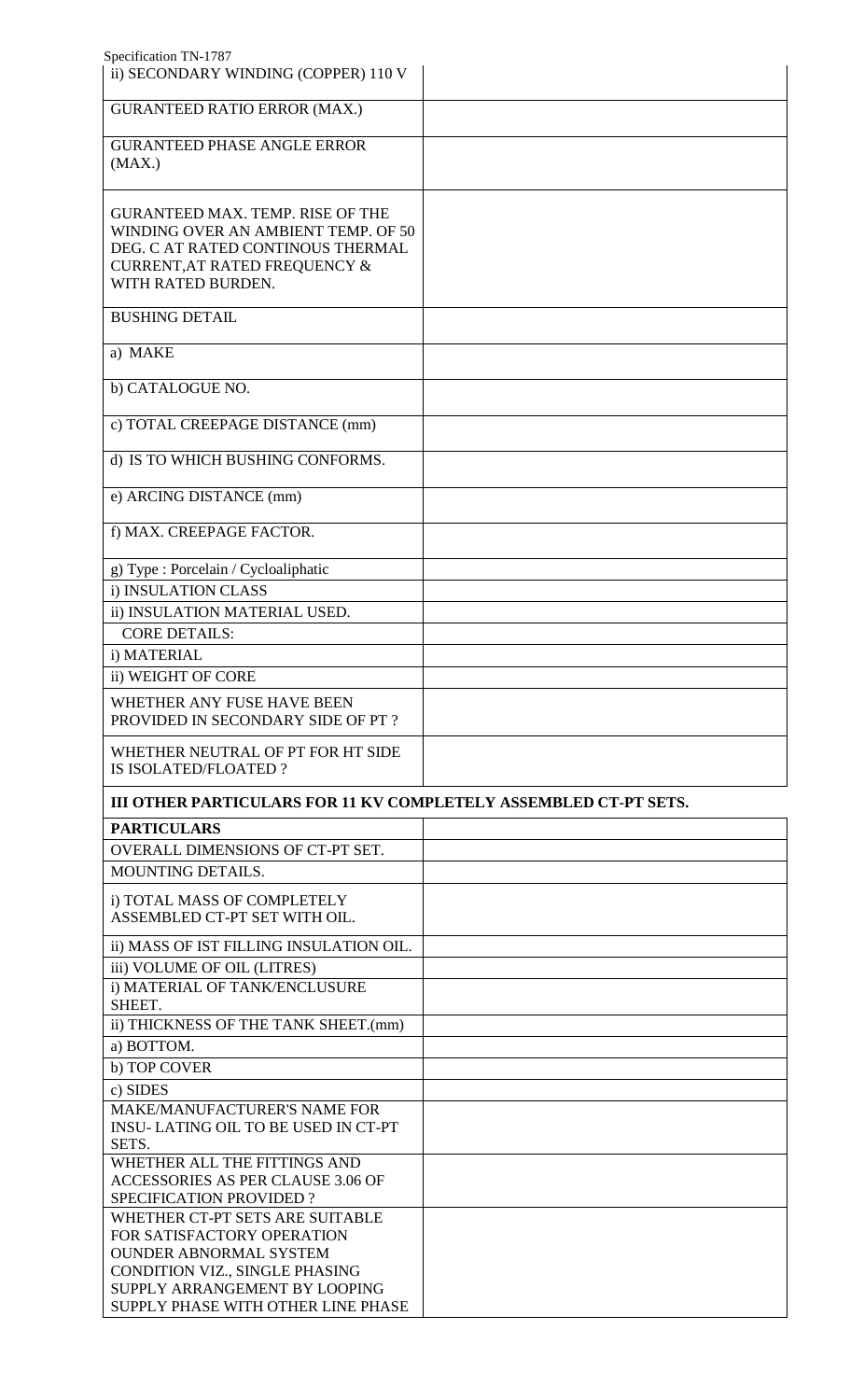| Specification TN-1787               |  |
|-------------------------------------|--|
| $\gamma$                            |  |
|                                     |  |
|                                     |  |
|                                     |  |
|                                     |  |
|                                     |  |
| MIN. ELECTRICAL CLEARANCE BETWEEN   |  |
| PHASES. WITH BUSHINGS MOUNTED       |  |
| (MM)                                |  |
| MIN. ELECTRICAL CLEARANCE BETWEEN   |  |
| PHASES. TO EARTH WITH BUSHING       |  |
| <b>MOUNTED (MM)?</b>                |  |
|                                     |  |
| WHETHER OIL CONSERVATOR PROVIDED    |  |
| ON CT-PT SET ?                      |  |
|                                     |  |
| ARRANGEMENT PROVIDED TO TAKE        |  |
| <b>CARE OF EXPANSION AND</b>        |  |
| CONTRACTION IN OIL.                 |  |
| WHETHER PRESSURE RELIEF DEVICE      |  |
| <b>PROVIDED?</b>                    |  |
|                                     |  |
| TEST RESULTS OF OIL AS PER IS: 335  |  |
|                                     |  |
| <b>BREAK DOWN VOLTAGE</b>           |  |
|                                     |  |
|                                     |  |
| TAN DELTA AT 90 DEG. C              |  |
|                                     |  |
| COLOUR OF OIL (SHALL BE COLOURLESS) |  |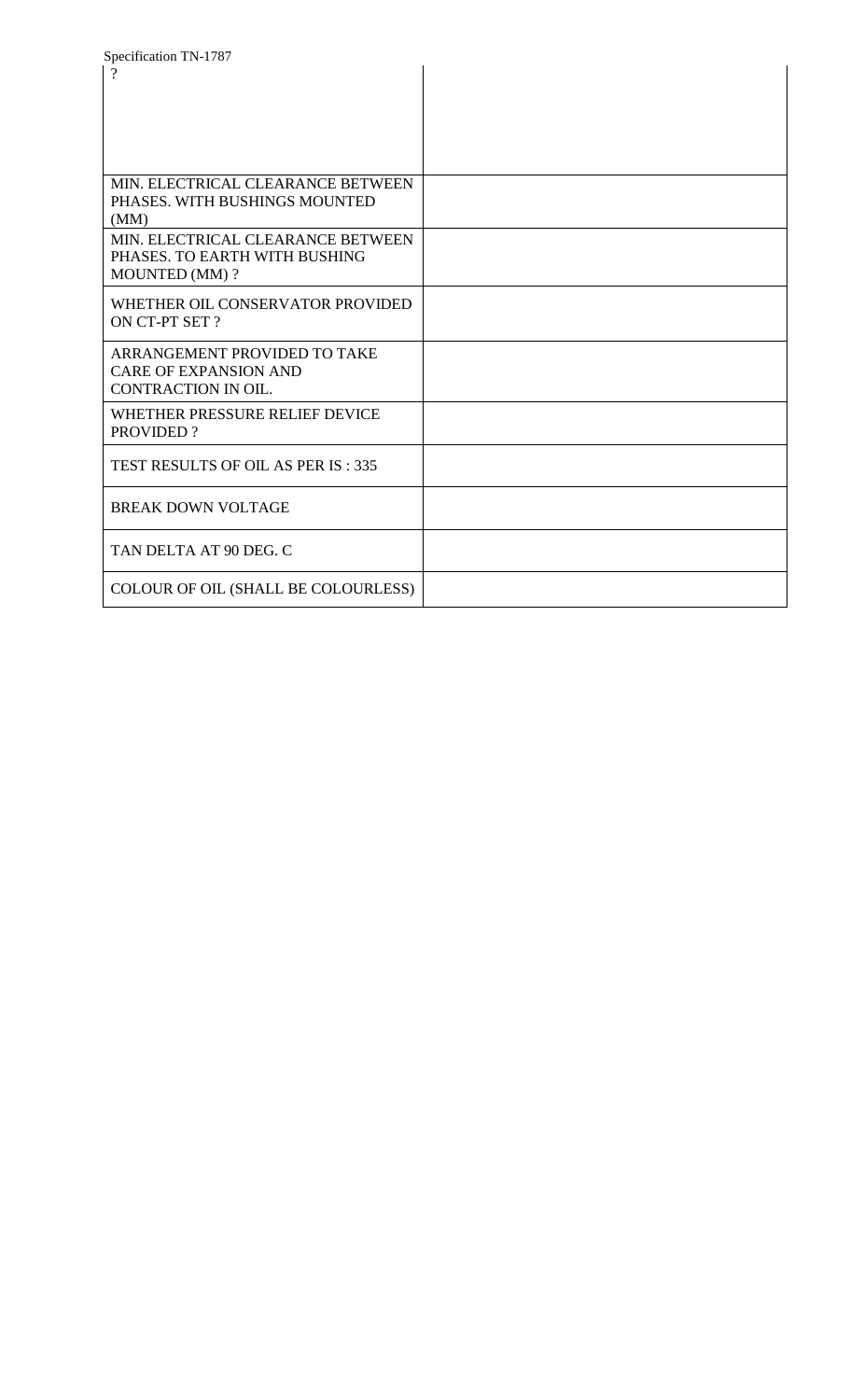# **A Govt. of Rajasthan Undertaking**

# **DEPARTURE/DEVIATION FROM TECHNICAL SPECIFICATION**

The bidder shall state under this schedule the departure from the Purchaser's specification in respect of technical is as under:-

S.No. Main Deviations from Technical Specification.

Certified that we agree to all the technical specification of the NIT except for the deviation to the extent indicated above.

> **(Signature) Name & Designation with seal of the bidder.**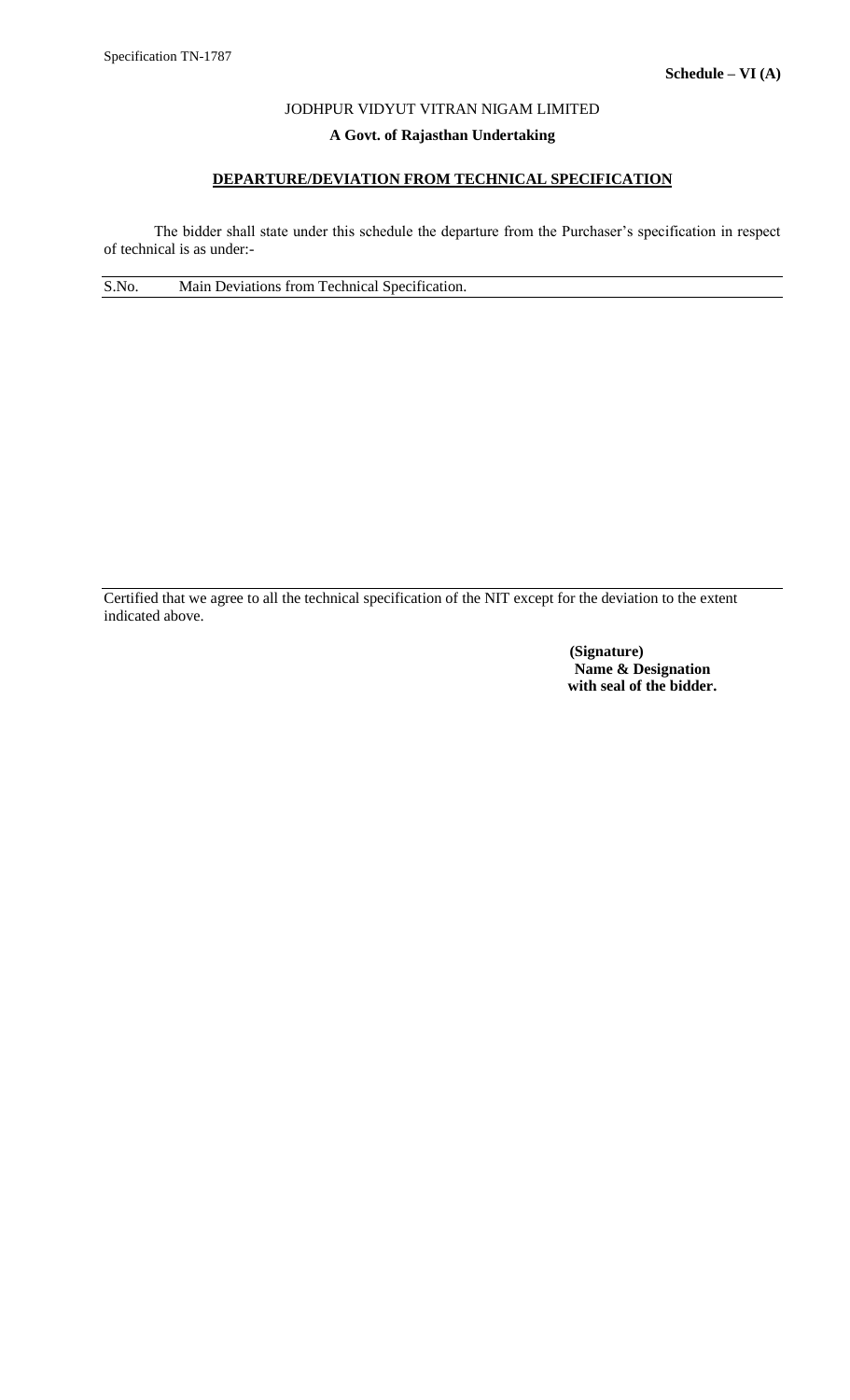# **A Govt. of Rajasthan Undertaking DEPARTURE FROM COMMERCIAL TERMS & CONDITIONS OF THE SPECIFICATION**

The bidder shall state under this schedule the departure from the Purchaser's specification in respect of Commercial terms & conditions:-

S.No. Main Deviations from Specification.

Certified that we agree to all the commercial terms & conditions as laid down in General Conditions of Contract to the specification except for the deviation to the extent indicated above.

> **(Signature) Name & Designation with seal of the bidder.**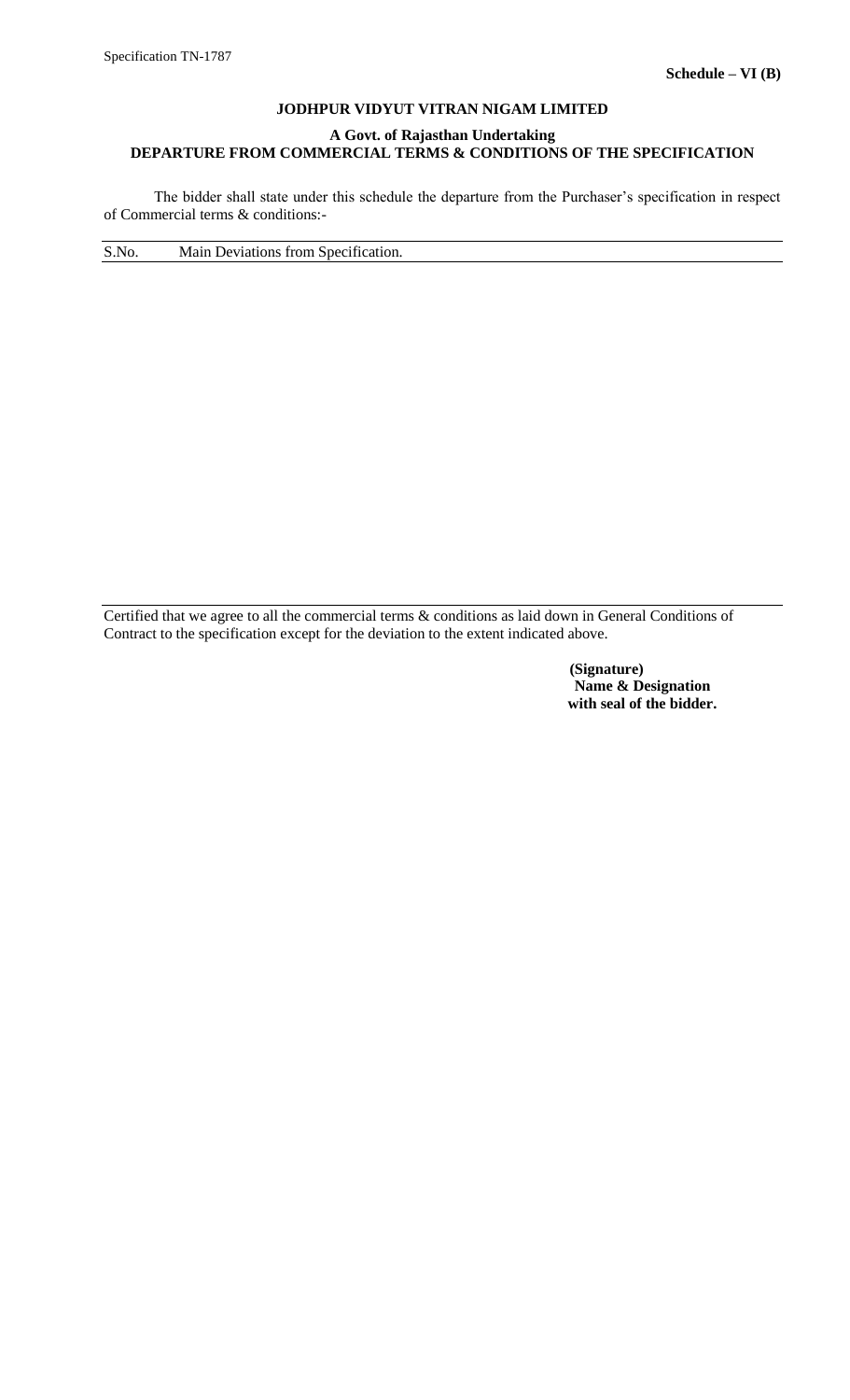#### **A Govt. of Rajasthan Undertaking LIST OF PAST SUPPLIES**

The bidder shall state under this schedule whether material and equipments, similar to those offered in the tender have been previously supplied by him. A list shall be given of such orders executed by him together with information regarding the names of purchasing organizations, quantities supplied and when the supplies were effected. This list should be in form given below:-

| S.No. Detailed particulars | Otv in | Order No. | Name & details          | Date of    | Оl |
|----------------------------|--------|-----------|-------------------------|------------|----|
| items supplied             | sets   | & Date    | of purchasing authority | Completion |    |
|                            |        |           |                         |            |    |

| If executed partially<br>mentioned | whether still<br>to be executed<br>order | Delivery<br>stipulated in | Remarks to be<br>$Qty.$ in sets) |
|------------------------------------|------------------------------------------|---------------------------|----------------------------------|
|                                    |                                          |                           |                                  |

**Note:** Separate schedules are to be furnished by the bidder for past supply to the JDVVNL, Jodhpur other State Electricity Boards and other Departments /Organisations.

> **(Signature)** Name & Designation with seal of the bidder.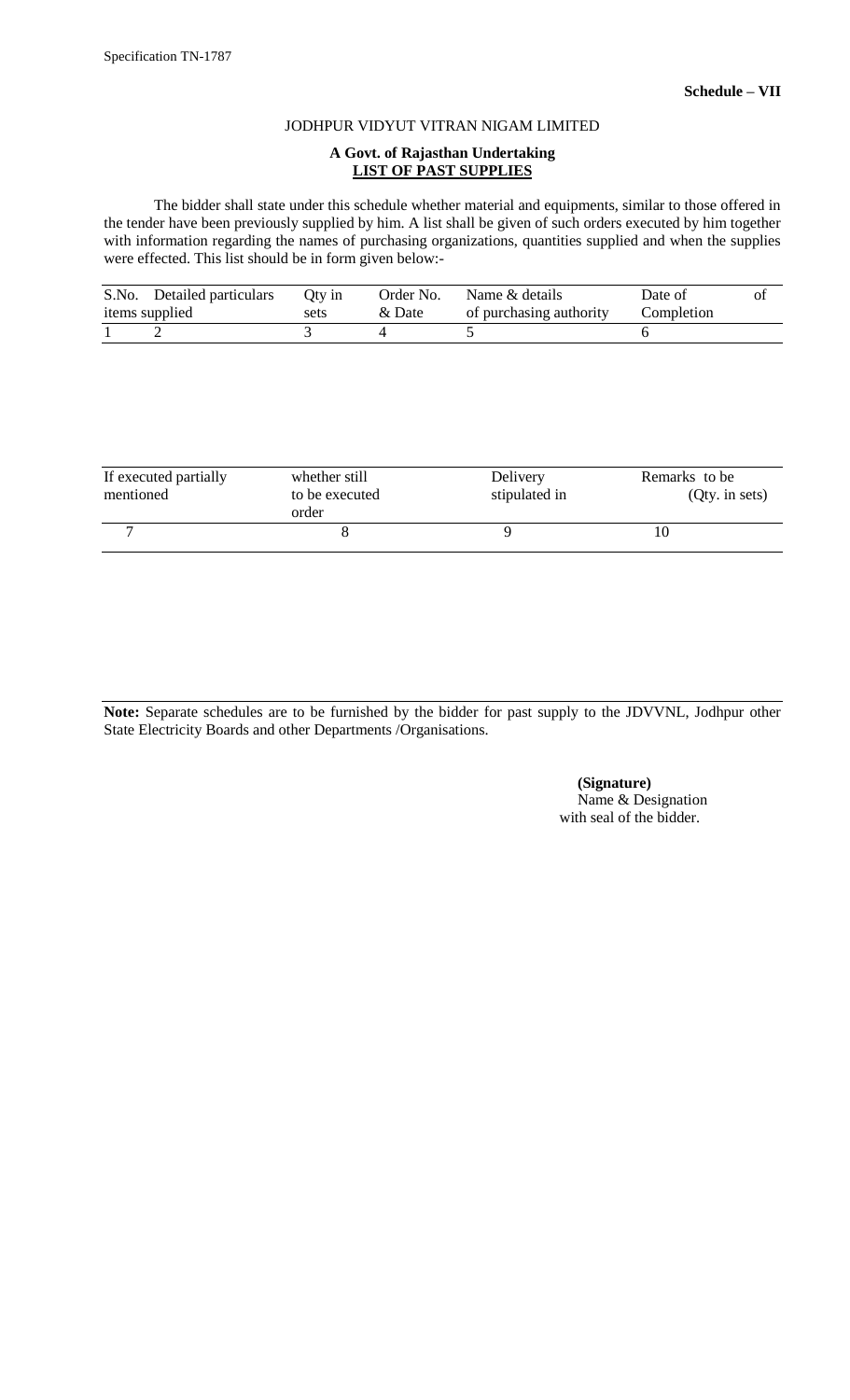#### **TO WHOMSOEVER IT MAY CONCERN**

This is to certify that M/s.<br><u>Complete with address</u>) have manufactured **and supplied the goods/ equipments/ material during the following financial year(s) to the Electrical Utilities/ Government Departments/ Discoms/ SEBs as detailed out below:**

**FOR THE LAST THREE FINANCIAL YEAR FROM THE DATE OF OPENING OF TECHNO-COMMERCIAL BID.**

| in<br>particular<br>particular<br>No<br>$\&$<br>Date<br>which<br>of<br>against<br>of<br>S<br><sub>S</sub>  |     |                | to  | Supplied Up    |  |
|------------------------------------------------------------------------------------------------------------|-----|----------------|-----|----------------|--|
| which<br>material<br>purchasin<br>item(s)<br>supplied<br>supplied<br>item(s)<br>g<br>supplied<br>authority | Qty | Value<br>(Rs.) | Qty | Value<br>(Rs.) |  |
|                                                                                                            |     |                |     |                |  |

Signature Signature & seal of C.A.

Name & Designation Name: With Seal of the Bidder Address Date Place\_\_\_\_\_\_\_\_\_\_\_\_\_\_ Membership No.

UDIN No.

The above particulars are true and correct based on explanations, records and books of accounts produced before us. Further the above certificate issued on the request of the company.

 $CA Firm($ 

**Note:- The C.A. certificate must be signed by the bidder and C.A. firm on the letter head of C.A. The details i.e. address of C.A. & membership No. shall clearly be mentioned on C.A. certificate. In case C.A. certificate is not signed by the bidder/furnished without membership No. & address of C.A. then same may not be considered for which responsibility rests with the bidder.**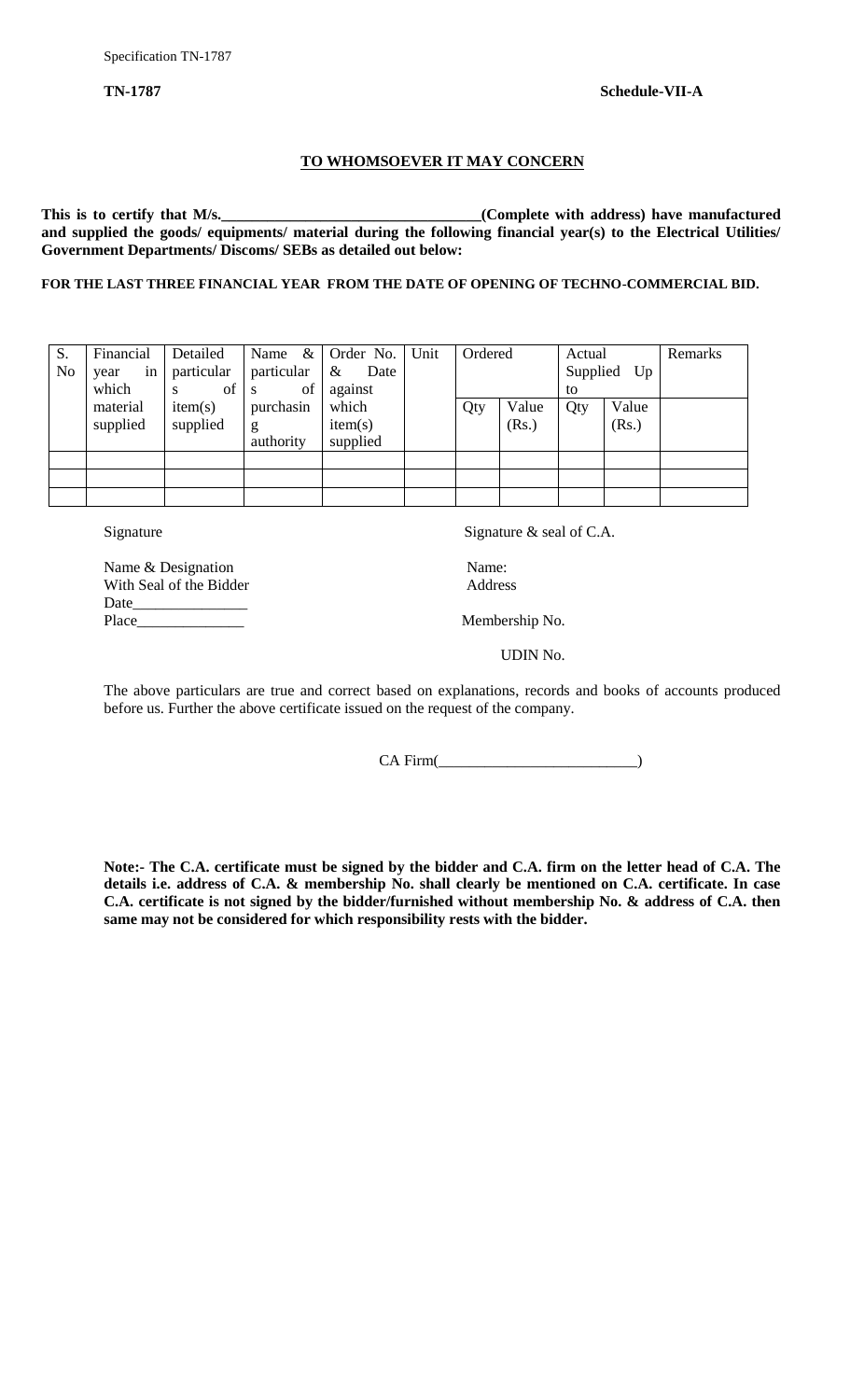**\ Schedule-VII B**

# **UNDERTAKING FOR CA CERTIFICATE (TO BE FURNISHED ON NON-JUDICIAL STAMP WORTH Rs.100/- & DULY NOTARIZED)**

I/WE UNDERTAKE THAT THE CA CERTIFICATE SUBMITTED AS PER THE REQUIREMENT OF PRE-QUALIFICATION REQUIREMENTS, FOR ADJUDGING THE PAST SUPPLIES ,UNDER THE SUBJECT TENDER, TN-\_**\_\_\_\_\_\_\_\_\_\_\_** , IS CORRECT AND I, UNDERSIGNED WILL BE SOLELY RESPONSIBLE FOR ANY DEVAITION/ DISCREPANCY/ IN-CORRECT INFORMATION , IF EVER NOTICED IN THE CA CERTIFICATE.

FURHER, IN CASE, IF ANY DEVAITION/DISCREPANCY/IN-CORRECT INFORMATION IS NOTICED IN THE CA CERTIFICATE FURNISHED WITH THE BID, AT ANY STAGE DURING PROCESSING/ CURRENCY OF TENDER, DISCOM CAN TAKE THE ACTION AGAINST THE FIRM

 $M/s$   $\overline{\phantom{a}}$ 

\_\_\_\_\_\_ \_\_\_\_\_\_\_\_\_\_\_\_\_\_\_\_\_\_\_\_\_\_\_\_\_\_\_\_\_\_\_\_\_\_\_\_\_\_\_\_\_\_\_\_\_\_\_\_\_\_\_\_AS PER THE RULES &

REGULATIONS.

 **(SIGNATURE)** NAME & DESIGNATION WITH SEAL OF THE BIDDER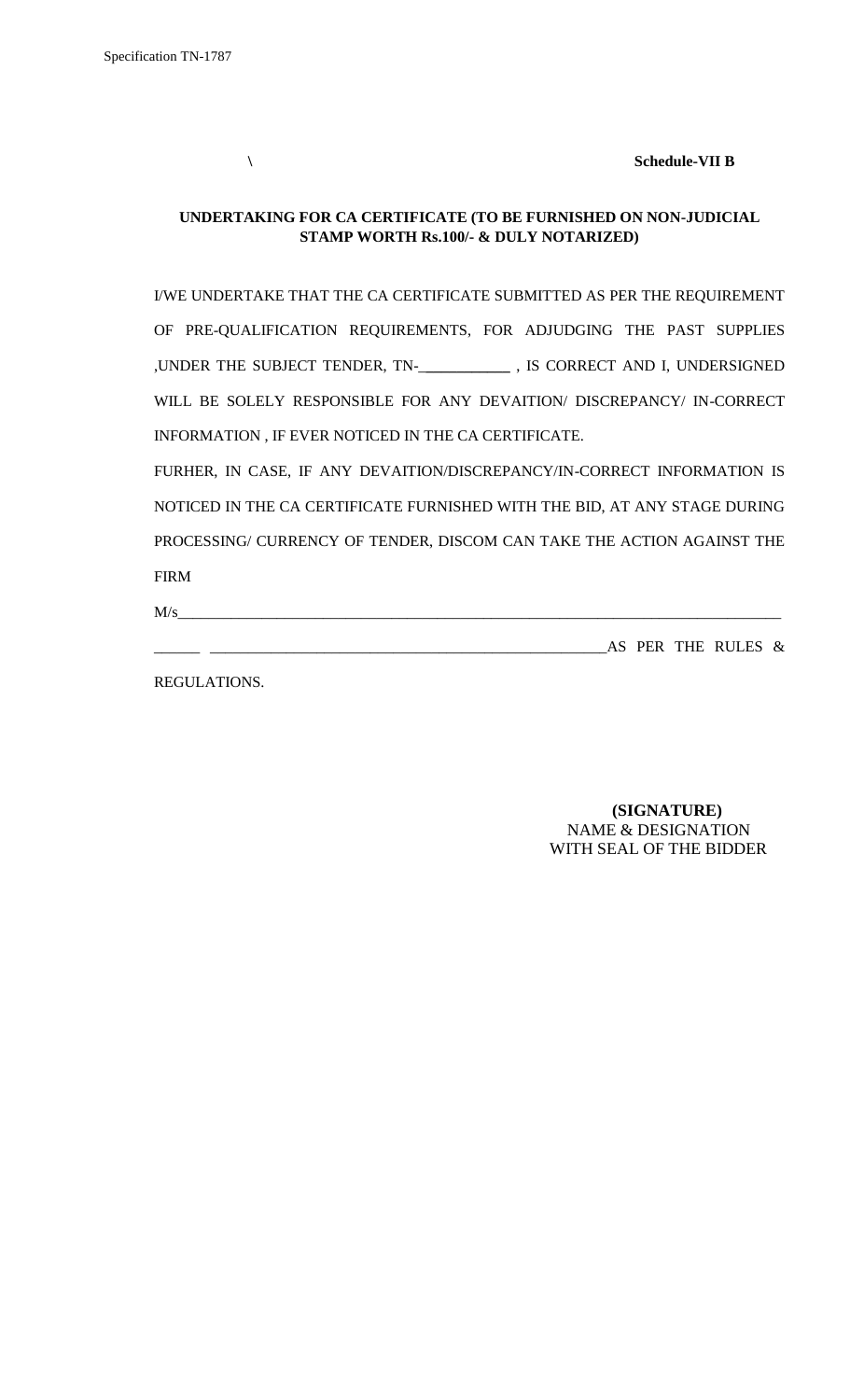#### **SCHEDULE-VIII**

# **JODHPUR VIDYUT VITRAN NIGAM LIMITED**

#### **DELIVERY SCHEDULE**

**PART-A**

#### **TN-1787**

The delivery schedule of the material by the Purchase Officer is as mentioned hereunder:-

| Sr.<br>No. | <b>Particulars</b><br>of<br><b>Material</b>                                         | <b>Commencement</b><br>period                                                     | Rate of supply per<br>month                                      | Period for completion of<br>delivery of entire material           |
|------------|-------------------------------------------------------------------------------------|-----------------------------------------------------------------------------------|------------------------------------------------------------------|-------------------------------------------------------------------|
| 1.         | <b>CT-PT</b><br>– KV<br>11<br><b>SETS</b><br>OF<br><b>RATIO 100/5 A</b><br>& 50/5 A | After 30 Days<br>from the date<br>of receipt of<br>detailed<br>Purchase<br>Order. | ------- Nos. Per month<br>quoted<br>by<br>(to<br>be<br>tenderer) | In 8 months period including<br>commencement period of 30<br>days |

# **PART-B**

In case bidder deviates from the delivery schedule mentioned by the purchaser in Part-A then the delivery schedule shall be indicated/mentioned by the bidder as under:-

Note: 1. During the commencement period the process of model assembly and submission of B.O.M. for approval shall be got completed.

 2. During the commencement period the contractual formalities shall be got completed.

> **(Signature) Name & Designation with seal of the bidder.**

> > .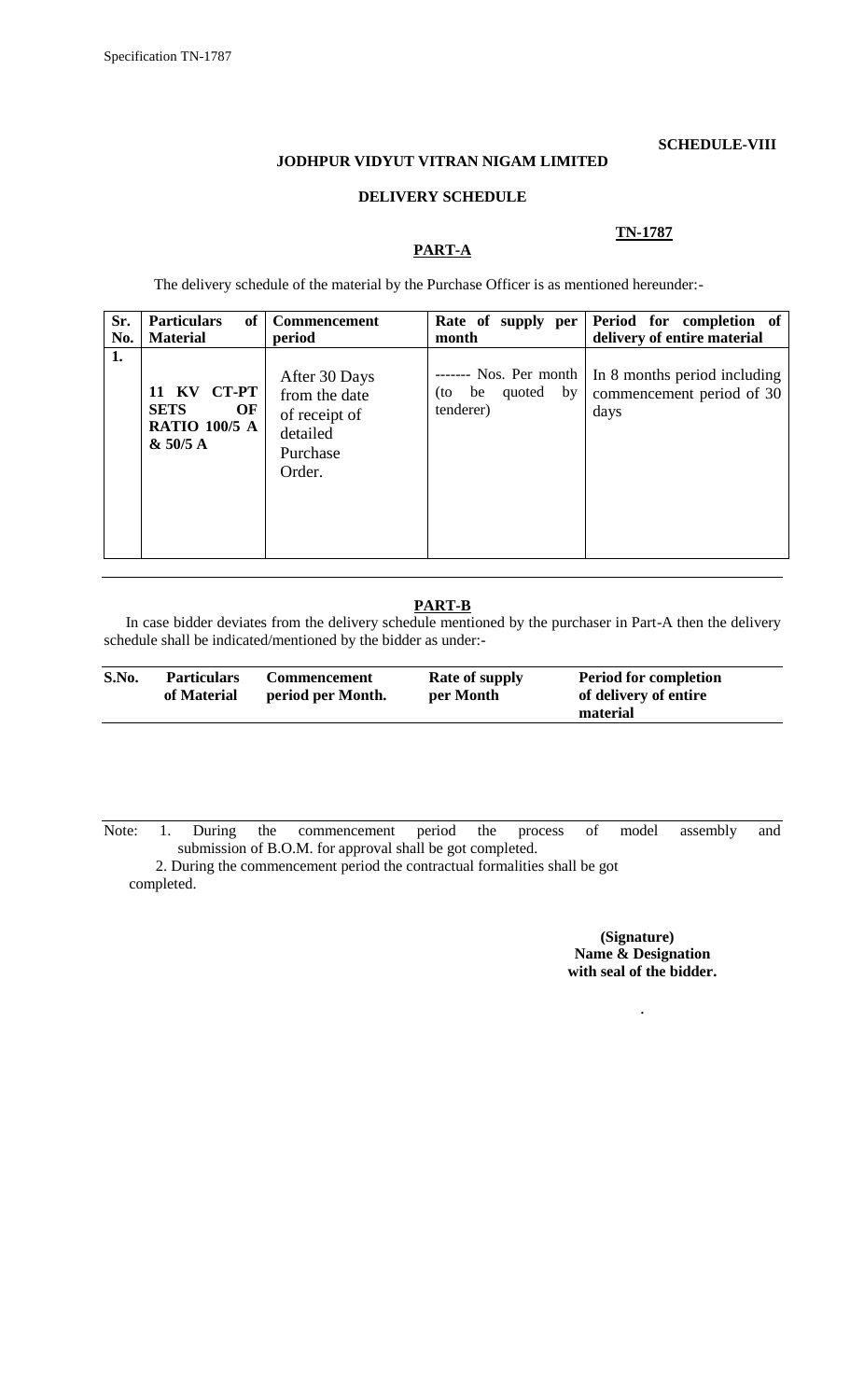# **Schedule – IX**

# **JODHPUR VIDYUT VITRAN NIGAM LIMITED**

# **A Govt. of Rajasthan Undertaking List of Equipments and Technical Hands Available with the Firm**

# **(To be filled in by the bidders & enclosed with the bid**

Manufacturers and / or their authorized agents who are quoting against this bid are requested to furnish the following information along-with the bid. The Purchaser will have the discretion to ignore the bid without the under noted particulars and/or ignore the bid particulars.

| 1.               | Name and Address of Manufacturer                                                                                                                                                                                 |  |
|------------------|------------------------------------------------------------------------------------------------------------------------------------------------------------------------------------------------------------------|--|
|                  | (With landline, fax and mobile no.)                                                                                                                                                                              |  |
|                  |                                                                                                                                                                                                                  |  |
| 2.               | Official email ID                                                                                                                                                                                                |  |
| 3.               | <b>GSTIN No.</b>                                                                                                                                                                                                 |  |
| $\overline{4}$ . | Whether firm is proprietorship/partnership/ Limited (Please give<br>details and also enclose copy of memorandum of constitution of<br>firm along with name of directors/ partners/proprietor & their<br>address. |  |
| 5.               | Place where works exist (indicate the name of the only one works<br>from where you want to supply the offered material).                                                                                         |  |
| 6.               | Details of machinery particularly with B.H.P. of each item<br>installed.                                                                                                                                         |  |
| 7.               | Details of staff employed in the works                                                                                                                                                                           |  |
| 8.               | Date when started the manufacturing of item under reference                                                                                                                                                      |  |
| 9.               | List of items manufactured.                                                                                                                                                                                      |  |
|                  | 10. Literature and drawings of items manufactured showing their                                                                                                                                                  |  |
|                  | description, size, design and other important technical particulars<br>11. Details of order so far, executed alongwith the names of<br>organization to whom supplied.                                            |  |
|                  | 12. Manufacturing capacity.                                                                                                                                                                                      |  |
| 13.              | Is the workshop open for inspection by the representative of the<br>board, if required?                                                                                                                          |  |
| 14.              | Statement of financial resources and Banking Reference along<br>with Balance-Sheet for previous two years                                                                                                        |  |
| 15.              | Testing facilities available for the manufactured articles in the<br>testing laboratory of works.                                                                                                                |  |
|                  | 16. Whether the Firm is a small/medium/large scale industry.                                                                                                                                                     |  |
| 17.              | Registration No. with :-                                                                                                                                                                                         |  |
|                  | i. Small Scale, National/State.                                                                                                                                                                                  |  |
|                  | ii) DGTD                                                                                                                                                                                                         |  |
|                  | iii) State Industries Department                                                                                                                                                                                 |  |

 **(Signature)** Name & Designation with seal of the bidder.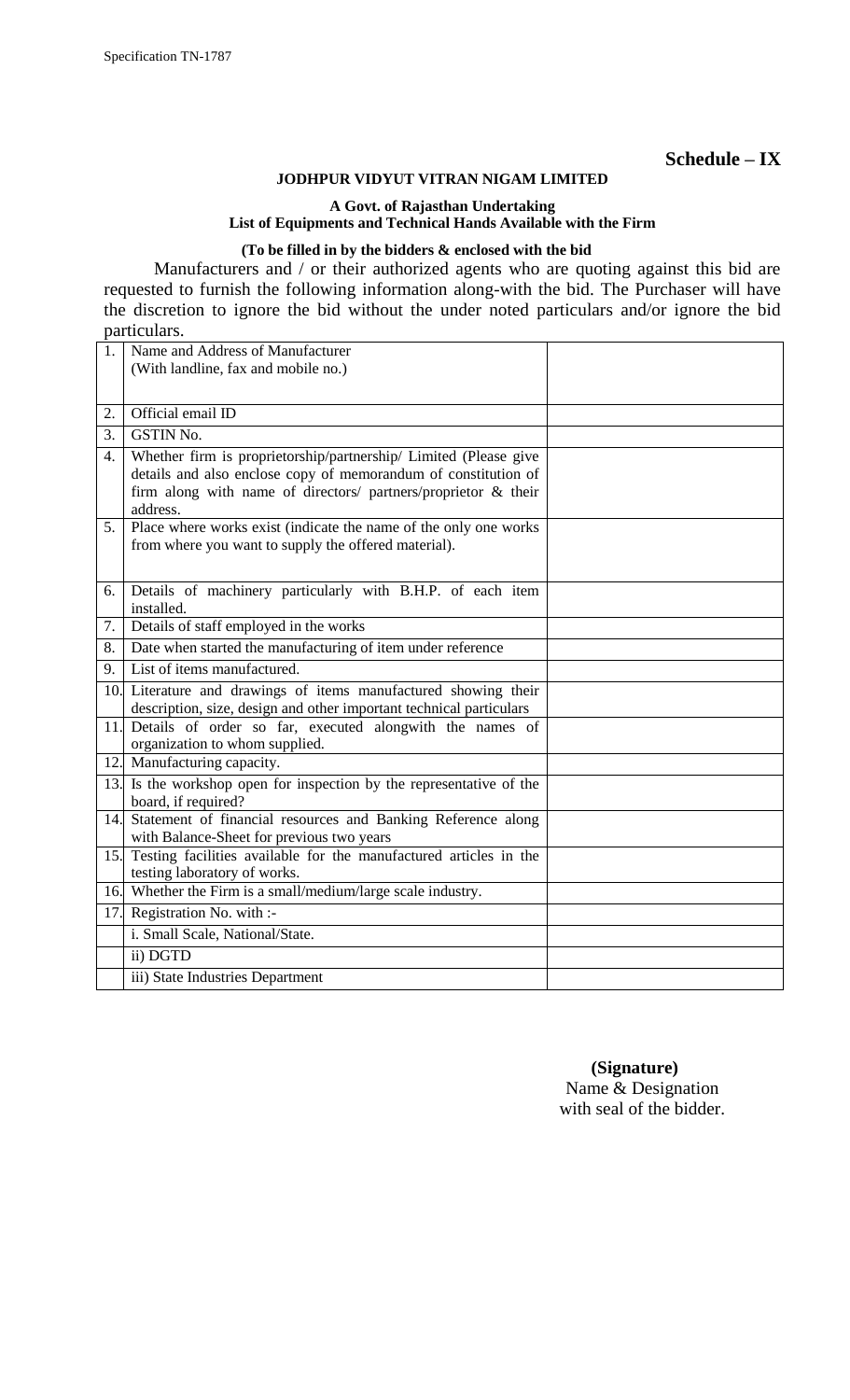# **GENERAL PARTICULARS ABOUT THE TENDER IN BRIEF**

### **JODHPUR VIDYUT VITARAN NIGAM LIMITED OFFICE OF THE SUPERINTENDING ENGINEER (MM&C) NEW POWER HOUSE, INDUSTRIAL AREA, JODHPUR –342 003**

#### **TELEPHONE: 0291-2651376 FAX: 0291-2746539**

**BID DOCUMENTS FOR PURCHASE OF 11 KV CT PT SETS OF VARIOUS RATIOS UNDER SPECIFICATION NO. JDVVNL/SE (MM&C)/TN-1787**

|               | NIT No.                          | TN-1787                                           |
|---------------|----------------------------------|---------------------------------------------------|
| B             | Last date for receipt of tenders | 01.06.2022 upto 12:00 PM                          |
| $\mathcal{C}$ | Date & time of tender opening    | 01.06.2022 at 3:00 PM                             |
| D             | Cost of Specification            | Rs. 2,950.00 (Two Thousand Nine Hundred $\&$      |
|               |                                  | Fifty only)                                       |
|               |                                  | For MSME of Rajasthan: Rs. 1,475 (One             |
|               |                                  | Thousand Four Hundred & Seventy Five only)        |
| E             | Processing of RISL               | Rs. 1,000.00 per set (One Thousand only)          |
| F             | <b>Bid security</b>              | General Bidder: Rs. 1,47,696.28                   |
|               |                                  | Sick Unit of Rajasthan: Rs. 73,848.14             |
|               |                                  | SSI unit of Rajasthan: Rs. 36,924.07*             |
| G             | Validity                         | 120 days from the next date of opening of techno- |
|               |                                  | commercial bid.                                   |
| H             | Base Date for price variation    | 01.04.2022                                        |
|               |                                  |                                                   |

**\*In case SSI unit of Rajasthan quotes the less than the tendered quantity , then they are required to furnish Bid security @ 0.5% of the value of the quantity offered by them, failing which bid shall be considered non-responsive.**

**The micro , small & Medium Scale Industries of Rajasthan and sick Industries , other than Small Scale Industries , whose cases are pending before the Board of Industrial and Financial Reconstruction (BIFR) shall furnish self attestdocumentary evidence duly attested by notary to claim the above.**

#### **VERY VERY IMPORTANT:**

The bids not accompanied with qualification requirement, technical requirement indicated in the specification and other requirement given here under will be considered as incomplete offer and sufficient grounds for offer to be passed over:

- 1. Capacity, capability and competency proofing documents.
	- a. Capacity /orders of similar and higher rating of tendered equipment booked as on date of biding with type and rating and construction details of equipment for which order received be indicated.
	- b. Copy of purchase orders of Erstwhile RSEB /SEB`S / Electric Utilities / Govt.
- 2. Departments / Discom for similar or higher rating equipment latest executed.
- 3. Year wise past experience for last 5 years of similar or higher rating of tendered equipment.
- 4. The details of testing facilities available at the works and copies of latest type test certificates, carried out on similar ITEM.
- 5. Quality assurance plan.
- 6. Complete guaranteed technical particulars, out lines and general arrangement drawings along with Bill of Material.
- 7. Bids without Section-I, II, III & Schedules (I to XI) shall be rejected.
- 8. Bids shall be furnished through online.
- 9. JdVVNL has the right to reject any offer on the basis of track record of poor performance in execution of previous order / equipment supplied /after sales service while evaluating the Techno-Commercial bid.
- 10. JdVVNL reserves the right to accept minor deviations in standard terms and conditions and also in technical and constructional features as specified in the technical specification (Schedule-III).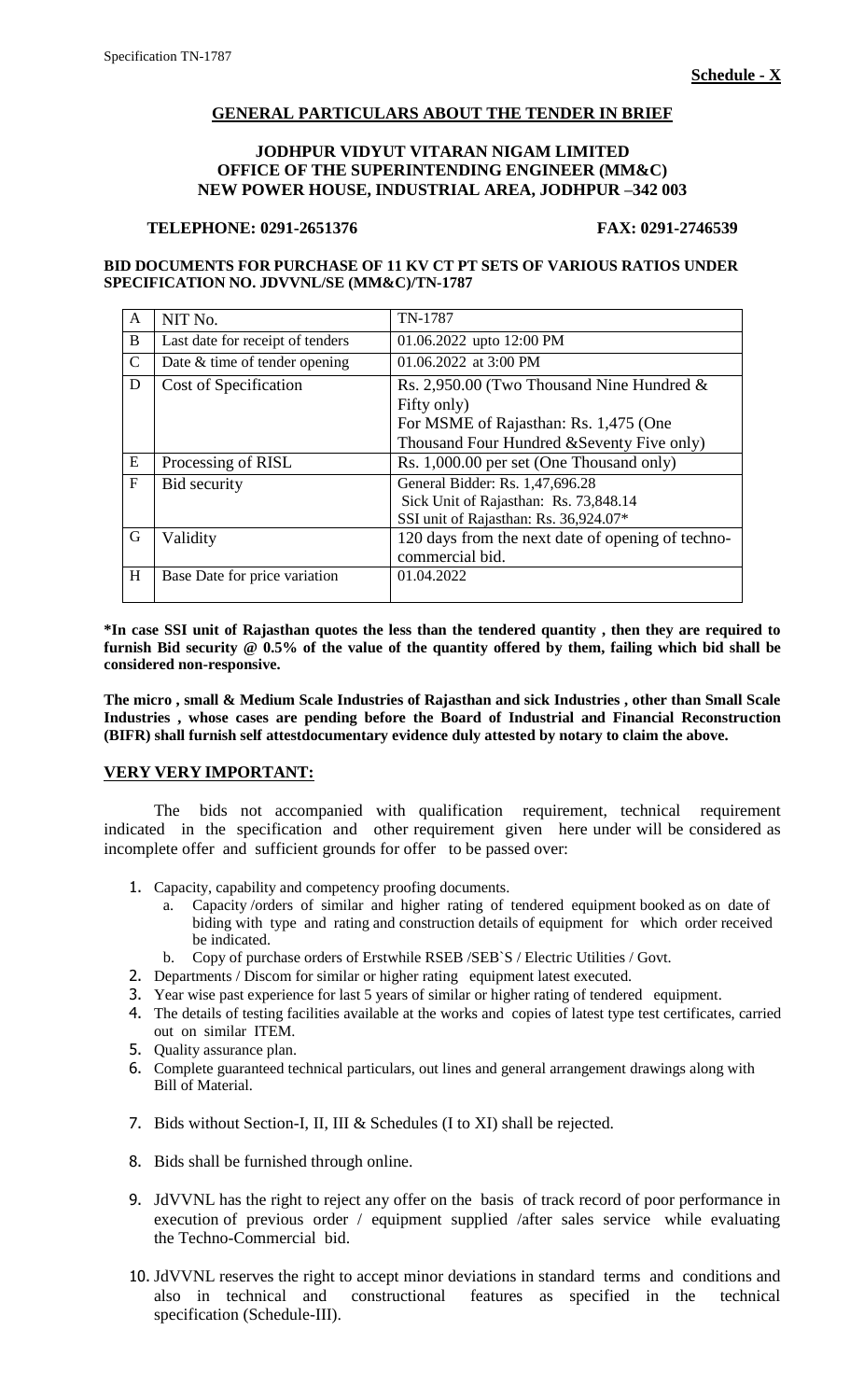- 11. Deviation of any kind shall not be quoted in price bid, if found quoted, the same shall be ignored.
- 12. The following facilities are to be provided by the supplier at his own cost to the inspecting officer of Nigam (JdVVNL):-
- i. Suitable accommodation.
- ii. Local conveyance between arrival point, place of stay, works and departure point.
- iii. The supplier shall assist in arranging return ticket and reservation on the request of the inspecting officer for which the payment shall be made by the inspecting officer. In case of joint inspection, single or shared double room accommodation shall be provided.

-------------------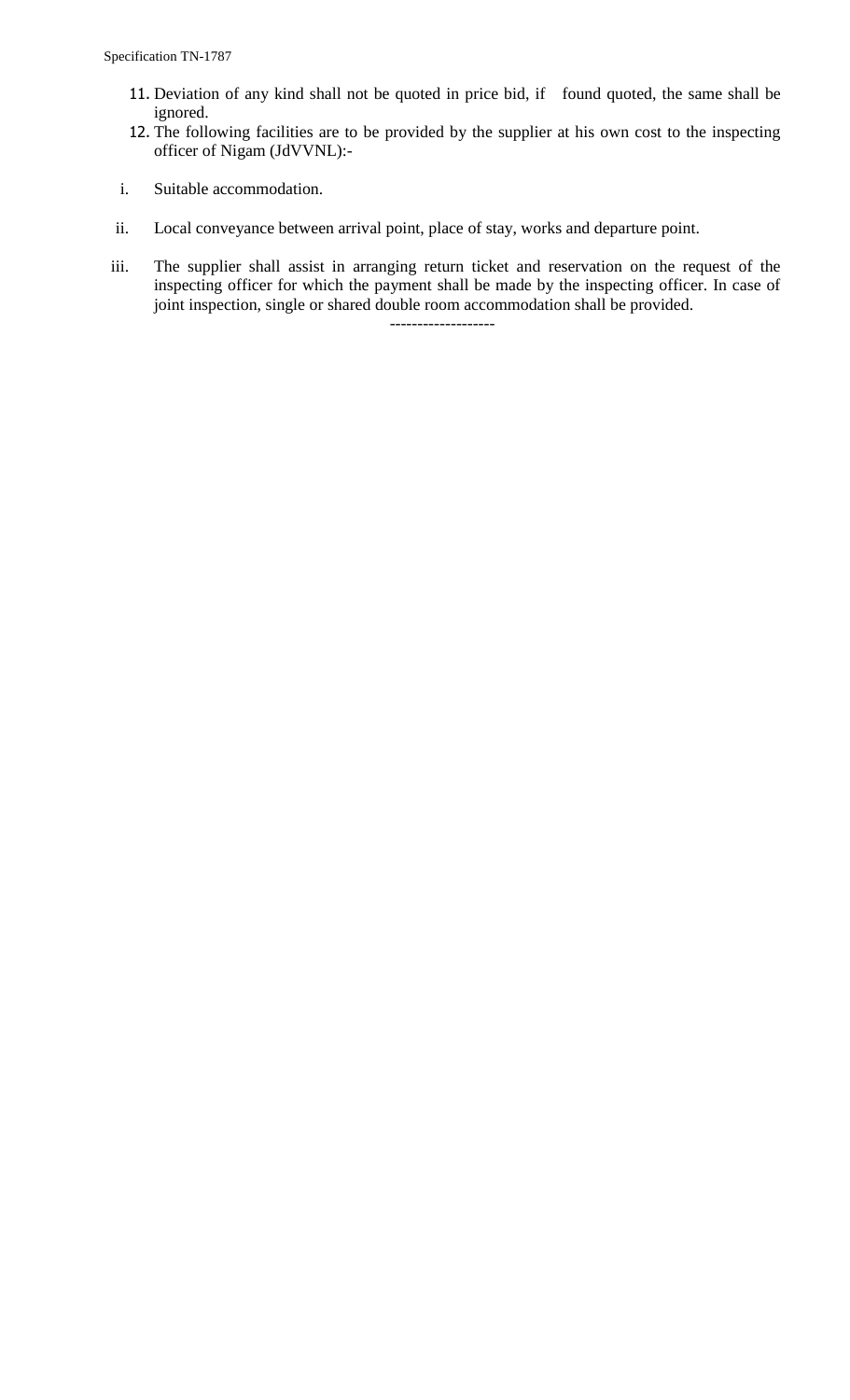#### **(TO BE FURNISHED ON NON-JUDICIAL STAMP WORTH Rs.100/- & DULY NOTARIZED)**

# **FORMAT OF AFFIDAVIT**

| $\mathbf I$<br>Residing at                           | $S/O$ Aged $Yrs$ .                              | Proprietor/Partner/Director<br>of                                                                                                                                                                                                                                                                                                      |
|------------------------------------------------------|-------------------------------------------------|----------------------------------------------------------------------------------------------------------------------------------------------------------------------------------------------------------------------------------------------------------------------------------------------------------------------------------------|
|                                                      | M/s do hereby solemnly affirm and declare that: |                                                                                                                                                                                                                                                                                                                                        |
|                                                      |                                                 | (a) My/Our above noted enterprise M/s ________________________________has been issued acknowledgement<br>of Entrepreneurial Memorandum Part II by the District Industries Centre________________________. The                                                                                                                          |
| following items:                                     |                                                 |                                                                                                                                                                                                                                                                                                                                        |
| Name of Items<br>(i)<br>(ii)<br>(iii)<br>(iv)<br>(v) | Production Capacity (Yearly)                    |                                                                                                                                                                                                                                                                                                                                        |
| above noted items.                                   |                                                 | (b) My/Our above noted acknowledgement of Entrepreneurial Memorandum Part-II has not been cancelled or<br>withdrawn by the Industries Department and that the enterprise is regularly manufacturing the above items.<br>(c) My/Our enterprise is having all the requisite plant and machinery and is fully equipped to manufacture the |

(d) The present status of the firm is as per acknowledgment of Entrepreneurial Memorandum Part-II issued on the date of District Industries Center, \_\_\_\_\_\_\_\_\_\_.

Place\_\_\_\_

Signature of Proprietor/Director Authorized Signatory With Rubber Stamp and date

**VERIFICATION** I, \_\_\_\_\_\_\_\_\_\_\_\_\_\_\_\_\_\_\_\_\_\_\_\_\_\_\_\_\_\_ S/o \_\_\_\_\_\_\_\_\_\_\_\_\_\_\_ Aged\_\_\_\_ Years residing at Proprietor/ Partner/ Director of M/s verify and confirm that the contents at (a), (b), (c)  $\&$ (d) above are true and correct to the best of my knowledge and nothing has been concealed therein. So, help me God.

**DEPONENT**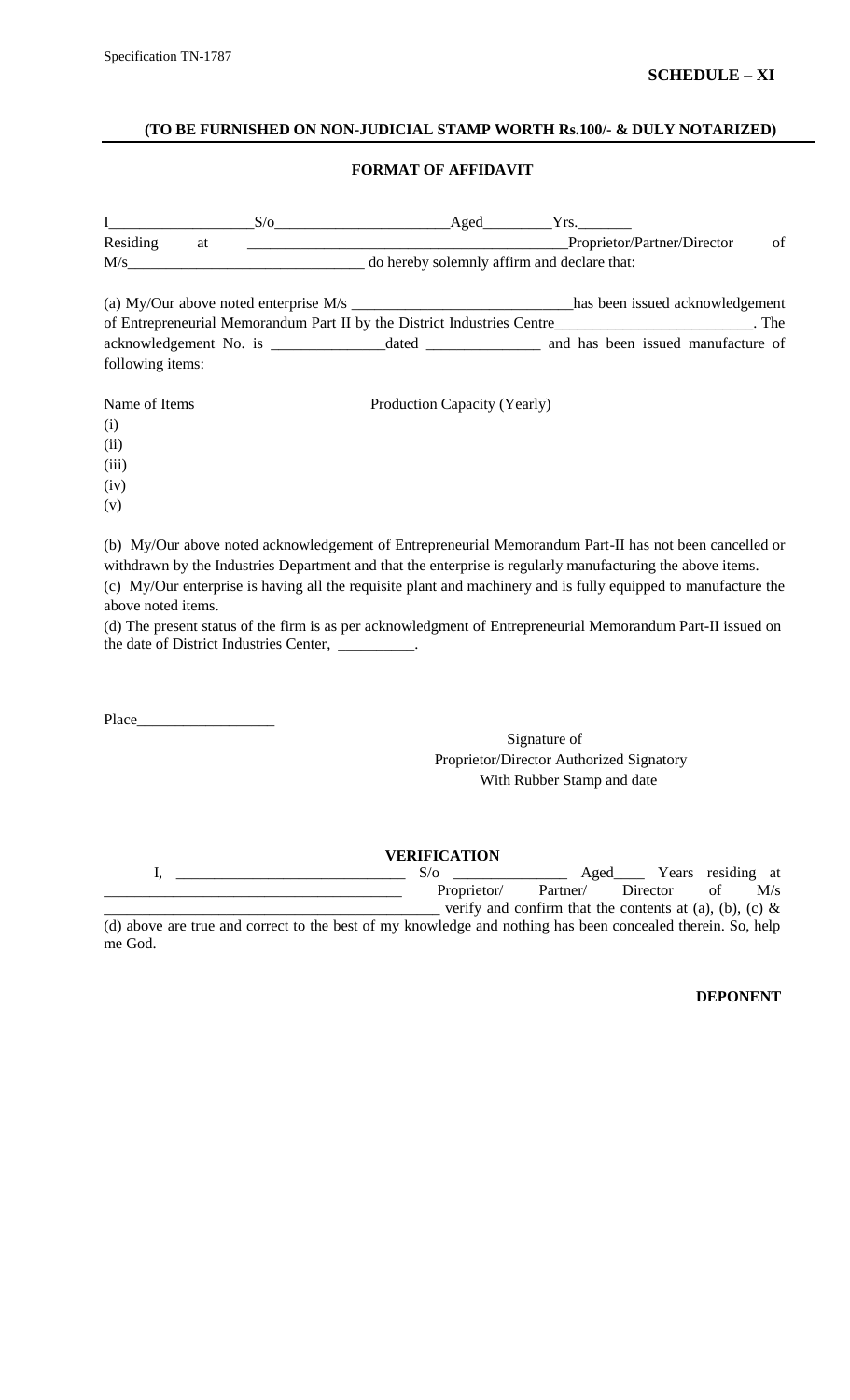# **GENERAL Amendments in GCC & ITB**

# **1) Wherever EMD and Security Bank Guarantee (SBG), are appearing in the ITB, GCC & other Bidding Documents, same is hereby replaced by BID SECURITY as under:-**

# **BID SECURITY**

Bid security shall be 2% **of the estimated value of subject matter of procurement put to bid.** In case of Small Scale Industries of Rajasthan it shall be 0.5% of the **quantity offered** for supply and in case of sick industries, other than Small Scale Industries, whose cases are pending with Board of Industrial and Financial Reconstruction, it shall be 1% of the value of bid. Every bidder, if not exempted, participating in the procurement process shall be required to furnish the bid security as specified in the notice inviting bids.

# **In case SSI unit of Rajasthan quotes the less than the tendered quantity, then they are required to furnish Bid Security @ 0.5% of the value of the quantity offered by them, failing which bid shall be considered non-responsive.**

The Bid Security amount (as applicable) to be paid by Demand Draft/Banker"s Cheque in favour of SR. AO (CASH & CPC), JDVVNL, Jodhpur (payable at Jodhpur) 342003 **upto 4.00 p.m. upto one WORKING day prior to schedule date of opening** of respective bid or Bank Guarantee, in specified format, of a scheduled bank in favour of Superintending Engineer (MM&C), JDVVNL, Jodhpur, be deposited to the Sr.Accounts Officer (MM&C), JDVVNL, New Power House, Industrial Area,Jodhpur-342003 **upto 4.00 p.m. upto one WORKING day prior to schedule date of opening** of respective bid and obtain a receipt/acknowledgement thereof. No other mode of deposit shall be accepted. At the time of depositing the Bid Security amount or Bank Guarantee, the bidder shall also furnish self attested and duly attested by Notary, the documentary evidence of SSI unit of Rajasthan or of sick unit (as applicable) along with affidavit as per schedule XI on Non-Judicial Stamp of Rs. 100/-.

The Bank Guarantee against Bid Security be issued by Nationalized / Scheduled Bank. The same may be accepted after confirmation byissuing Bank. If any Bid Security Bank Guarantee not is proper format / not confirmed by the issuing Bank the same would not be accepted and the bidder would be immediately shorted out from bid process.

The Micro, Small & Medium Scale Industries of Rajasthan and sick industries, other than Small Scale Industries, whose cases are pending before the Board of Industrial and Financial Reconstruction (BIFR) shall furnish self-attested documentary evidence duly attested by Notary to claim the above.

# **2) Wherever Performance Bank Guarantee (PBG) and Composite Bank Guarantee (CBG) are appearing in the ITB, GCC & other Bidding Documents, same are hereby replaced by PERFORMANCE SECURITY as under:-**

# **PERFORMANCE SECURITY:**

- (i) Performance security shall be solicited from all successful bidders except the department's of the State Government and undertakings, corporations, autonomous bodies, registered societies, cooperative societies which are owned or controlled or managed by the State Government and undertakings of the Central Government. However, a performance security declaration shall be taken from them. The State Government may relax the provision of performance security in particular procurement or any class of procurement.
- (ii) The amount of performance security shall be **2.5%** of the amount of supply order in case of procurement of goods and services and **3%** of the amount of work order in case of procurement of works. In case of **Micro, small and Medium scale Industries** of Rajasthan it shall be **0.5%** of the amount of quantity ordered for supply of goods and in case of sick industries, other than Small Scale Industries, whose cases are pending before the Board of Industrial and Financial Reconstruction (BIFR), it shall be **1%** of the amount of supply order.

# **3) VENDOR REGISTERATION:**

**The relaxation/exemption given to the registered vendors of the Nigam in respect of EMD/SBG, wherever appearing in the ITB, GCC & other Bidding documents, are hereby WITHDRAWN.**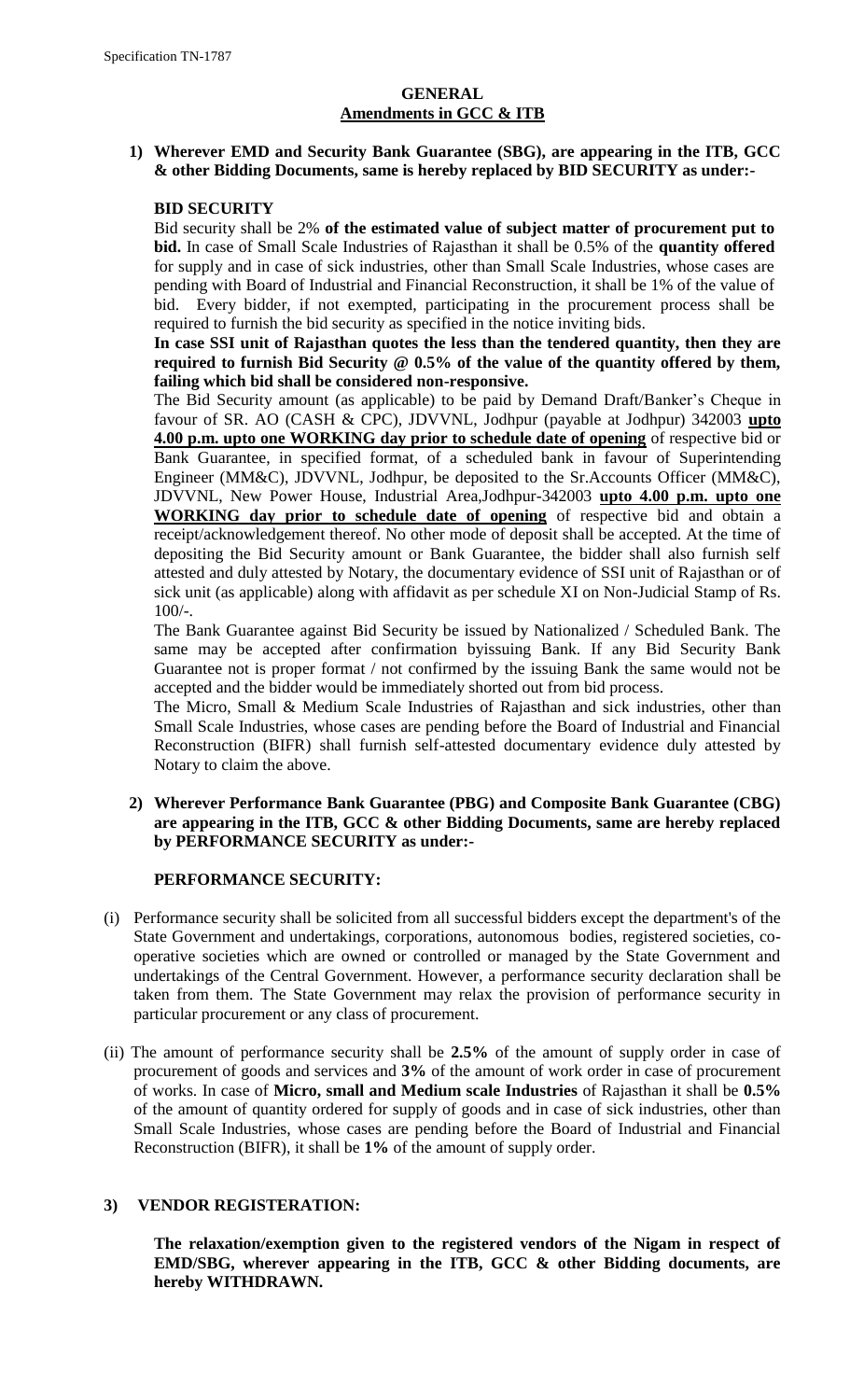Specification TN-1787

**4)** The indirect taxes i.e. Excise Duty, Service Tax, VAT/CST, Entry Tax etc. mentioned in G.C.C., may now be read as G.S.T.

# **5) Due Date of payment:**

Payment shall be due and payable by the purchaser in accordance with the provision of the contract within a reasonable period from the date of receipt of each invoice by the contractor / supplier duly supported by a certificate of the Engineer. The purchaser will take all possible effort to make payment to the contractor / supplier generally on  $45<sup>th</sup>$  day after receipt of duly verified challans / receipts / bill in the office of paying authority {Sr. Accounts Officer (Cash & CPC) Jodhpur Discom, Jodhpur / Concerned Circle Accounts Officer} and completion of contractual formalities. But in case of delay in payment the purchaser shall not be liable to pay any interest on the outstanding amount to the contractor / supplier.

**6)** The GST will be charge extra at the prevailing rate on all the settlement fees as applicable and amended time to time.

# **7) APPEAL**:

i. If any Bidder or prospective bidder is aggrieved that any decision, action or omission of the procuring entity is in contravention to the provisions of this Act or the rules or guidelines issued there under, he may file 1st & 2nd appeal under section 38 of RTPP Act-2012 to the following appeal authorities **within a period of ten days from the date of such decision or action, omission, as the case may be, clearly giving the specific ground or grounds on which he feels aggrieved:** 

| Sr.No | Type of Appeal | Name & Designation of appellate authority  |
|-------|----------------|--------------------------------------------|
|       | First appeal   | Chairman, Discoms                          |
|       |                |                                            |
|       | Second appeal  | Energy Department, Government of Rajasthan |

ii) The form of appeal shall be as per Rule 83 of RTPP Rules, 2013 and memorandum of appeal shall be filled as per form-1 as prescribed under RTPP Rules, 2013.

Fee for appeal: - Subject to rule 84 of the RTTP Rule 2013 the fee shall be as under:-

a. For First Appeal:- Rs. 2,500/- (Rupees Two Thousand Five Hundred Only)+GST.

b. For Second Appeal:- Rs. 10,000/- (Rupees Ten Thousand Only)+GST.

iii) It is further intimated that the fee shall be paid in the form of Demand Draft of Bankers Cheque of a Scheduled Bank payable in the name of Sr. Accounts Officer (Cash & CPC), JdVVNL, Jodhpur.

iv) Provided that after the declaration of a Bidder as successful the appeal may be filed only by a Bidder who has participated in procurement proceedings:

v) Provided further that in case a Procuring Entity evaluates the Technical Bids before the opening of the Financial Bids, an appeal related to the matter of Financial Bids may be filed only by a Bidder whose Technical Bid is found to be acceptable.

The officer to whom an appeal is filed under para  $(1)$  shall deal with the appeal as expeditiously as possible and shall endeavour to dispose it of within thirty days from the date of the appeal.

vii) If the officer designated under para (1) fails to dispose of the appeal filed within the period specified in para (2), or if the Bidder or prospective bidder or the Procuring Entity is aggrieved by the order passed by the First Appellate Authority, the Bidder or prospective bidder or the Procuring Entity, as the case may be, may file a second appeal to Second Appellate Authority specified in the Bidding Document in this behalf within fifteen days from the expiry of the period specified in para (2) or of the date of receipt of the order passed by the First Appellate Authority, as the case may be.

**8)** The bidders should be qualified, not be insolvent, not be in receivership, not be bankrupt or being wound up, should not have affairs administered by a court or a judicial officers, should not have business activities suspended, should not be blacklisted or debarred by any utility/ government agency, should not have a conflict of interest. For this bidder is required to furnish a Declaration as per Appendix-B, on Rajasthan Non-Judicial Stamp Paper of Rs. 100/ (excluding surcharge on Stamp Paper, as per rules)."

# In case the terms  $\&$  conditions mentioned in PO, ITB  $\&$  GCC are modified/differ from **RTPP Act, then RTPP Act shall supersede**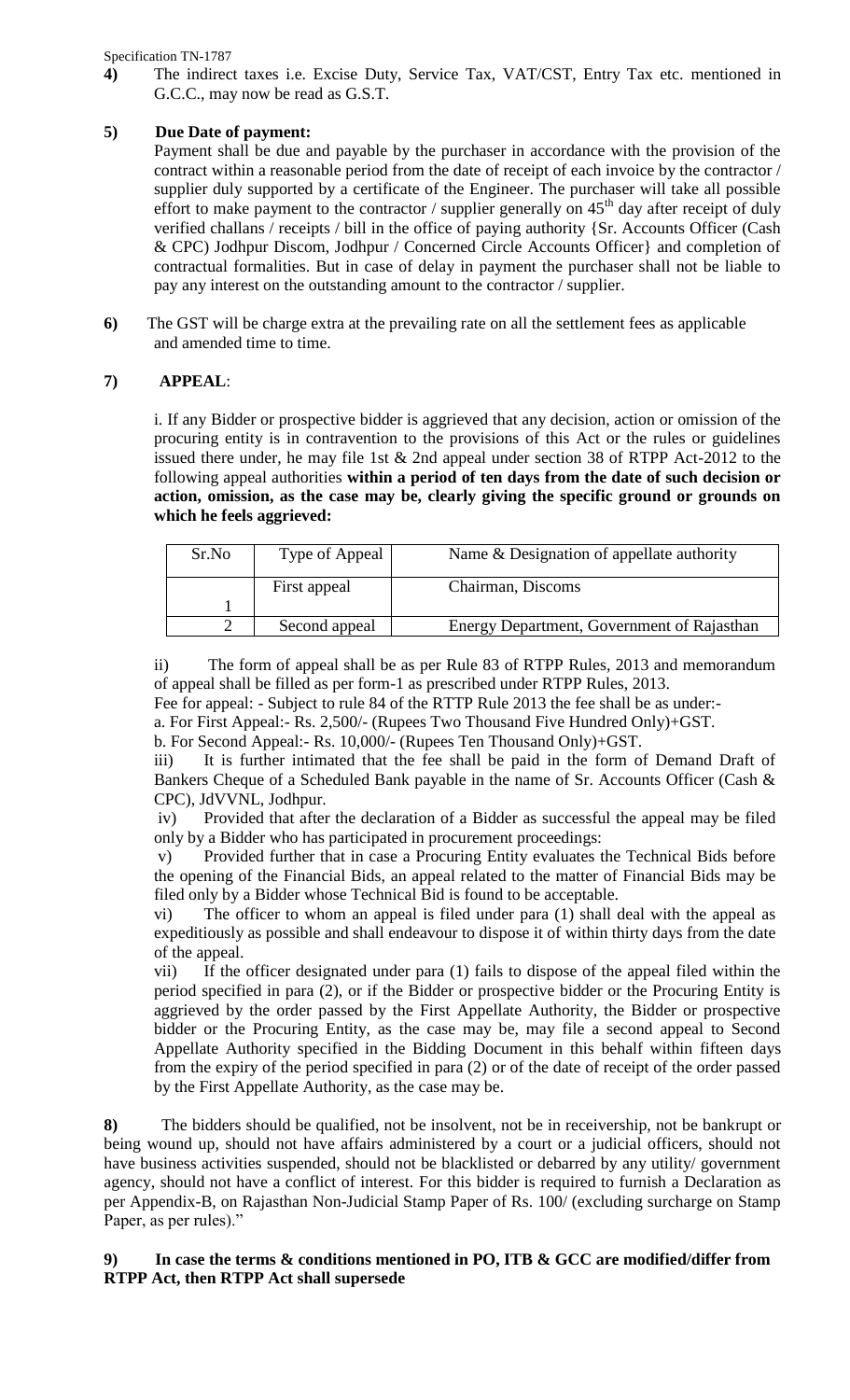#### **ADDENDUM IN ITB**

# **Addendum in the provision of Instruction to Bidder (ITB) in the clause No. 1.12.2 for quantity allocation as per award criteria of purchase manual in accordance to the clause no. 74 of RTPP rules:**

# **1.12.2 (A) for quantity allocation**

# **(i) Trial order under Para No. 22.17 (a) & (b) of purchase manual**

(a) Any bidder located within or outside the state of Rajasthan has participated for the first time in a particular Discom& meeting minimum qualification requirement and has supplied the tendered material/or of higher rating in other utility shall be treated as an old supplier. Rajasthan"s firms although supplied in past but not meeting minimum quantity supplied criterion including altogether new units which have not supplied any quantity but having adequate & required manufacturing and testing facility and technical know-how of the tendered material shall be considered as new firms and would be eligible for trial order only. In case supply made to the licensed power utility outside India, the C.A. certificate furnished by the firm shall be considered.

Note:- The material supplied and accepted for same/higher rating for turnkey project (s) to a licensed power utility/Govt. shall be considered for the purpose of evaluating criteria. The certificate given by C.A. shall indicate above quantity separately.

(b) (i) The trial order for a particular item shall not generally exceed 10% of the total quantity considered for placement of order. This ceiling may, however, be relaxed by the corporate level purchase committee up to the extent of 30% to take the advantage of lower price where situation of differential price offering is arising.

(ii) The capacity & capability assessment of a bidder located outside state of Rajasthan who otherwise qualifies but is participating for the first time shall not be carried out.

Similarly, for the tendered item(s) where the valid BIS license is an essential qualification requirement and the bidder possesses the valid BIS but new to the utility. The capacity/capability assessment of such a bidder shall also not be carried out.

#### **(ii) Award criteria under Para No. 10.2 (iii) of purchase manual**

(a) In case of distribution transformers of rating 40 KVA and below, LT cables & conductors and fabricated steel items, order quantity may be distributed in the following manner:-

| $20\%$ to L1  |  |
|---------------|--|
| 15\% to L2    |  |
| 10\% to $1.3$ |  |
| $05\%$ to L4  |  |

50% to be distributed equally among other firms subject to the condition that not more than 5% of the quantity to be purchased will be allotted to any one of such firms. The balance, if any will be distributed in the same proportion as indicated above among the first four firms.

(b) In case of other items except poles, order quantity may be distributed in the following manner:-

| 40% to L1    |  |
|--------------|--|
| 20% to L2    |  |
| $10\%$ to L3 |  |
| 06% to L4    |  |

The balance quantity may be equally distributed among other firms subject to the condition that not more than 4% of the quantity to be purchased will be allotted to any one of such firm. The balance, if any will be distributed in the same proportion as indicated above among the first four firms.

(c) In case of poles, the order may be awarded on the basis of landed cost (material and transportation taken together). The allocation of quantity location/destination wise may be made among the eligible firms in equal proportion as far as possible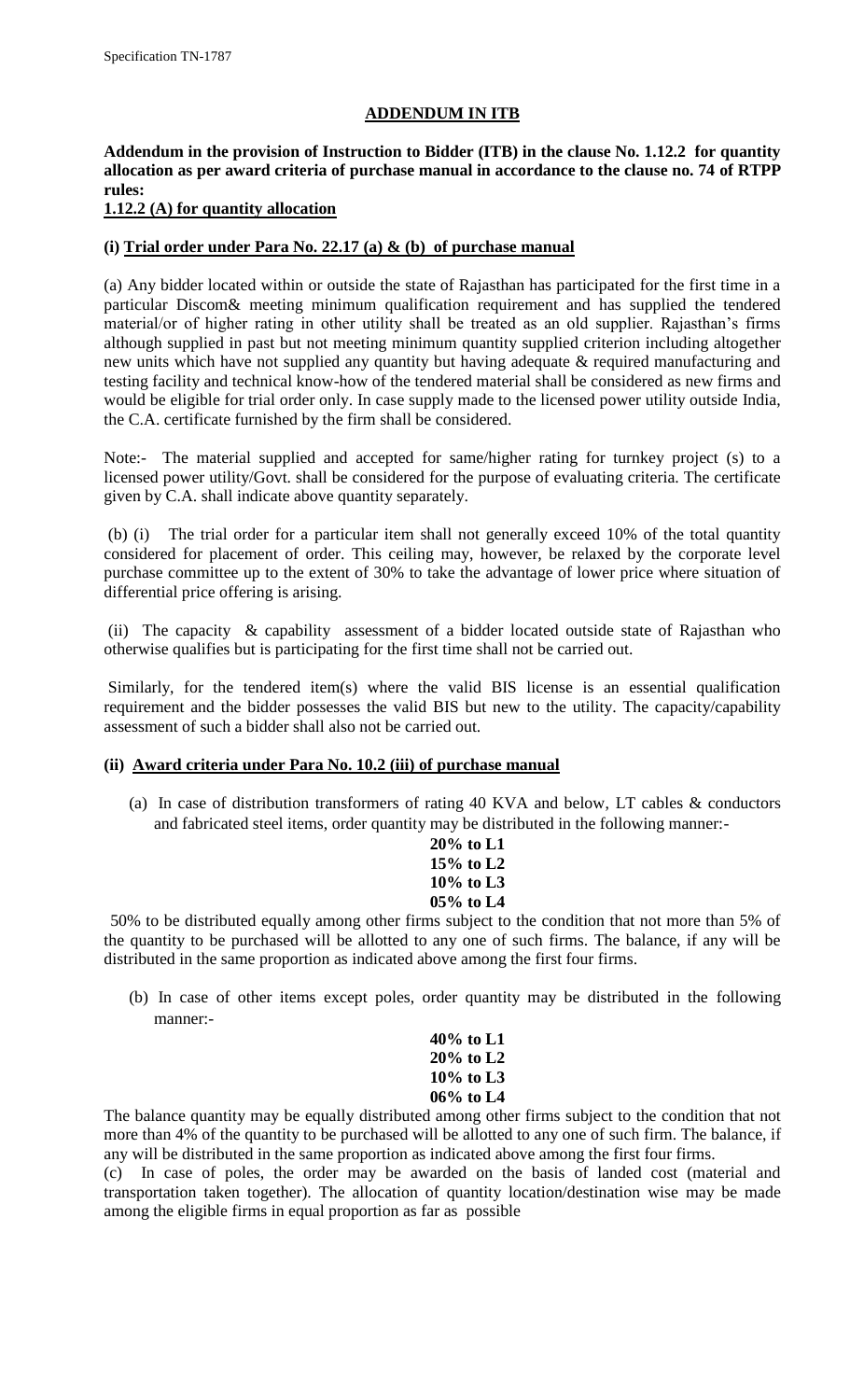Bank Guarantee No. \_\_\_\_\_\_\_\_. Security Amount : \_\_\_\_\_\_\_\_. Issued on dated : \_\_\_\_\_\_\_\_. Valid upto : \_\_\_\_\_\_\_\_. Claim upto / Grace period: \_\_\_\_\_\_\_\_\_.

#### **PERFORMA OF BANK GUARANTEE FOR BID SECURITY**

(Bank Guarantee in lieu of bid Security on non-judicial Stamp Paper of Rajasthan State of 0.25% of the B.G. value or Rs.25,000/-, whichever is less)

To,

The Superintending Engineer (MM&C), Jodhpur VidyutVitaran Nigam Limited,

Jodhpur.

1. Whereas \_\_\_\_\_\_\_\_\_\_\_\_\_\_\_\_\_\_ (name of the Bidder) (hereinafter called "the Bidder") has submitted its bid dated \_\_\_\_\_\_ (date of submission of bid) for \_\_\_\_\_\_\_\_ (name of contract/ name of the material with Bid no. / TN No. \_\_\_\_\_) (hereinafter called "the Bid").

2. KNOW ALL PEOPLE by these presents that WE \_\_\_\_\_\_\_\_\_\_\_\_ (name and address of branch of Bank ) of \_\_\_\_\_\_\_\_\_ (name of country), having our registered office at \_\_\_\_\_\_\_\_\_\_\_\_\_\_\_\_\_\_\_\_\_\_ (addresses of bank) (hereinafter called "the Bank"), are bound unto  $\frac{1}{\text{max}}$  (name of Purchaser) (hereinafter called "the Purchaser") in the sum of Rs. for which payment well and truly to be made to the said Purchaser, the Bank binds itself, its successors, and assigns by these presents sealed with the Common Seal of the said Bank this \_\_\_\_\_\_\_ day of \_\_\_\_\_\_ 20\_\_\_\_.

3. THE CONDITIONS of this obligation are :

i. If the bidder withdraws its Bid during the period of bid validity specified by the Bidder in the Bid Form; or

ii. If the bidder refuses to accept the correction of error in his Bid; or

iii. If the bidder, having been notified of the acceptance of its Bid by the purchaser during the period of bid validity:

a. Fails or refuses to execute the Contract Agreement within the time specified in purchase / work order, if required, or

b. Fails or refuses to furnish the performance security within the time specified in purchase / work order in accordance with the GCC, or

c. Fails to commence supply of goods or services or execute work as per purchase / work order within time specified.

iv. If the bidder breaches any provision of the Code of integrity specified in the RTPP Act and Chapter VI of the RTPP Rules.

4. We undertake unconditionally and irrevocably to guarantee as primary obligator and not as surety merely to pay to the purchaser a sum of Rs. \_\_\_\_\_\_\_\_\_\_\_\_ (in words Rs. \_\_\_\_\_\_\_\_\_\_\_\_\_\_\_\_\_\_\_\_\_\_\_\_\_\_\_\_\_\_\_\_\_\_\_\_\_\_) upon receipt of its first written demand, without

the purchaser having to substantiate its demand, provided that in its demand the Purchaser will note that the amount claimed by it is due to it owing to the occurrence of one or all of the above three conditions specifying the occurred condition or conditions.

5. The decision of the Superintending Engineer (MM&C), Jodhpur VidyutVitaran Nigam Limited, Jodhpur shall be final whether breach has been committed on the right to demand the amount of guarantee from us which has accrued to the purchaser.

6. This guarantee shall not cease or determine, if the purchaser grants time or indulgence or vary the terms of the contract with the Contractor or without our consent or knowledge.

7. The guarantee herein contained shall not be affected by any change in the constitution of the Contractor.

8. We \_\_\_\_\_\_\_\_\_\_(Bank Name) further undertake not to revoke this guarantee during its currency except with the previous consent of the Superintending Engineer (MM&C), Jodhpur VidyutVitaran Nigam Limited, Jodhpur.

9. All disputes arising under the said guarantee between the Bank and the Nigam or between the Contractor and the Nigam pertaining to the guarantee, shall be subject to the jurisdiction of the Courts in Jodhpur, Rajasthan alone.

10. This guarantee will remain in force up to and including one hundred eighty (180) days after the date of the opening of bids, i.e. upto \_\_\_\_\_\_\_\_\_\_\_, with a further grace period of Ninety (90) days and any demand in respect thereof should reach the Bank not later than the above date.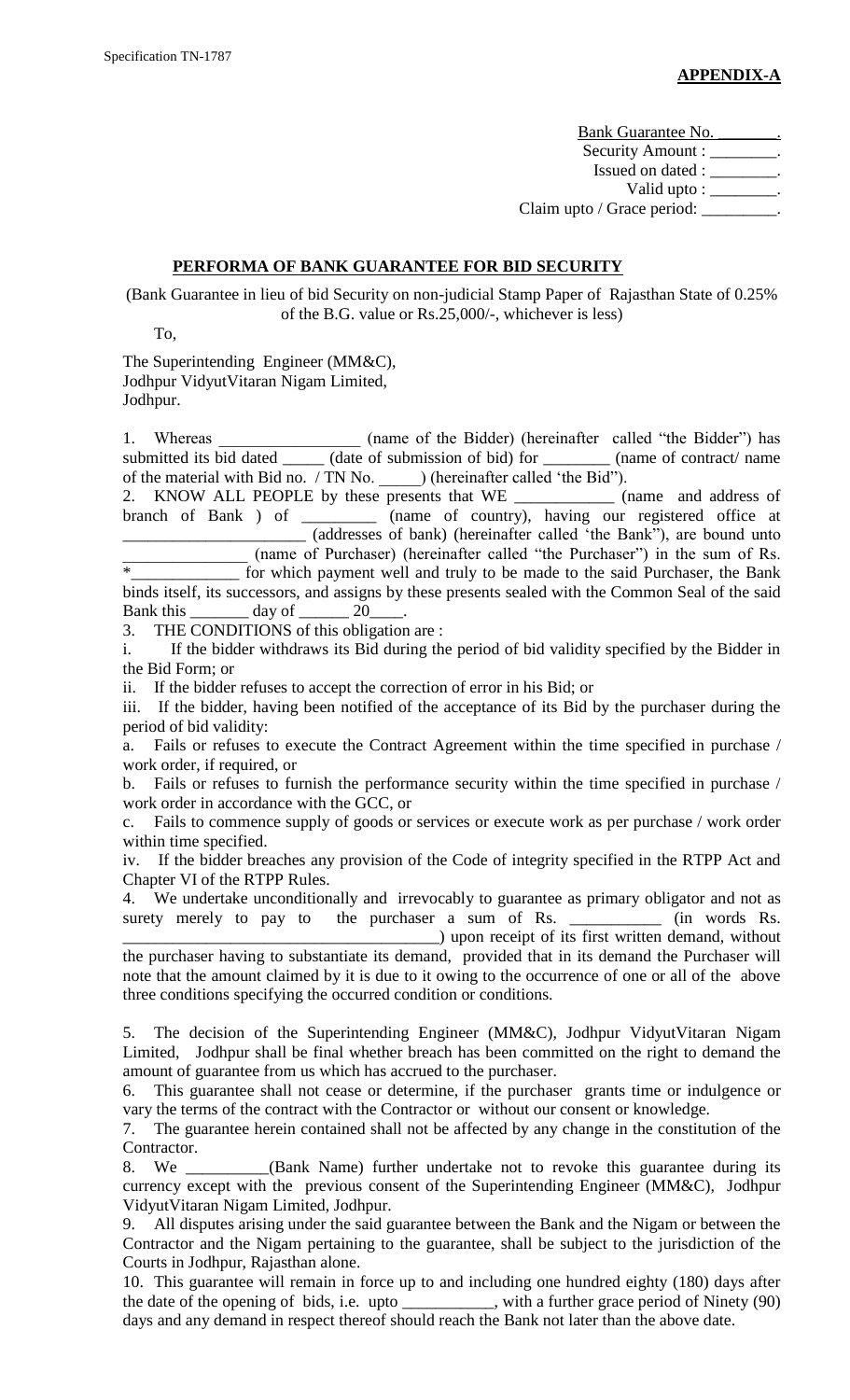Yours faithfully, Bankers (EXECUTANT) Signed by the above named Bank in presence of : (signature with full Name and Address)

Witness :

1. \_\_\_\_\_\_\_\_\_\_\_\_\_\_. 2. \_\_\_\_\_\_\_\_\_\_\_\_\_\_\_\_\_\_.

Attested by Notary Public, First Class Magistrate or directly confirmed by the executing Bank.

\* The Bidder should insert the amount of the guarantee in words and figures denominated in the currency of bid.

**Note** : In case the bid is submitted by a Joint Venture, the Bid Bank guarantee shall be in the name of Lead partner or in the name of joint venture partners submitting the Bid covering all the partners of the joint venture.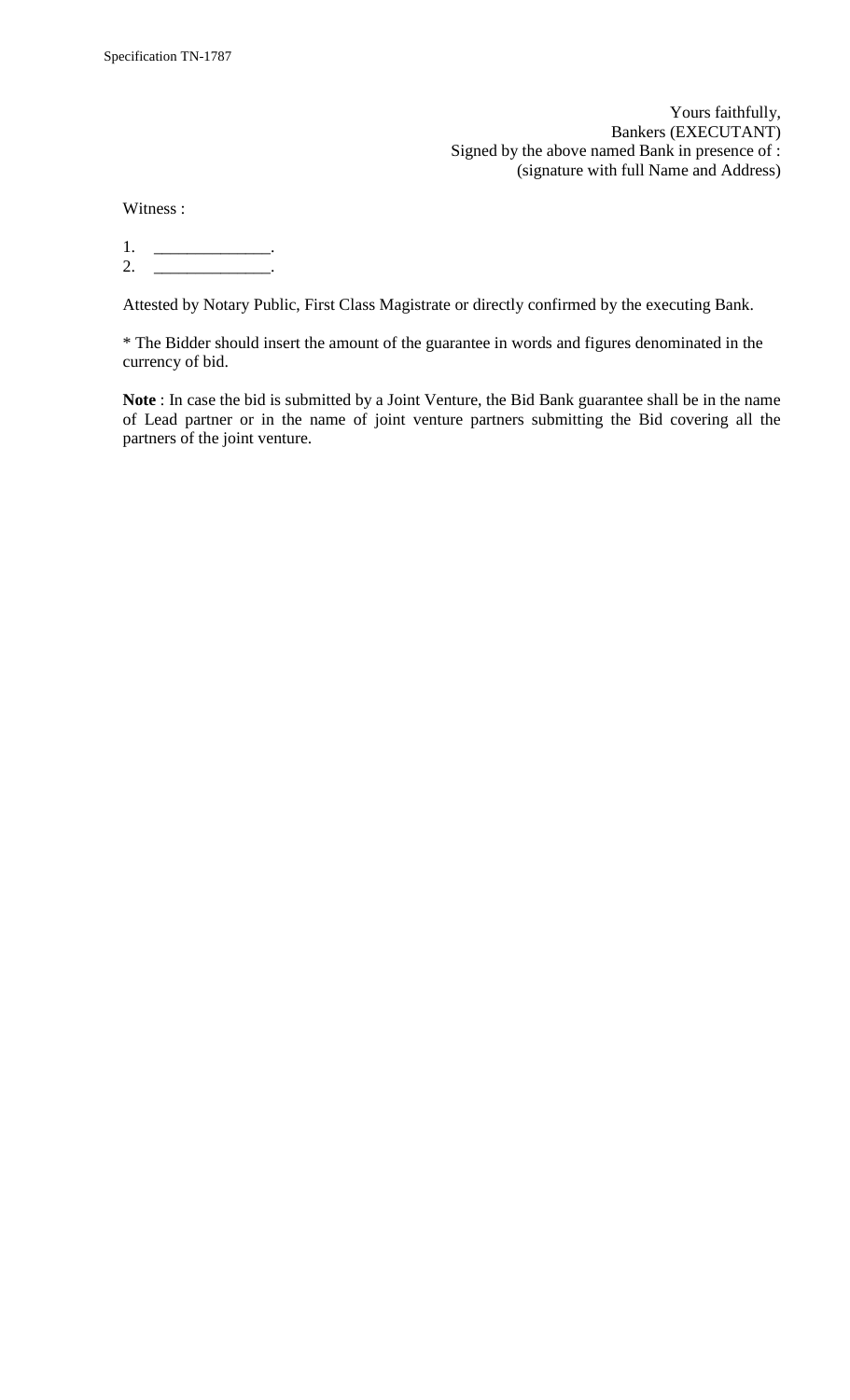#### **Declaration by the Bidder**

#### **(On Rajasthan Non-Judicial Stamp Paper worth Rs.100/- + Surcharge on Stamp Paper as per rules)**

In relation to my/ our bid submitted to SE (MM&C) JdVVNL, Jodhpur, For procurement of

in response to their notice

inviting bids under TN- I/ We hereby declare under section 7 and 11 of Rajasthan

Transparency in Public Procurement Act, 2012, that :

- **1.** I/We possess the necessary professional, technical, financial and managerial resources and competence required by the bidding document issued by the procuring entity.
- **2.** I/We have fulfilled my/ our obligation to pay such of the taxes payable to the Union and the State Government or any local authority as specified in the bidding document.
- **3.** I/We are not insolvent, in receivership, bankrupt or being wound up, not have my/ our affairs administered by a court or a judicial officer, not have my/ our business activities suspended not blacklisted by any utility/ Govt. agency, not have a conflict of interest and not the subject of legal proceeding for any of the foregoing reasons.
- **4.** I/We further undertake that I/We have not been debarred under the provisions of Section 46 of RTPP ACT, and Rules as mentioned hereunder by any procurement entity/ Govt. agency:-
- a) We are not convicted of an offence under the prevention of corruption Act, 1988 (Central Act No, 49 of 1988); or
- b) We are not convicted of an offence under the Indian Penal Code, 1860 (Central Act No,45 of 1860) or any other law for the time being in force, for causing any loss of life or property or causing a threat to public health as part of execution of a public procurement contract; or
- c) We have not breached the code of integrity prescribed in terms of Code of integrity.
- **5.** I/We do not have, and our directors and officers not have, been convicted of any criminal offence related to my/ our professional conduct or the making of false statements or misrepresentations as to my/ our qualifications to enter into a procurement contract within a period of three years preceding the commencement of this procurement process, or not have been otherwise disqualified pursuant to debarment proceedings.
- **6.** I/We do not have a conflict of interest as specified in the Rajasthan Transparency in Public Procurement Act, 2012, Rajasthan Transparency in Public Procurement Rules, 2013 and the bidding document, which materially affects fair competition.
- **7.** I/We have complied and shall continue to comply with the Code of Integrity as specified in the Rajasthan Transparency in Public Procurement Act 2012, Rajasthan Transparency in Public Procurement Rules, 2013, and this Bidding Document, till completion of all obligations under the Contract.

Date : Signature of bidder

Place : Name : Name : Name : Name : Name : Name : Name : Name : Name : Name : Name : Name : Name : Name : Name :  $\frac{1}{2}$ 

Designation :

Address :